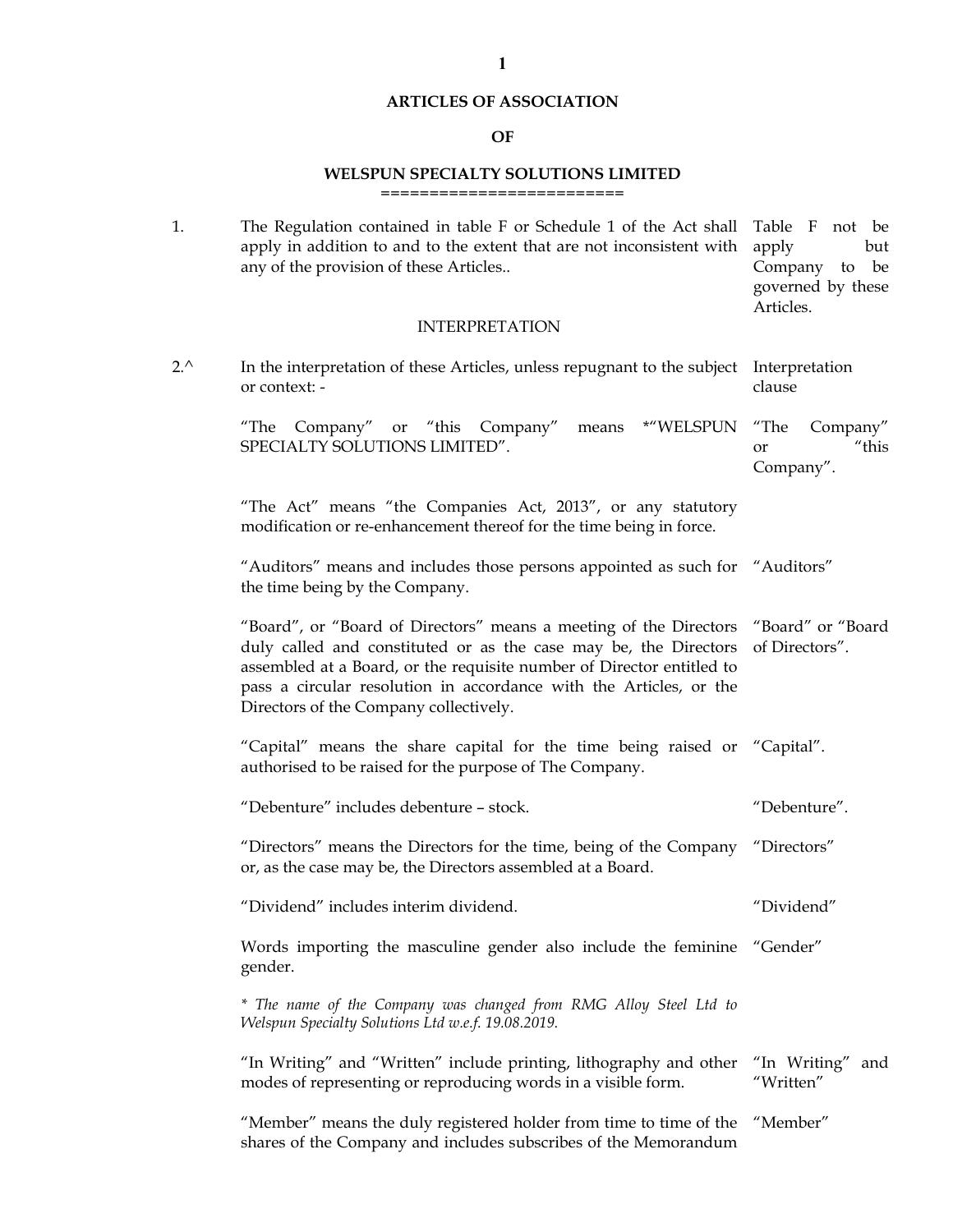of the Company.

| "Meeting" or "General Meeting" means a meeting of Members.                                                                                                                         | "Meeting"<br>or<br>"General Meeting"                        |
|------------------------------------------------------------------------------------------------------------------------------------------------------------------------------------|-------------------------------------------------------------|
| "Annual General Meeting" means a general meeting of the<br>Members held in accordance with the provisions of Section 166 of<br>the Act.                                            | "Annual General<br>Meeting".                                |
| "Extra Ordinary General Meeting" means a extra ordinary general "Extra<br>meeting of the Members duly called ad constituted and any General Meeting"<br>adjourned holding thereof. | Ordinary                                                    |
| "Month" means a calendar month.                                                                                                                                                    | "Month"                                                     |
| "Office" means the registered office for the time being of the "Office".<br>Company.                                                                                               |                                                             |
| "Paid-up" includes credited as paid-up.                                                                                                                                            | "Paid -up".                                                 |
| "Persons" includes Corporations and firms as well as individuals.                                                                                                                  | "Persons"                                                   |
| "Register of Members" means the Register of Members to be kept<br>pursuant to the Act.                                                                                             | of<br>"Register<br>Members"                                 |
| "The Registrar "means the Registrar of Companies of the State in "The Registrar".<br>which the Office of the Company is for the time being situate.                                |                                                             |
| "Secretary" includes a temporary or Assistant Secretary or any "Secretary"<br>person or persons appointed by the Board to perform any of the<br>duties of a Secretary.             |                                                             |
| "Share" means share in the share capital of the Company and includes "Share"<br>stock and shares is expressed or implied.                                                          |                                                             |
| Words importing the singular number include, where the context "Singular<br>admits or requires, the plural number and vice versa.                                                  | number".                                                    |
| "Ordinary Resolution" and "Special Resolution" shall have the<br>meanings assigned thereto by Section 114 of the Act.                                                              | "Ordinary<br>Resolution"<br>and<br>"Special<br>Resolution'. |
| "Year" means the calendar year and "Financial Year" shall have the<br>meaning assigned thereto by Section 2 (41) of the Act.                                                       | "Year" and<br>"Financial<br>Year".                          |
|                                                                                                                                                                                    |                                                             |

 The marginal notes used in these Articles shall not affect the construction thereof.

Save as aforesaid, any words or expressions defined in the Act shall, if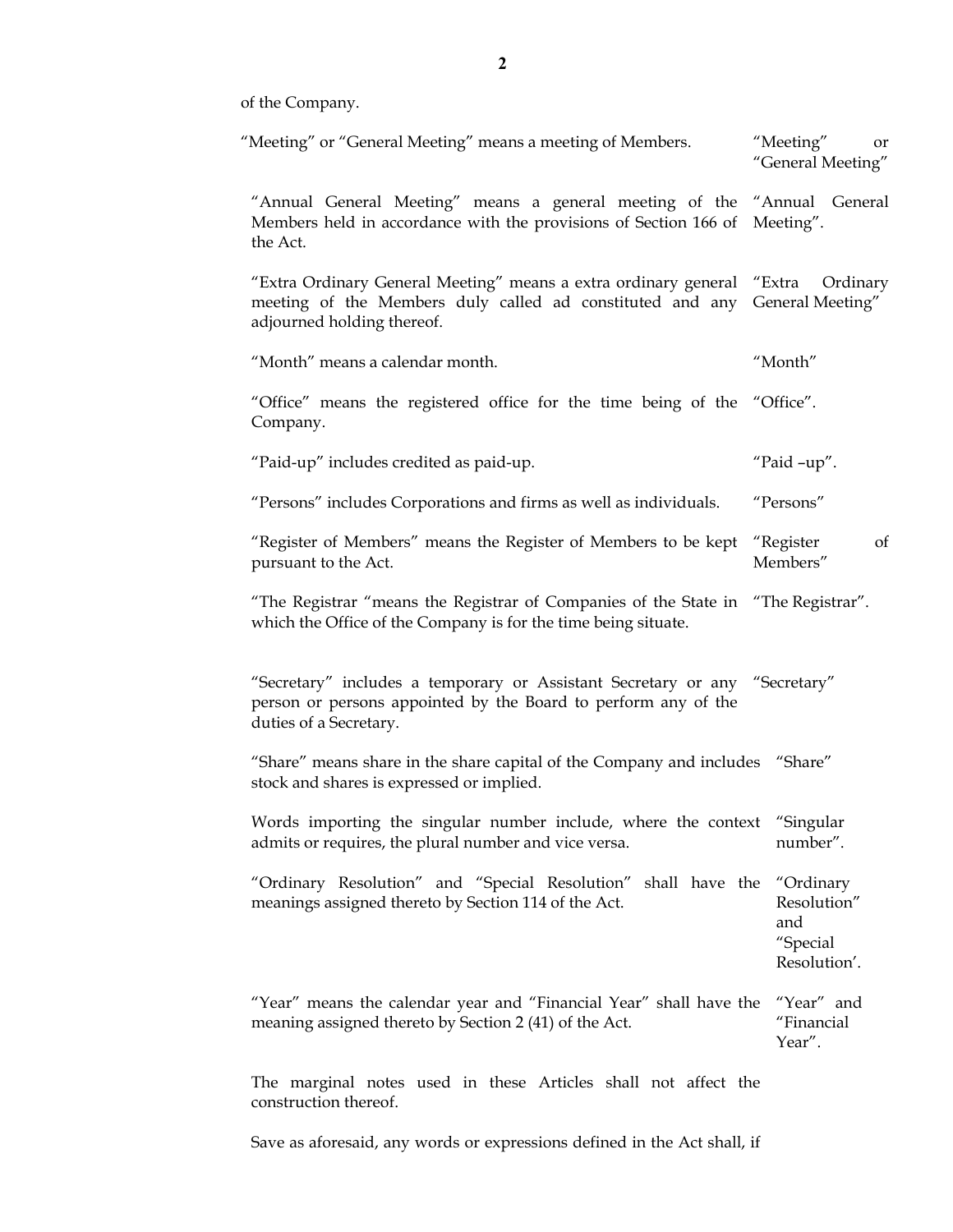not inconsistent with the subject or context, bear the same meaning in these articles.

### CAPITAL AND INCREASE AND REDUCTION OF CAPITAL

3. \*The Authorised Share Capital of the Company is as per Clause V of Amount of Memorandum of Association with power to the Board of Directors to classify into any class of shares with power to increase or reduce the capital for the time being and to divide the shares in the capital for the time being into several classes and to attach thereto respectively such preferential, cumulative, convertible, preference, guaranteed, qualified or special rights, privileges or conditions as may be determined by or in accordance with the Articles of Association of the Company and to vary, alter, modify, amalgamate or abrogate any such rights, privileges or conditions in such a manner as may for the time being be provided for by the Articles of Association of the Company or by the law in force for the time being.

> (a) any shares including any option to subscribe for shares in the original or increased capital may from time to time be issued with any such right or preference whether in respect of dividend, or repayment of capital or both, on the footing that any such shares may be determined as provided by the Articles of Association of the Company and The Companies Act 2013, then in force;

# *\* Altered vide a Special resolution passed by members at 35th Annual General Meeting held on September 26, 2017*

(b) the rights of holders of all classes of shares for the time being forming part of the Capital of the Company may be modified, affected, varied, extended or surrendered either with the consent in writing of the holders of three fourth of the issued shares of the class or with the sanction of a special resolution of the members of that class;

(c) subject to the rights of the holders of any other shares entitled by the terms of issue to preferential repayment over the equity shares in the event of winding up of the Company, the holders of the equity shares shall be entitled to be repaid the amounts of capital paid up or credited as paid up on such equity shares and all surplus assets thereafter shall belong to the holders of the equity shares in proportion to the amount paid up or credited as paid-up on such equity shares respectively at the commencement of the winding up;

(d) Notwithstanding anything contained in the Articles of Association company shall be entitled to dematerialise its Shares, Debentures and other securities pursuant to the Depositories Act, 1996, and to offer its Shares, Debentures and other securities for subscription in a dematerialised form.

3A \*The Company is having minimum paid up capital of Rs.5,00,000/- (Rupees Five Lac only) or such higher paid up

Authorised Capital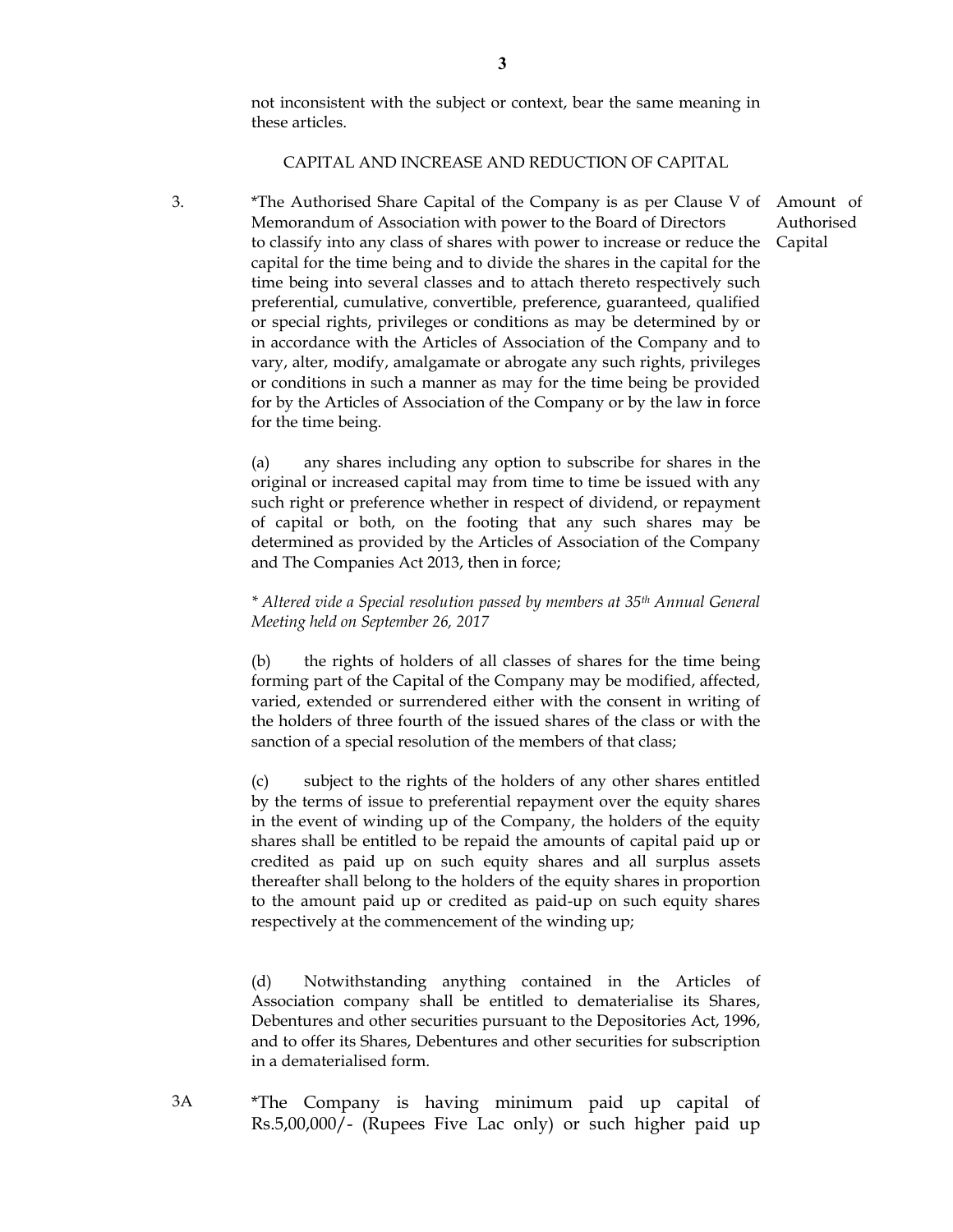capital as may be prescribed under the Section 2 (71) 0f the Companies Act, 2013

- 4.\* The Company in General Meeting may, from time to time by an Ordinary Resolution, increase the capital by the creation of new shares, such increase to be of such aggregate amount and to be divided into shares of such respective amounts as the resolution shall prescribe. Subject to the provisions of the Act, any shares of the original or increased capital shall be issued upon such terms and conditions and with such rights and privileges annexed thereto, as the General Meeting resolving upon the creation thereof, shall direct, and if no direction be given as the Directors shall determine; and in particular, such shares may be issued with a preferential or qualified right to dividends, and in the distribution of assets of the Company, and with a right of voting at general meetings of the Company in conformity with Sections 47 of the Act. Whenever the capital of the Company has been increased under the provisions of this Article, the Directors shall comply with the provisions of Section 64 of the Act. Increase of Capital by the Company, and how carried into effect.
- 5. Except so far as otherwise provided by the conditions of issue or by these presents, any capital raised by the creation of new shares shall be considered as part of the original capital, and shall be subject to the provisions, herein contained, with reference to the payment of calls, and installments, forfeiture, lien, surrender, transfer, and transmission , voting and otherwise. New capital same as existing capital.
- 6.\* Subject to the provisions of Section 55 of the Act, the Company shall have power to issue Preference Shares which are, or at the option of the Company are, liable to be redeemed the manner, terms and conditions of redemption. Redeemable Preference Shares.
- 7. On the issue of Redeemable Preference Shares under the provisions of Article 6 hereof the following provisions shall take effect: - Provisions to apply on
	- (a) no such shares shall be redeemed except out of the profits of the Company which would otherwise be available for dividend or out of the proceeds of a fresh Shares. issue of shares made for the purpose of redemption. Redeemable Preference

issue or

- (b) No such shares shall be redeemed unless they are fully paid;
- (c) The premium, if any, payable on redemption must have been provided for out of the profits of the Company or the Company's Share Premium Account before the shares are redeemed;
- (d) Where any such shares are redeemed otherwise than out of the proceeds of a fresh issue, there shall, out of the profits which would otherwise have been available for dividend, be transferred to a reserve fund, to be called the "Capital Redemption Reserve Account", a sum equal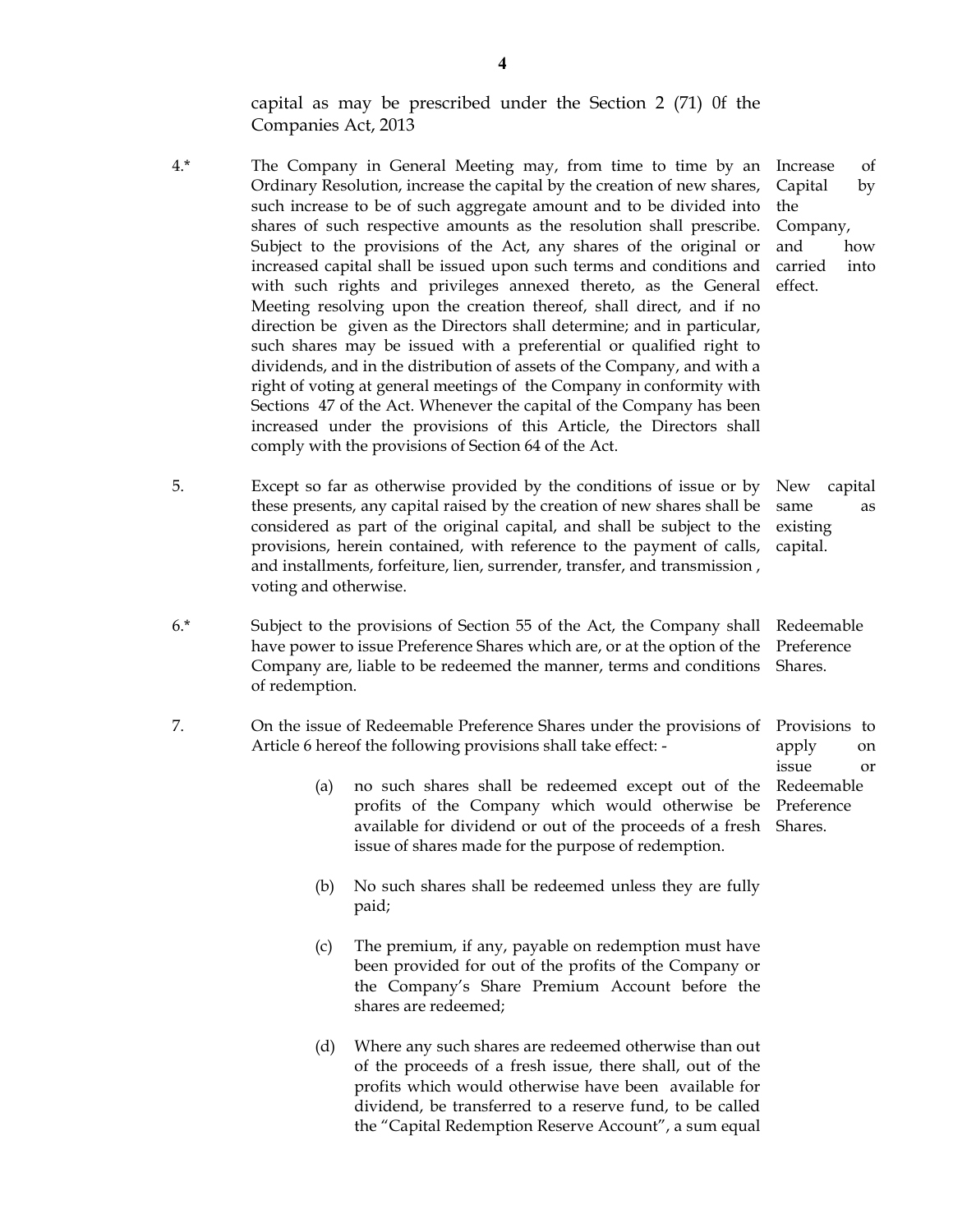to the nominal amount of the shares redeemed and the provisions of the Act relating to the reduction of the share capital of the Company shall, except as provided in Section 80 of the Act, apply as if the Capital Redemption Reserve Account were paid –up share capital of the Company.

- 8. The Company may subject to the provisions of section 66 of the Act Reduction of from time to time by a special resolution, reduce the share capital in capital any manner and in particular, may—
	- (a) extinguish or reduce the liability on any of its shares in respect of the share capital not paid-up; or
	- (b) either with or without extinguishing or reducing liability on any of its shares,—
		- (i) cancel any paid-up share capital which is lost or is unrepresented by available assets; or
		- (ii) pay off any paid-up share capital which is in excess of the wants of the company, alter its memorandum by reducing the amount of its share capital and of its shares accordingly
- 9. Subject to the provisions of Section 61 of the Act the Company in general meeting, may from time to time subdivide or consolidate its share, or any of them, and the resolution whereby any share is subdivided, may determine that, as between the holders of the shares resulting from such sub-division on or more of such shares shall have some preference or special advantage as regards dividend, capital or otherwise over or as compared with the others or other. Subject as aforesaid the Company in general meeting may also cancel shares which have not been taken or agreed to be taken by any person and diminish the amount of its share capital by the amount of the shares so cancelled. and
- 10. Whenever the capital, by reason of the issue of preference shares or otherwise, is divided into different classes of shares, all or nay of the rights and privileges attached to each class may, subject to the provisions of Sections 48 of the Act, be modified, commuted, affected or abrogated, or dealt with by Agreement between the Company and any persons purporting to contract on behalf of that class, provided such agreement is ratified in writing by the holders of atleast threefourths in nominal value of the issued shares of the class or is confirmed by a Special Resolution passed at a separate general meeting of the holders of shares of that class. Modification of rights.
- 10 A Notwithstanding anything contained in these articles but subject to the provisions of sections 68 to 70 and any other applicable provision of the Act or any other law for the time being in force, the company may purchase its own shares or other specified securities. Buy Back of shares

### SHARES AND CERTIFICATES

11. The Company shall cause to be kept a Register and Index of Register and Members in accordance with Sections 88 of the Act. The index of

Sub-division, consolidation cancellation of shares.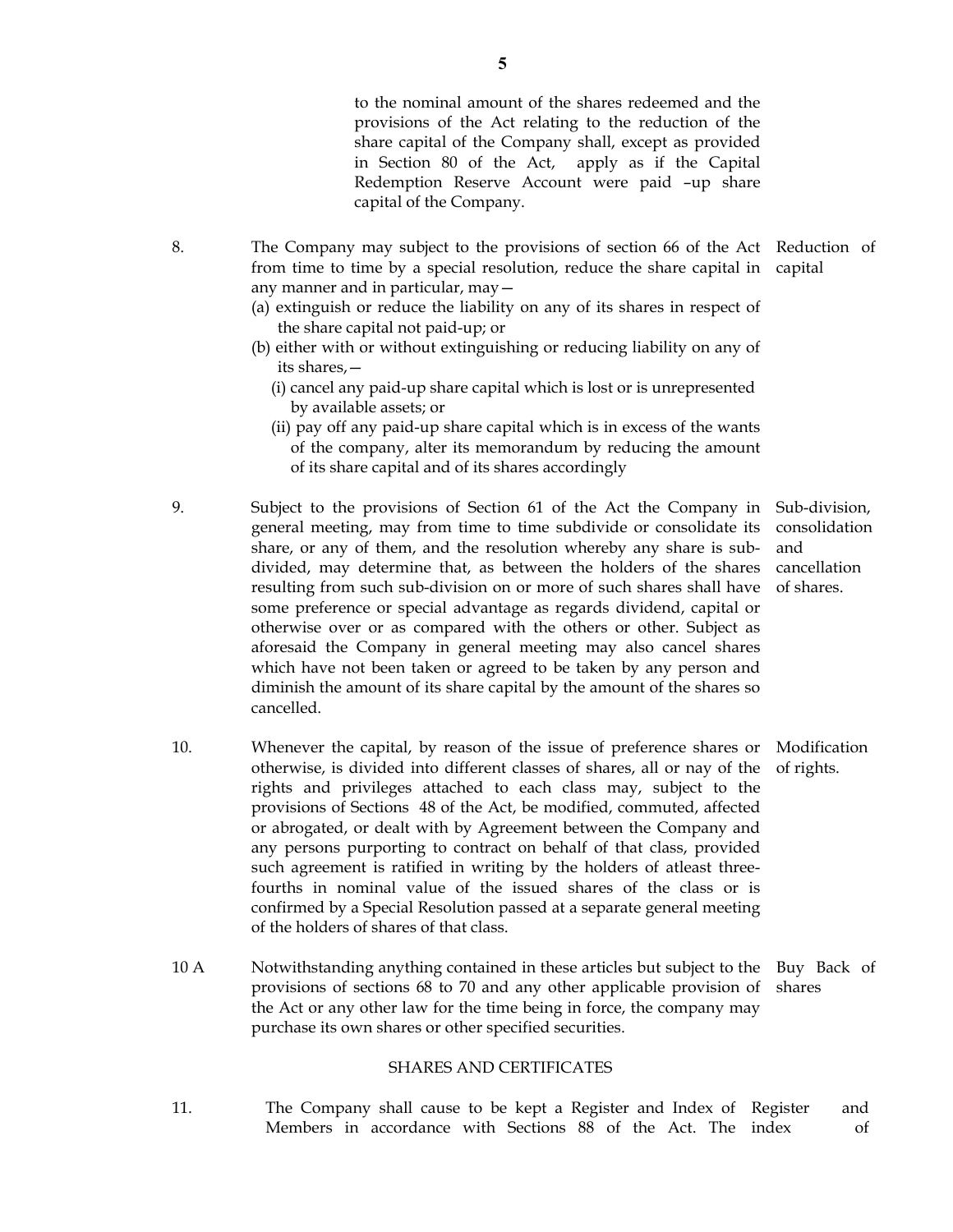Company shall be entitled to keep in any State or country outside Members. India a branch Register of Members resident in that State or country.

- 12. The shares in the capital shall be numbered progressively according to their several denominations, and except in the manner hereinbefore mentioned no share shall be sub-divided. Every forfeited or surrendered share shall continue to bear the number by which the same was originally distinguished.
- 13 (a) "where at any time, a company having a share capital proposes to increase its subscribed capital by the issue of further shares, such shares shall be offered—
	- I. to persons who, at the date of the offer, are holders of equity shares of the company in proportion, as nearly as circumstances admit, to the paid-up share capital on those shares by sending a letter of offer subject to the following conditions, namely:
		- i. the offer shall be made by notice specifying the number of shares offered and limiting a time not being less than fifteen days and not exceeding thirty days from the date of the offer within which the offer, if not accepted, shall be deemed to have been declined;
		- ii. unless the articles of the company otherwise provide, the offer aforesaid shall be deemed to include a right exercisable by the person concerned to renounce the shares offered to him or any of them in favour of any other person; and the notice referred to in clause (*i*) shall contain a statement of this right;
		- iii. after the expiry of the time specified in the notice aforesaid, or on receipt of earlier intimation from the person to whom such notice is given that he declines to accept the shares offered, the Board of Directors may dispose of them in such manner which is not disadvantageous to the shareholders and the company;
	- II. to employees under a scheme of employees' stock option, subject to special resolution passed by company and subject to such conditions as may be prescribed; or
	- III. to any persons, if it is authorised by a special resolution, whether or not those persons include the persons referred to in clause (*a*) either for cash or for a consideration other than cash, if the price of such shares is determined by the valuation report of a registered valuer subject to such conditions as may be prescribed.
- 13 (b) Notwithstanding anything contained in sub-clause (a) above, but subject, however, to Section 62 (3) of the Act, the Company may increase its subscribed capital on exercise of an option attached to the debentures issued or loans raised by the Company to convert such debentures or loans into shares, or to subscribe for shares in the Company.

**6**

Shares to be numbered progressively and no shares to be sub-divided.

Further issue of capital.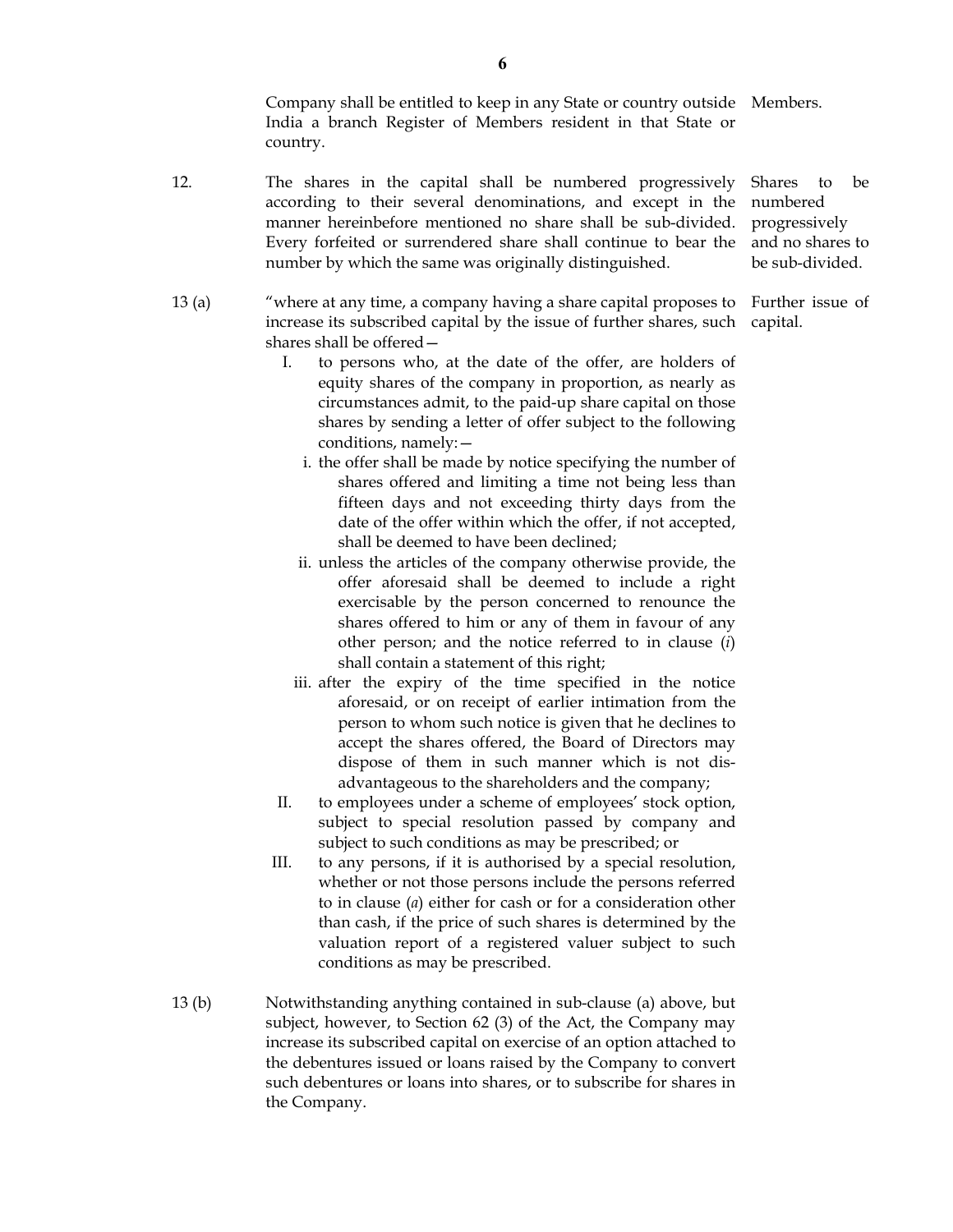- 14. Subject to the provisions of these Articles and of the Act, the Shares (including any Shares forming part of any increased capital of the Company) shall be under the control of the Directors who may allot or otherwise dispose of the same to such persons in such proportion on such terms and conditions and at such times as the Directors thinks fit and subject to the sanction of the Company in General Meeting with full power to give any person the option to call for or be allotted shares of any class of the Company either (subject to the provisions of Sections 52 and 53 of the Act) at a premium or at par or at a discount and such option being exercisable for such time and for such consideration as the Directors think fit. The Board shall cause to be filed the returns as to allotment provided for in Section 39 of the Act.
- 15. In addition to and without derogating from the powers for that purpose conferred on the Board under Articles 13 and 14, the Company in general meeting may, subject to the provisions of Section 62 of the Act, determine that any shares (whether forming part of the original capital or of any increased capital of the Company) shall be offered to such person (whether a Member or not) in such proportion and on such terms and conditions and either (subject to compliance with the provisions of Sections 52 and 53 of the Act) at a premium or at a par at a discount as such general meeting shall determine and with full power to give any person (whether a Member or not) the option to call for or be allotted shares of any class of the Company either (subject to compliance with the provisions of Section 52 and 53 of the Act) at a premium or at par or at a discount, such option being exercisable at such General Meeting or the Company in general meeting may make any other provision whatsoever for the issue, allotment or disposal of any shares.
- 16. Any application signed by or on behalf of an applicant for shares in the Company, followed by an allotment of any share herein, shall in an acceptance of shares within the meaning of these Articles and every person who, thus or otherwise, accepts any shares and whose name is on the Register shall, for the purposes of these Articles, be a Members. shares.
- 17. The moneys (if any) which the Board shall, on the allotment of any shares being made by them, require or direct to be paid by way of deposit, call or otherwise, in respect of any shares allotted by them, shall, immediately on the insertion of the name of the allottee in the Register of Members as the name of the holder of such shares, become a debit due to and recoverable by the Company from the allottee thereof, and shall be paid by him accordingly.
- 18. Every Members, or his heirs, executors, or administrators, shall pay to the Company the portion of the capital represented by his share or shares which may, for the time being, remain unpaid thereon in such amounts, at such time or times, and in such manner as the Board shall from time to time in accordance with Members.

Shares under control of Directors.

Power also to Company in General Meeting to issue shares.

Acceptance of

Deposit and call etc. to be a debt payable immediately.

Liability of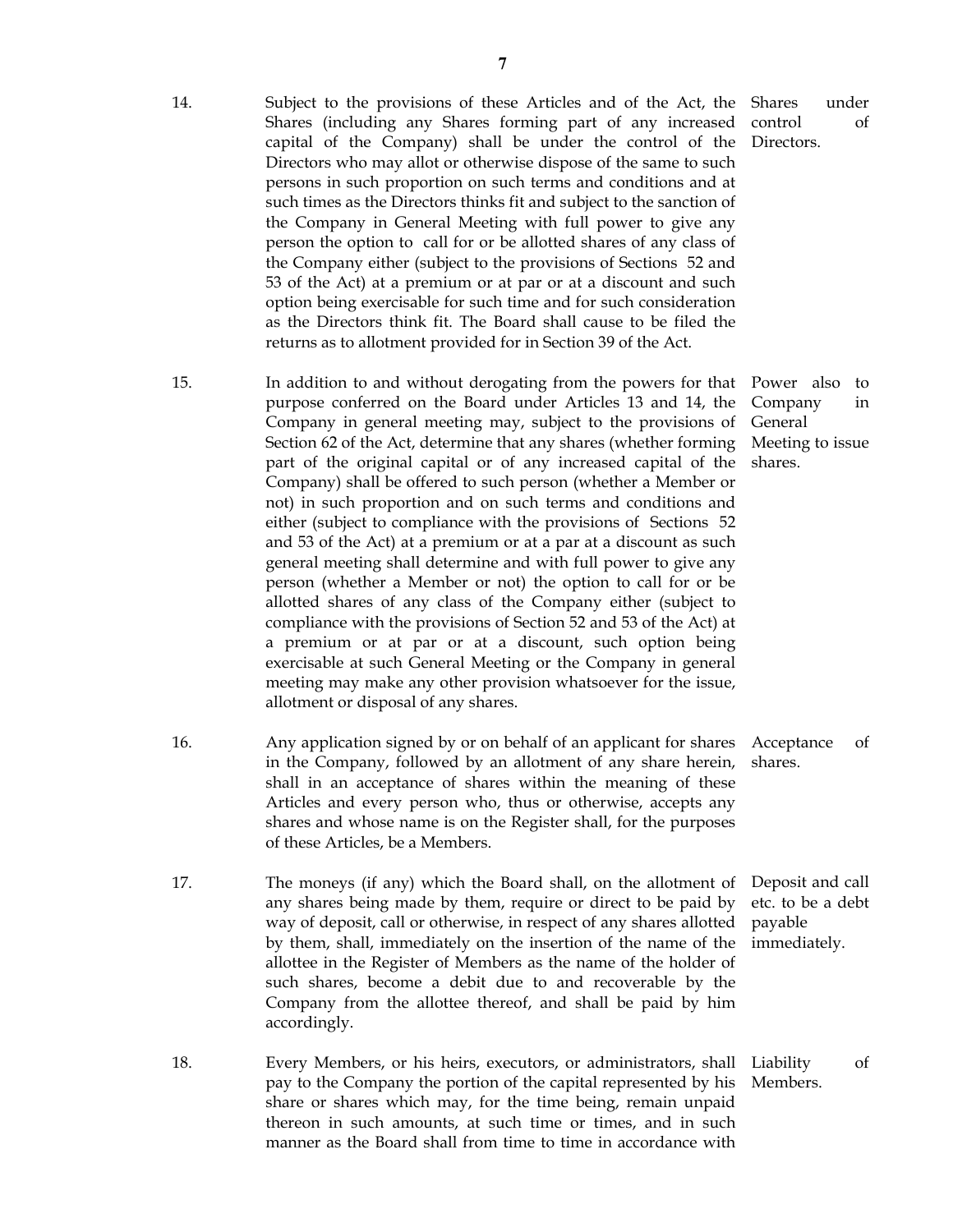the Company's regulations, require or fix for the payment thereof.

- 19 (a) $\wedge$  Every Members or allottee of shares shall be entitled, without Share payment, to receive one certificate specifying the name of the person in whose favour it is issued, the shares to which it relates and the amount paid-up thereon. Such certificate shall be issued only in pursuance of a resolution passed by the Board and on surrender to the Company of the letter of allotment or the fractional coupons requisite value, save in case of issues against letters of acceptance or of renunciation or in cases of issued of bonus shares. Every such certificate shall be issued under the signature of one Director or persons acting on behalf of the Directors under a duly registered power of attorney and the Secretary or some other person appointed by the Board for the purpose, and the two Directors or their attorneys and the Secretary or other person shall sign the share certificate, provided that if the composition of the Board permits it, at least one of the aforesaid two Directors shall be a person other than a Managing or a whole – time Director. Particulars of every share certificate issued shall be entered in the Register of Members against the name of the person to whom it has been issued, indicating the date of issue. For any further certificate the Board shall be entitled, but shall not be bound, to prescribe a charge not exceeding Rupee One. The Company shall comply with the provisions of Section 56 of the Act.
- 19 (b) Any two or more joint allottees of a share shall, for the purpose of this Article, be treated as a single Member, and the certificate of any share, which may be the subject of joint ownership, may be delivered to any one of such joint owners on behalf of all of them.
- 19 (c) A Director may sign a share certificate by affixing his signature thereon by means of any machine, equipment or other mechanical means, such as engraving in metal or lithography, but not by means of a rubber stamp, provided that the Director shall be responsible for the safe custody of such machine, equipment or other material used for the purpose.
- 20 (a) No certificate of any share or shares shall be issued either in issue of Share exchange for those which are sub-divided or consolidated or in Certificate. replacement of those which are defaced, torn or old, decrepit, worn out, or where the cages on the reverse for recording transfers have been fully utilized, unless the certificate in lieu of which it is issued is surrendered to the Company.
- 20 (b) When a new share certificate has been issued in pursuance of clause (a) of this Article, it shall state on the face of it and against the stub or counter-foil to the effect that it is "issued in lieu of share certificate No. ---------------------- sub-divided/replaced/on consolidation of shares".

Certificates.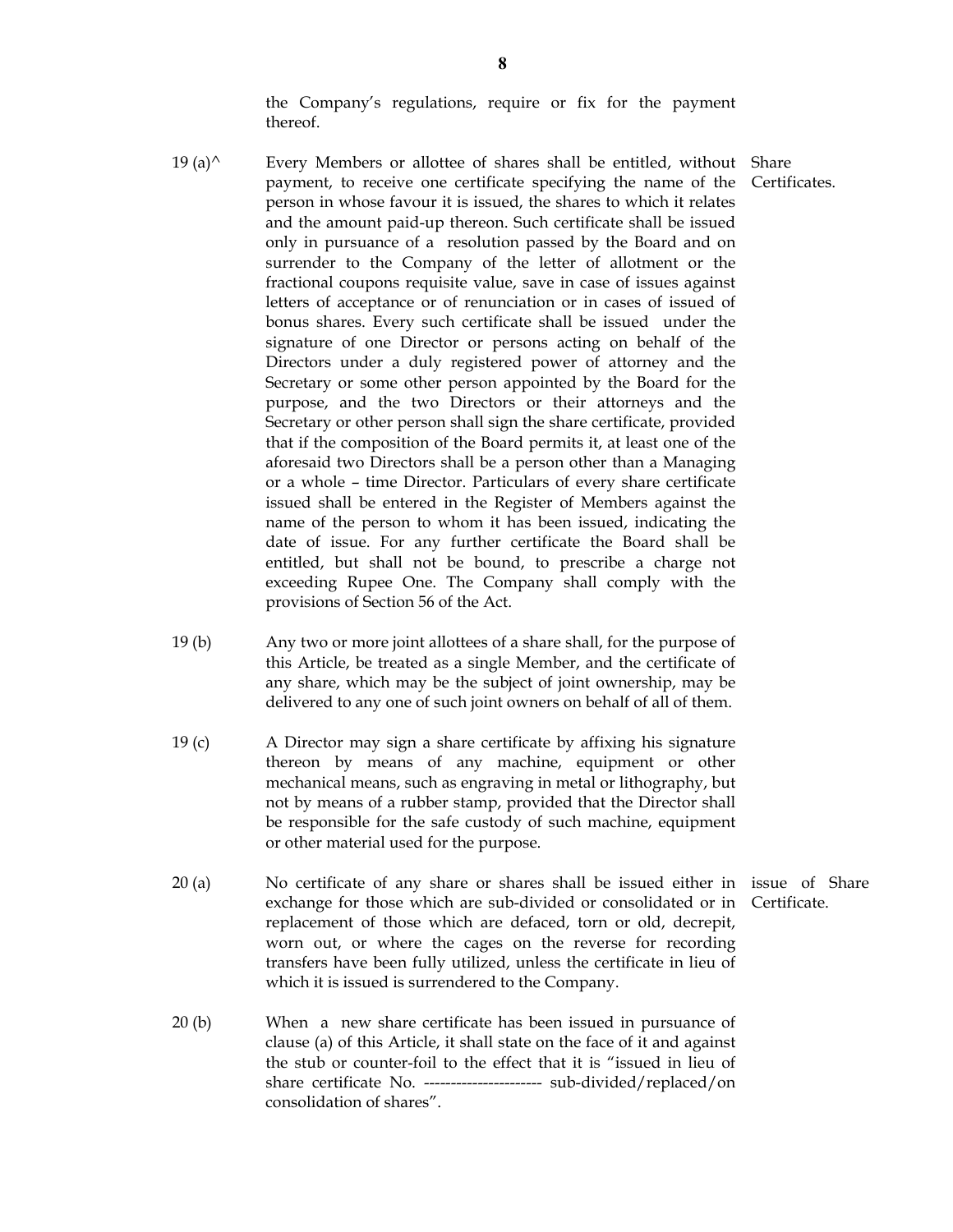- 20 (c) If a share certificate is lost or destroyed, a new certificate in lieu thereof shall be issued only with the prior consent of the Board and on such terms, if any, as to evidence and indemnity and as to the payment of out-of-pocket expenses incurred by the Company in investigating evidence, as the Board think fit.
- 20 (d) When a new share certificate has been issued in pursuance of clause © of this Article, it shall state on the face of it and against the stub or counterfoil to the effect that it is "duplicate issued in lieu of share certificate No.---------------------". The word "Duplicate "shall be stamped or punched in bold letters across the face of the share certificate.
- 20 (e) Where a new share certificate has been issued in pursuance of clause (a) or clause (c) of this Article, particulars of every such share certificate shall be entered in a Register of Renewed and Duplicate Certificates indicating, against the names of the persons to whom the certificate is issued, the number and date of issue of the share certificate in lieu of which the new certificate is issued and the necessary changes indicated in the Register of Members by suitable cross reference in the "Remarks" column.
- 20 (f) All blank forms to be used for issue of share certificate shall be printed and the printing shall be done only on the authority of a resolution of the Board. The blank forms shall be consecutively machine-numbered and the forms and the blocks, engravings, facsimiles and hues relating to the printing of such other person as the Board may appoint for the purpose; and the Secretary of the other person aforesaid shall be responsible shall be kept in the custody of the Secretary or such other person as the Board may appoint for the purpose; and the Secretary or the other person aforesaid shall e responsible for rendering an account of these forms to the Board.
- $20 (g)$  The Managing Director of the Company for the time being or, if the Company has no Managing Director, every Director of the Company, shall be responsible for the maintenance, preservation and safe custody of all books and documents relating to the issue of share certificates except the blank forms of share certificate referred to in sub-article (f).
- 20 (h) All books referred to in sub-article (g) shall be preserved in good order permanently.
- 21 If any shares stands in the names of two or more persons, the person first named in the Register shall as regards receipt of dividends or bonus or service of notices and all or any other matter connected with the Company, except voting at meetings and the transfer of the shares, be deemed the sole holder thereof but the joint-holders of a share shall be severally as well as jointly liable for the payments of all installments and calls due in respect of such share and for all incidents thereof according to the Company's regulations.

The first name of joint-holders deemed sole holder.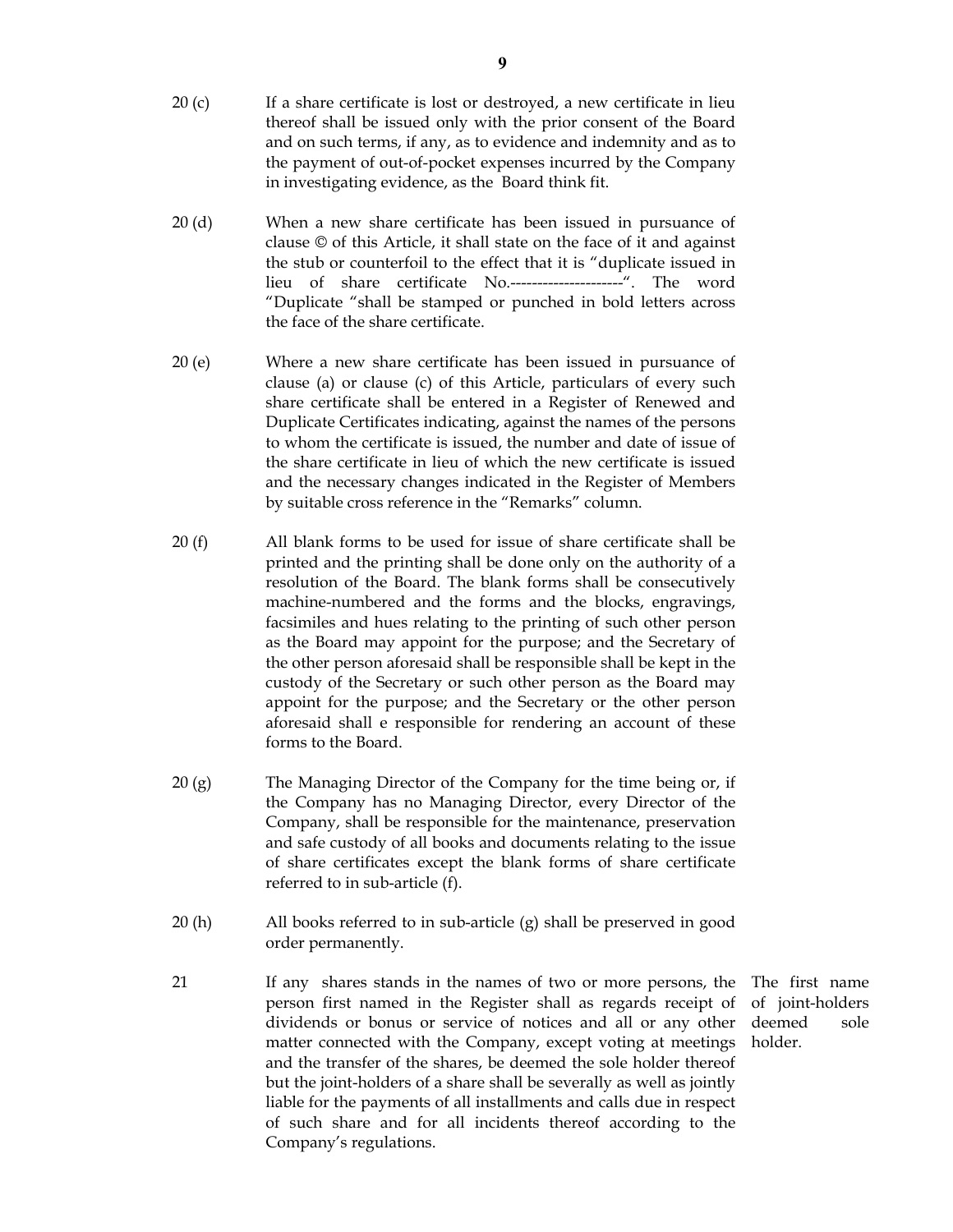- 22. Except as ordered by a Court of competent jurisdiction or as by law required, the Company shall not be bound to recognize any equitable, contingent, future or partial interest in any share or (except only as is by these Articles otherwise expressly provided) any right in respect of a share other than an absolute right thereto, in accordance with these Articles in the person from time to time registered as the holder hereof; but the Board shall be at liberty at their sole discretion to register any share in the joint names of any two or more persons or the survivor or survivors of them.
- 23. None of the funds of the Company shall be applied in the purchase or in connection with the purchase or subscription of any shares in the Company or in its holding company, save as provided by Section 67 of the Act.

# bound to recognize any interest in shares other than that of registered holder.

Company not

Funds of Company shall not be applied in purchase of shares of the Company.

# UNDERWRITING AND BROKERAGE

- 24. Subject to the provisions of Section 40 of the Act the Commission may be Company may at any time pay a commission to any person in consideration of his subscribing or agreeing to subscribe (whether absolutely or conditionally) for any shares or debentures in the Company, or procuring or agreeing to procure subscriptions (whether absolute or conditional ) for any shares or debentures in the Company, but so that the commission shall not exceed in the case of shares five per cent of the price at which the shares are issued and in the case of debentures two and a half per cent of the price at which the debentures are issued. Such commission may be satisfied by payment of cash or by allotment of fully or partly paid shares or partly in one way and partly in the other.
- 25. The Company may also, on any issue of shares or Brokerage debentures, pay such brokerage as may be lawful.

### INTEREST OUT OF CAPITAL

26. Where any shares are issued for the purposes of raising money to defray the expenses of the Construction of any work or building, or the provision of any plant, which cannot be made profitable for a lengthy period, the Company may pay interest on so much of that share capital as is for the time being paid up, for the period, at the rate and subject to the conditions and restriction as may be provided by the Act and may charge the same to capital as part of the cost of construction of the work or building or the provision of plant. Interest may be paid out of capital.

paid.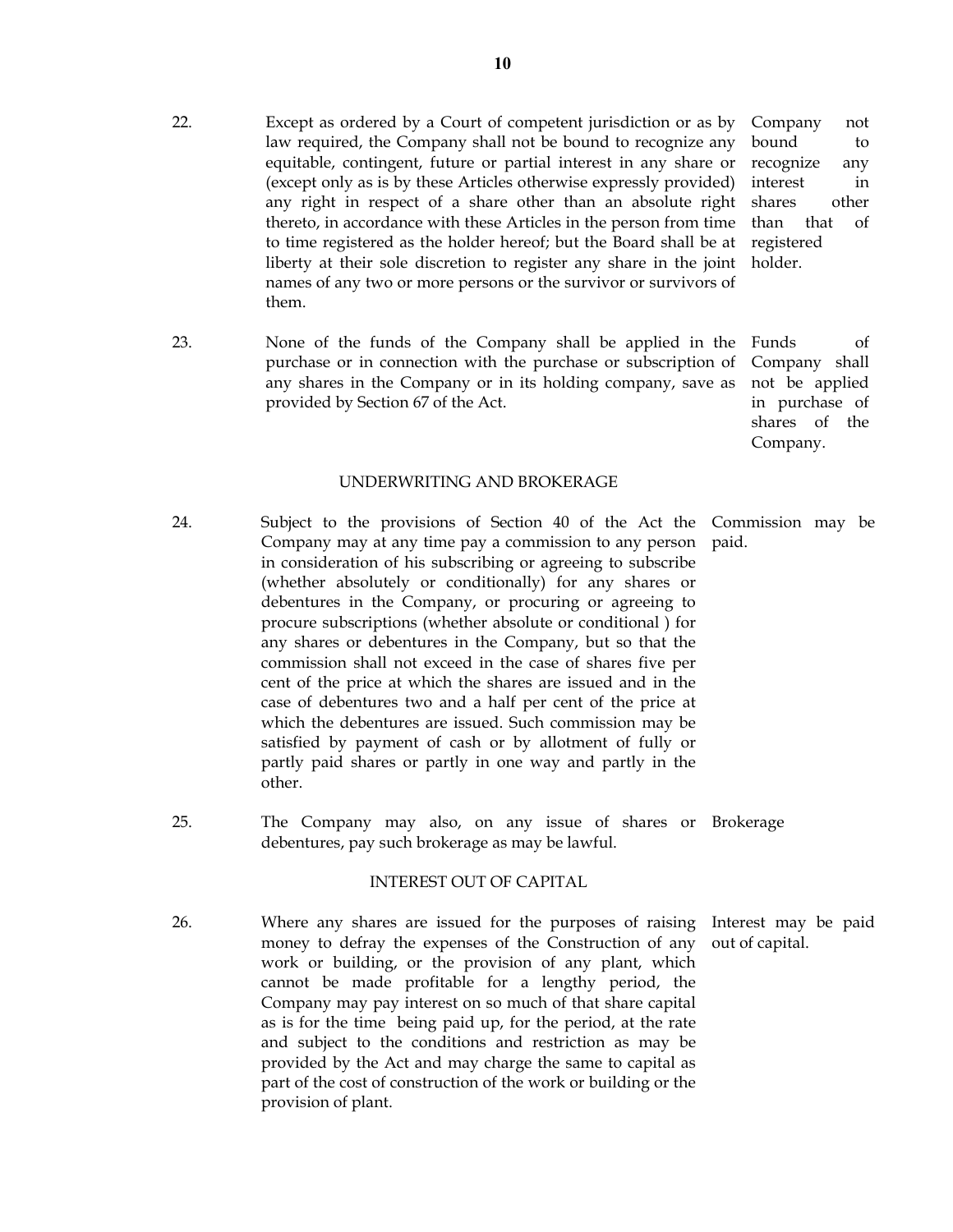# CALLS

| 27. | The Board may, from time to time, subject to the terms on Directors may make<br>which any shares may have been issued and subject to the<br>conditions of allotment, by a resolution passed at a meeting<br>of the Board (and not by circular resolution) make such call<br>as it thinks fit upon the Members in respect of all moneys<br>unpaid on the shares held by them respectively and each<br>Members shall pay the amount of every call so made on him<br>to the person or persons and at the times and places<br>appointed by the Board A call may be made payable by<br>installments. | calls.                                |
|-----|-------------------------------------------------------------------------------------------------------------------------------------------------------------------------------------------------------------------------------------------------------------------------------------------------------------------------------------------------------------------------------------------------------------------------------------------------------------------------------------------------------------------------------------------------------------------------------------------------|---------------------------------------|
| 28. | Thirty days' notice in writing of any call shall be given by Notice of calls.<br>the Company specifying the time and place of payment, and<br>the person or persons to whom such call shall be paid.                                                                                                                                                                                                                                                                                                                                                                                            |                                       |
| 29. | A call shall be deemed to have been made at the time when Call<br>the resolution authorizing such call was passed at a meeting resolution.<br>of the Board                                                                                                                                                                                                                                                                                                                                                                                                                                      | from<br>to date                       |
| 30. | A call may be revoked or postponed at the discretion of the<br>Board.                                                                                                                                                                                                                                                                                                                                                                                                                                                                                                                           | Call may be revoked<br>or postponed.  |
| 31. | The joint-holders of a share shall be jointly and severally<br>liable to pay all calls in respect thereof.                                                                                                                                                                                                                                                                                                                                                                                                                                                                                      | Liability<br>joint-<br>of<br>holders. |
| 32. | The Board may, from time to time at its discretion, extend<br>the time fixed for the payment of any call, and may extend<br>such time as to all or any of the Members, who from<br>residence at a distance or other cause, the Board may deem<br>fairly entitled to such extension but no Members shall be<br>entitled to such extension save as a matter of grace and<br>favour.                                                                                                                                                                                                               | Directors may extend<br>time.         |
| 33. | If any Members fails to pay any call due from him on the Calls to carry interest.<br>day appointed for payments thereof, or any such extension<br>thereof as aforesaid, he shall be liable to pay interest on the<br>same from the day appointed for the payment thereof to the<br>time of actual payment at such rate, as shall from time to<br>time be fixed by the Board, not exceeding 15 per cent per<br>annum but nothing in this Article shall render it obligatory<br>for the Board to demand or recover any interest from any<br>such Member.                                          |                                       |
| 34. | Any sum, which by the terms of issue of a share becomes<br>payable on allotment or at any fixed date, whether on<br>account of the nominal value of the share or by way of<br>premium, shall for the purposes of these Articles be deemed<br>to be a call duly made and payable, and in case of non-<br>payment all the relevant provisions of these Article as to<br>payment of interest and expenses, forfeiture or otherwise<br>shall apply, as if such sum had become payable by virtue of                                                                                                  | Sums deemed to be<br>calls.           |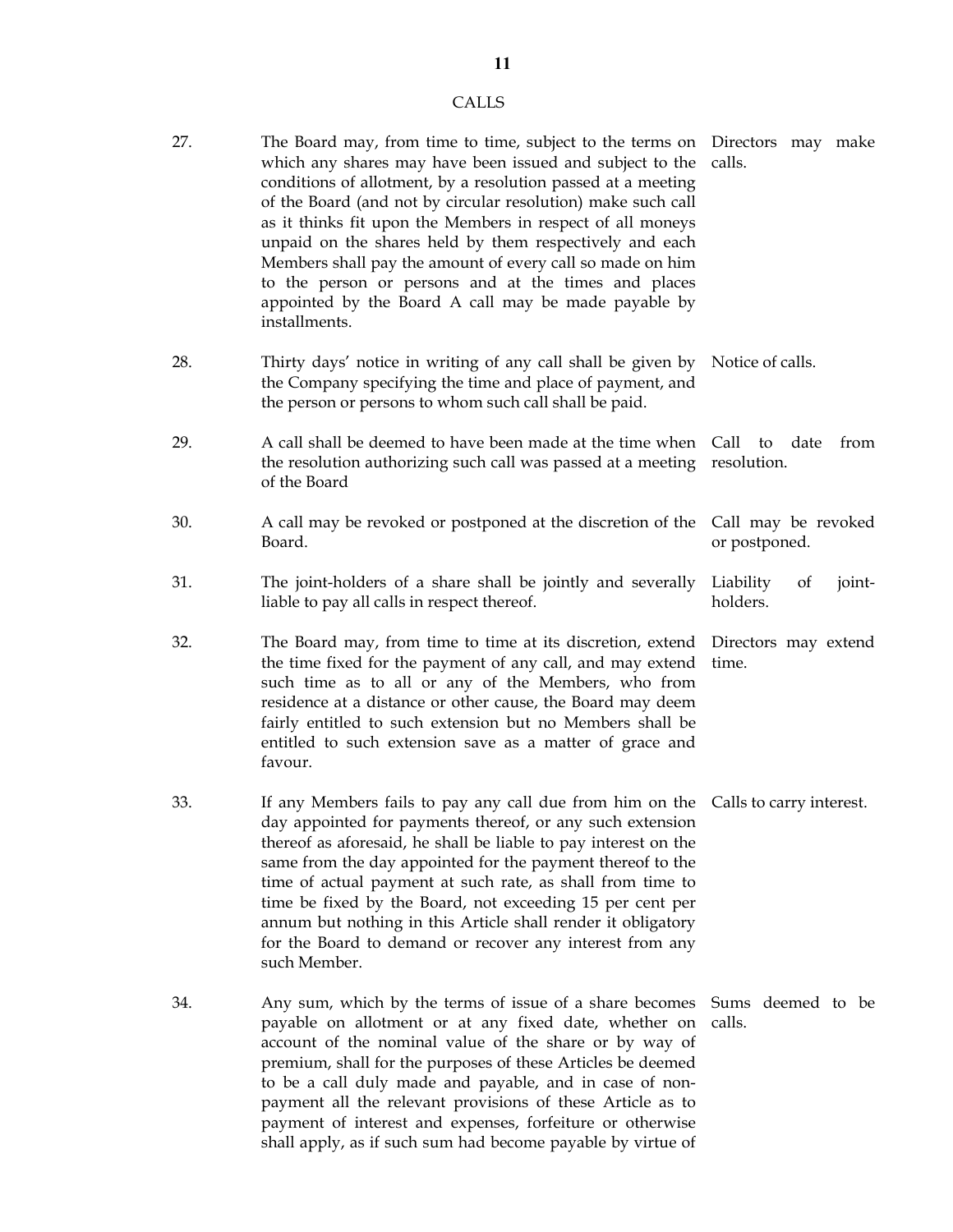a call duly made and notified.

- 35. On the trial or hearing of any action or suit brought by the Company against any Members or his representatives for the recovery of any money claimed to be due to the Company in respect of his shares, it shall be sufficient to prove that the name of the Members in respect of whose shares the money is sought to be recovered, appears entered on the Register of Members as the holder, at or subsequently to the date at which such money is sought to be recovered; that the resolution making the call is duly recorded in the Minute Book; and that notice of such call was duly given to the Members or his representatives sued in pursuance of these Articles; and it shall not be necessary to prove the appointment of the directors who made such call nor that a quorum of the Directors was present at the Board at which any call was made, nor that the meeting at which any call was made was duly converted or constituted nor any other matter whatsoever, but the proof of the matters aforesaid shall be conclusive. Evidence of the debt.
- 36. Neither the receipt by the Company of a portion of any money which shall from time to time be due from any Member to the Company in respect of his shares, either by way of principal or interest not nay indulgence granted by the Company in respect of the payment of any such ceding to enforce a forfeiture of such shares as hereinafter provided.
- 37 (a) The Board may, if it thinks fit, agree to and receive from any Members willing to advance the same, all or any part of the amount of his respective shares beyond the sums, actually called up and upon the money so paid in advance or upon so much thereof, from time to time, and at any time thereafter as exceeds the amount of the calls them made upon and due in respect of the shares on account of which such advances are made the Board may pay or allow interest, at such rate as the Member paying the sum in advance and the Board agree upon. The Board may agree to repay at any time any amount so advanced or may at any time repay the same upon giving to the Members three months' notice in writing. Provided that moneys paid in advance of calls on any shares may carry interest but shall not confer a right to dividend or to participate in profits.
- 37 (b) No Member paying any such sum in advance shall be entitled to voting rights in respect of the moneys so paid by him until the same would but for such payment become presently payable.

# LIEN

38. The Company shall have a first and paramount lien upon all Company to have lien the shares (other than fully paid up shares) registered in the on shares.

Proof on trial of suit for money due on shares.

Partial payment not to preclude forfeiture.

Payment in anticipation of calls may carry interest.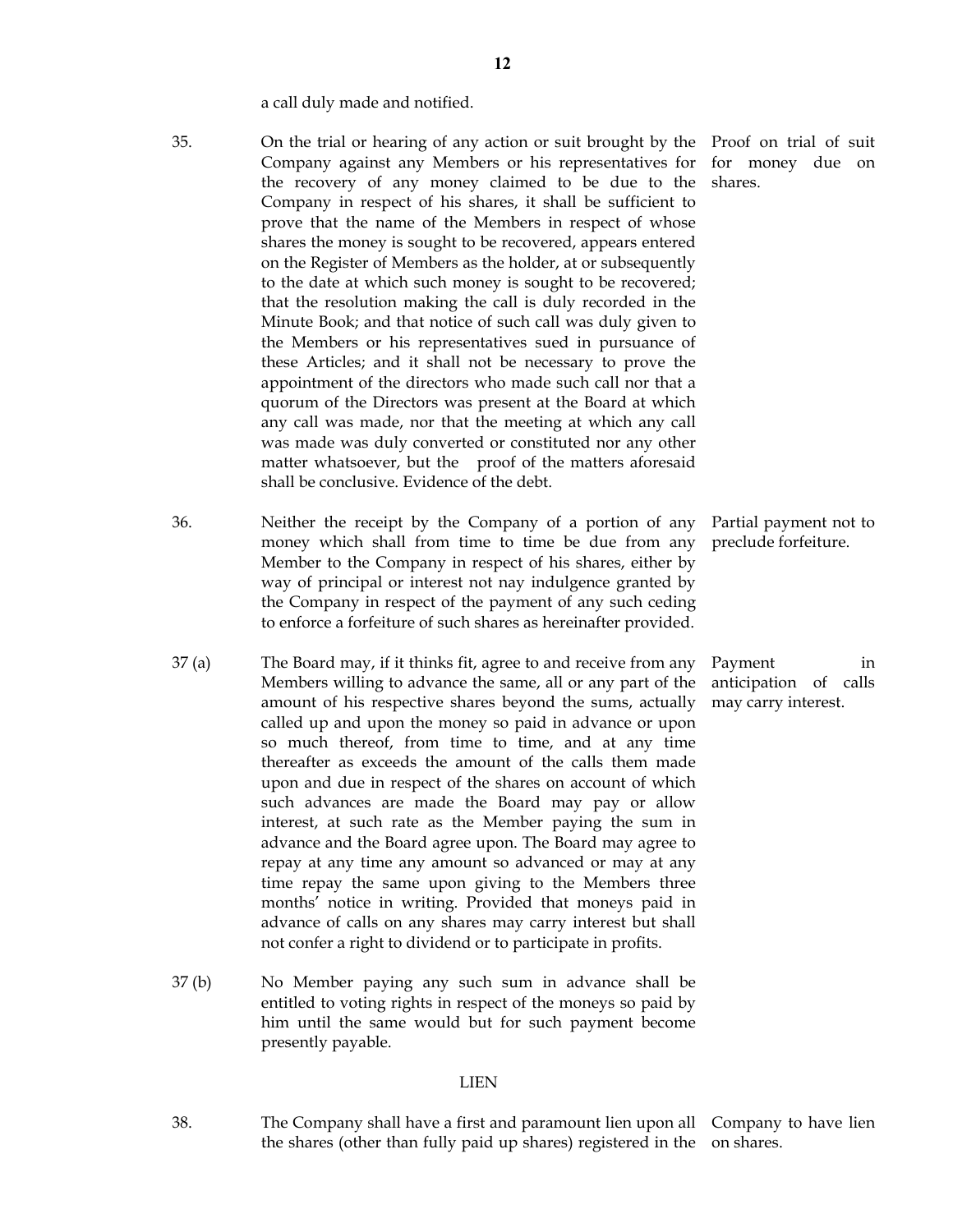name of each Member (whether solely or jointly with others) and upon the proceeds of sale thereof, for all moneys (whether presently payable or not) called or payable at a fixed time in respect of such shares, and no equitable interest in any shares shall be created except upon the footing and upon the condition that Article 22 hereof is to have full effect. Any such lien shall extend to all dividends from time to time declared in respect of such shares. Unless otherwise agreed the registration of transfer of shares shall operate as a waiver of the Company's lien, if an on such shares.

The Directors may at any time declare any shares wholly or in part to be exempt from the provisions of this Article.

- 39. For the purpose of enforcing such lien the Board may sell the shares subject thereto in such manner as they shall think fit, and for that purpose may cause to be issued a duplicate certificate in respect of such shares and may authorise one of their Members to execute a transfer thereof on behalf of and in the name of such Member. No sale shall be made until such period as aforesaid shall have arrived, and until such period as aforesaid shall have arrived, and until notice in writing of the intention to sell shall have been served on such Member or his representatives and default shall have been made by him or them in payment, fulfillment, or discharge of such debts, liabilities or engagements for fourteen days after such notice. sale.
- 40. The net proceeds of any such sale shall be received by the Company and applied in or towards payment of such part of the amount in respect of which the lien exists as is presently payable and the residue, if any, shall (subject to a like lien for sums not presently payable as existed upon the shares before the sale) be paid to the persons entitled to the shares at the dated of the sale.

### FORFEITURE OF SHARES

- 41. If any Member fails to pay any call or installment of a call on or before the day appointed for the payment of the same or any such extension thereof as aforesaid, the Board may at any time thereafter during such time as the call or installment remains unpaid, give notice to him requiring him to pay the same together with any interest that may have accrued and all expenses that may have been incurred by the Company by reason of such non payment. Members.
- 42. The notice shall name a day (not being less than fourteen Form of Notice days from the date of the notice) and a place or places on and at which such call or installment and such interest thereon at such rate not exceeding 15 percent annum as the Directors shall determine from the day on which such call or installment ought to have been paid and expenses as

As to enforcing lien by

Application of proceeds of sale.

If money payable on share not paid notice to be given to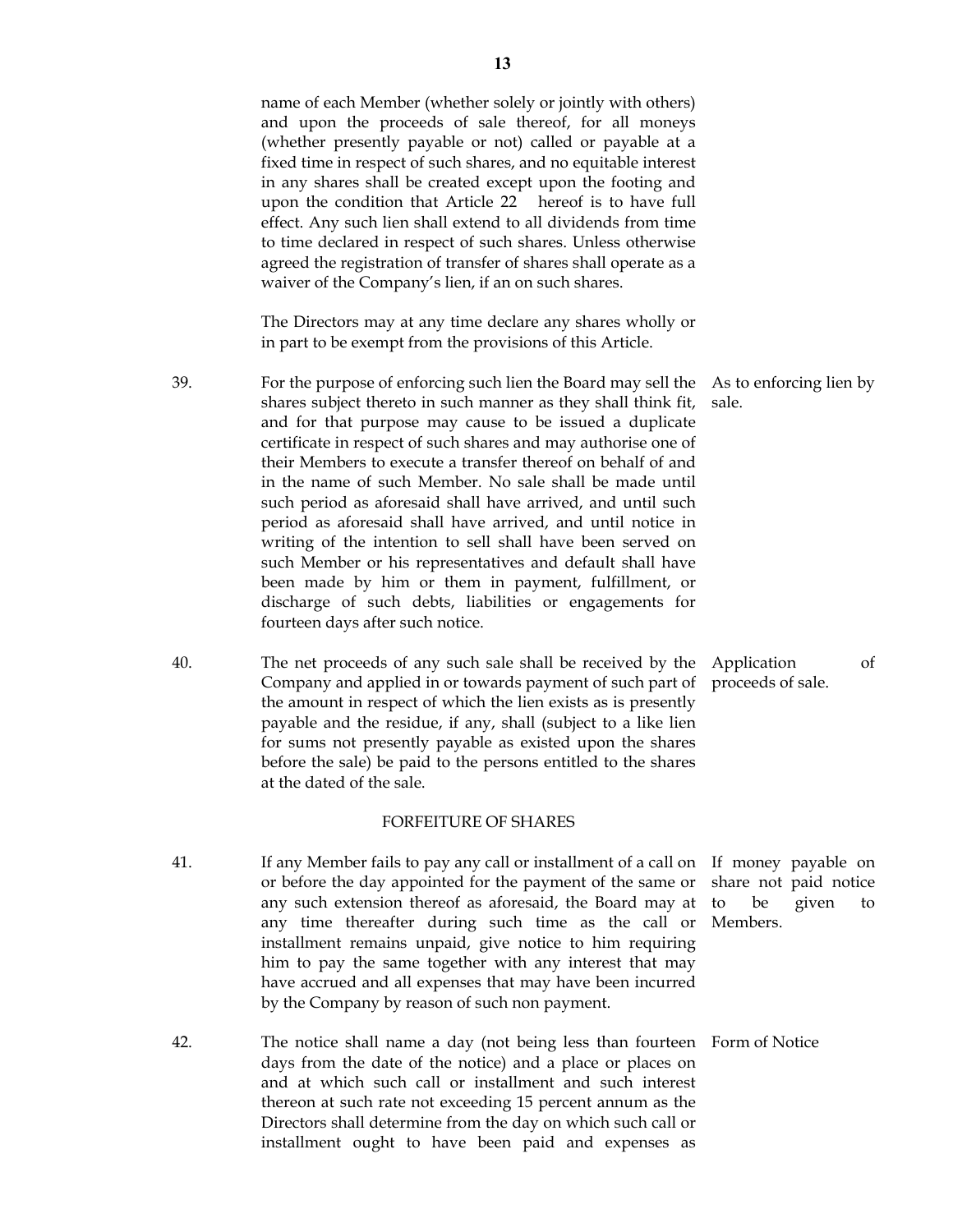aforesaid are to be paid. The notice shall state that, in the event of the non-payment at or before the time and at the place appointed, the shares in respect of which the call was made or installment is payable, will be liable to be forfeited.

- 43. If the requirements of any such notice as aforesaid shall not be complied with every or any share in respect of which such notice has been given, may at any time thereafter before payment of all calls or installments, interest and expenses due in respect thereof, be forfeited by a resolution of the Board to that effect. Such forfeiture shall include all dividends declared or any other moneys payable in respect of the forfeited share and not actually paid before the forfeiture. In default of payment, shares to be forfeited.
- 44. When any share shall have been so forfeited notice of the forfeiture shall be given to the Member in whose name it stood immediately prior to the forfeiture, and an entry of the forfeiture with the date thereof, shall forthwith be made in the Register of Members, but no forfeiture shall be in any manner invalidated by any omission or neglect to give such notice or to make any such entry as aforesaid. a Member.
- 45. Any share so forfeited shall be deemed to be the property of the Company and may be sold, re-allotted, or otherwise disposed of either to the original holder thereof or to any other person, upon such terms, and in such manner as the Board shall think fit.
- 46. Any Member whose shares have been forfeited shall, notwithstanding the forfeiture be liable to pay and shall forthwith pay to the Company, on demand, al calls, installments, interest and expenses owing upon or in respect of such shares at the time of the forfeiture, together with interest thereon from the time of the forfeiture until payment, at such rate not extending 15 per cent per annum as the Board may determine and the Board may enforce the payment thereof, if it thinks fit.
- 47. The forfeiture of a share shall involve extinction, at the time of the forfeiture, of al interests in and claims and demands against the Company in respect of the share and all other tights incidental to the share, except only such of those rights as by these Articles are expressly saved. Effect of forfeiture.
- 48. A declaration in wiring that the declarant is a Director or Secretary of the Company and that a share in The Company has been duly forfeited in accordance with these Articles on a date stated in the declaration, shall be conclusive evidence of the facts therein stated as against all persons claiming to be entitled to the shares. Evidence of forfeiture.

Notice of forfeiture to

Forfeited share to be property of the Company and m ay be sold etc.

Member still liable to pay money owing at the time of forfeiture and interest.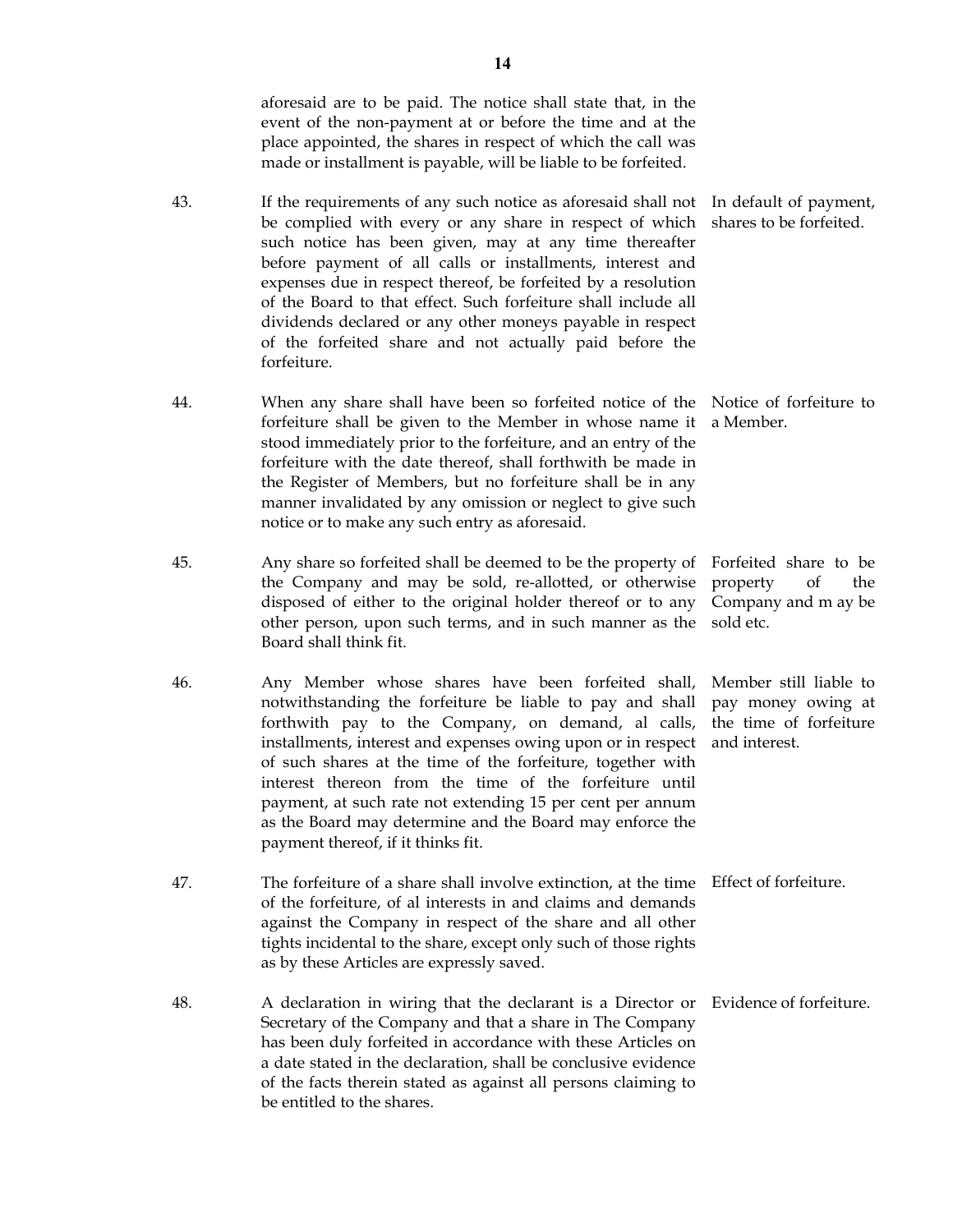49. Upon any sale after forfeiture or for enforcing a lien in purported exercise of the powers hereinbefore given, the Board may appoint some person to execute an instrument of transfer of the shares sold and cause the purchaser's name to be entered in the Register in respect of the shares sold, and the purchaser shall not be bound to see to the regularity of the proceedings, or to the application of the purchase money, and after his name has been entered in the Register in respect of such shares, the validity of the sale shall not be impeached by any person and the remedy of any person aggrieved by the sale shall be in damages only and against the Company exclusively. Validity of sale under Articles 40 and 45. 50. Upon any sale, re-allotment or other disposal under the provisions of the proceedings Articles, the certificate of certificates originally issued in respect of the relative shares shall (unless the same shall on demand by the Company have been previously surrendered to it by the defaulting Member) stand cancelled and become null and void and of no effect, and the Directors shall be entitled to issue a duplicate certificate or certificates in respect of the said shares to the person or persons entitled thereto. Cancellation of share certificates in respect of forfeited shares. 51. The Board may at any time before any share so forfeited shall have been sold, re-allotted or otherwise disposed of, annul the forfeiture thereof upon such conditions as it thinks fit Power to annul forfeiture. TRANSFER AND TRANSMISSION OF SHARES 52. The Company shall keep a "Register of Transfers" and Register of transfers. therein shall be fairly and distinctly entered particulars of every transfer or transmission of any share. 53 The instrument of transfer shall be in writing and all Form of transfer. provisions of Section 56 of the Companies Act and of any statutory modification thereof for the time being shall be duly complied with in respect of all transfers of shares and the registration thereof. 54. The Instrument of Transfer duly stamped and executed by the Transferor and the Transferee shall be delivered to the Company in accordance with the provisions of the Act. The instrument of Transfer shall be accompanied by such evidence as the Board may require to prove the title of Transferor and his right to transfer the shares and every registered instrument of Transfer shall remain in the custody of the Company until destroyed y order of the Board. The Transferor shall be deemed to be the holder of such shares until the name of the transferee shall have been entered in the Register of Members in respect thereof. Before the Transfer form to be completed and presented to the Company.

registration of a transfer the certificate or certificates of the

shares must be delivered to the Company.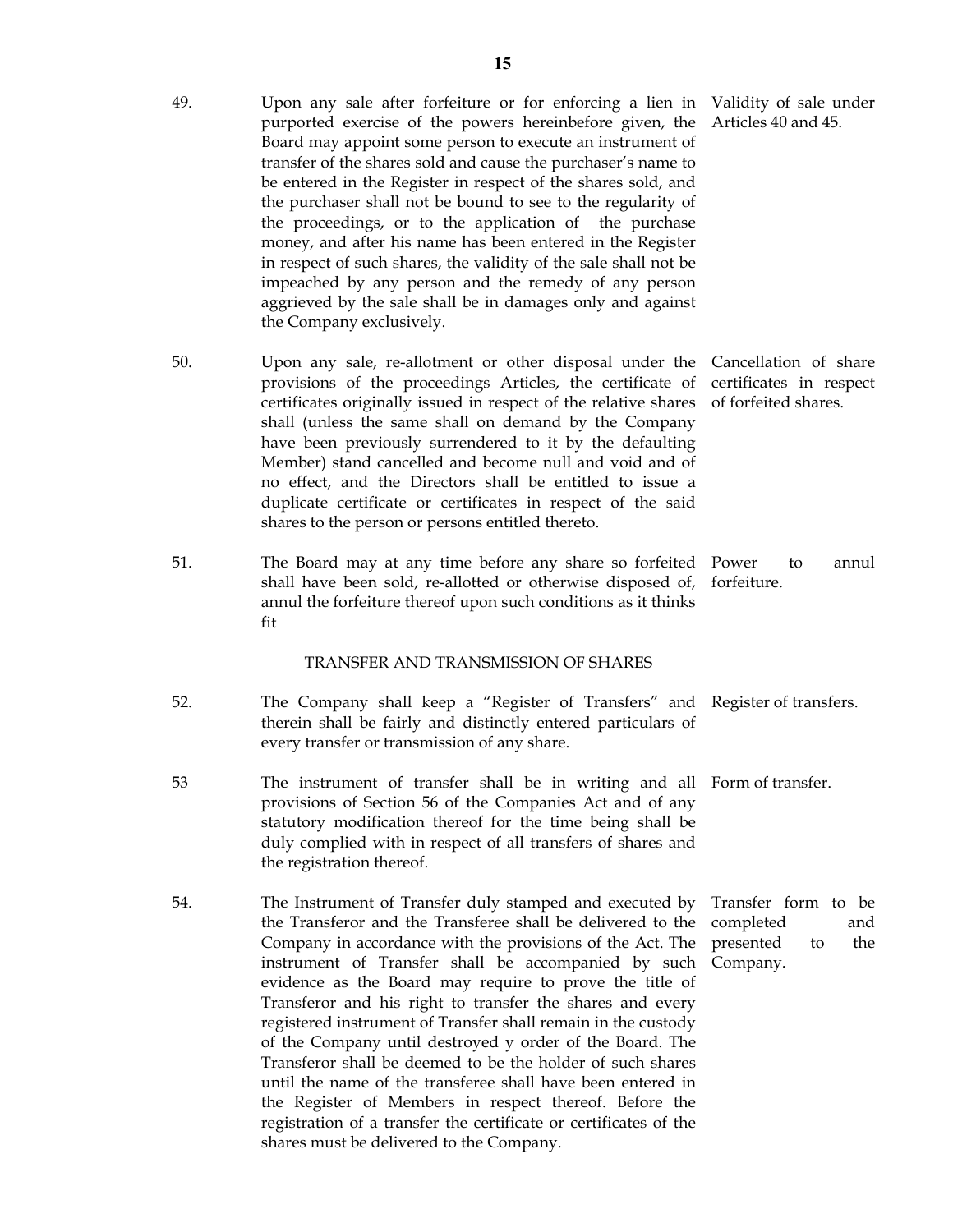55. The Board shall have power on giving not less than seven days' previous notice by advertisement in at least once in a vernacular newspaper in the principal vernacular language of the district and having a wide circulation in the place where the registered office of the company is situated, and at least once in English language in an English newspaper circulating in that district and having wide circulation in the place where the registered office of the company is situated and publish the notice on the website as may be notified by the Central Government and on the website, if any, of the Company to close register of members or debenture-holders or other security holders," at such time or times and for such period or periods, not exceeding thirty days at a time and not exceeding in the aggregate forty-five days in each year.

Transfer Books and Register of Members when closed.

Directors may refuse to register transfers.

- 56.\* Subject to the provisions of Section 58 of the Act, the Board may, at its own absolute and uncontrolled discretion and without assigning any reason, decline to register or acknowledge any transfer of shares, whether fully paid or not (notwithstanding that the proposed transferee be already a Member) but in such cases it shall, within one month from the date on which the instrument of transfer was lodged with the Company, send to the transferee and the transferor notice of the refusal to register such provided that registration of a transfer shall not be refused on the round of the transferor being either alone or jointly with any person or persons indebted to the Company on any account whatsoever except where the Company has a lien on the shares.
- 57. Where, in the case of partly paid shares, an application for registration is made by the transferor, the Company shall give the notice of the application to the transferee in accordance with the provisions of Section 56 of the Act. Notice of application when to be given.
- 58. In the case of the death of any one or more of the persons named in the Register of Members as the joint holders of any shares, the survivor or survivors shall be the only persons recognized by the Company as having any title to or interest in such share, but nothing herein contained shall be taken to release the estate of a deceased joint-holder from any liability on shares held by him jointly with any other person. Death of one or more joint-holders of shares.
- 59. The executors or administrators or holders of a Succession Certificate or the legal representatives of a deceased Member (not being one or two or more joint-holders) shall be the only persons recognized by the Company as having any title to the shares registered in the name f such Member, and the Company shall not be bound to recognize such executors or administrators or holders of a Succession Certificate or the legal representatives unless such executors or administrators or legal representatives shall have first obtained Probate or Title to shares of deceased Member.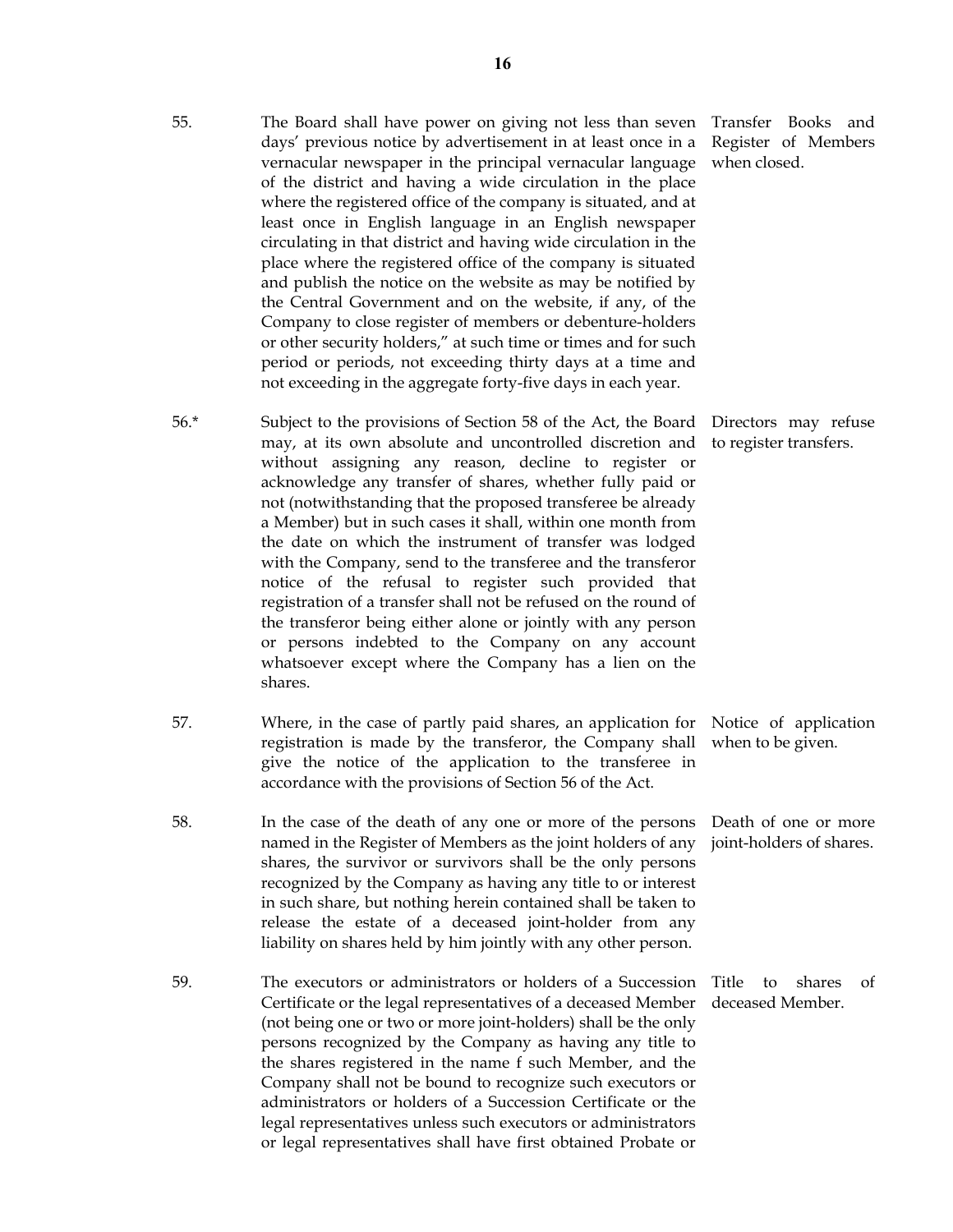Letters or Administration or Succession Certificate, as the case may be, from a duly constituted Court in the Union of India; provided that in any case where the Board in its absolute discretion thinks fit, the Board may dispense with production of Probate or Letters of Administration or Succession Certificate upon such terms as to indemnity or otherwise as the Board in its absolute discretion may thinks necessary and under Articles 62 register the name of any person who claims to be absolutely entitled to the shares standing in the name of a deceased Member, as a Member.

- 60. No share shall in any circumstances be transferred to any infant, insolvent or person of unsound mind. etc.
- 61. If any Member of the Company dies, and the Company through any of its principal officers within the meaning of the Estate Duty Act, 1953, has knowledge of the death, it shall not be lawful for the Company to register the transfer of any shares for standing in the name of the deceased Member unless the Company is satisfied that the transferee has acquired such shares for valuable consideration or there is produced to it a certificate from the Controller, Deputy controller, or Assistant Controller of Estate Duty that either the Estate Duty in respect thereof has been paid or will be paid or none is due as the case may be. Where the Company has come to know through any of its principal officers of the death of any Member, the Company shall, within three months of the receipt of such knowledge, furnish to the Assistant Controller or Deputy controller of Estate Duty who is exercising the functions of the Income-tax Officer under the Income-tax Act in relation to the Company, such particulars as may be prescribed by the Estate Duty Rules, 1953.
- 62. Subject to the provisions of the Act and Articles 58 and 59, any person becoming entitled to shares in consequence of the death, lunacy, bankruptcy or insolvency of any Member or by any lawful means other than by a transfer in accordance with these Articles, may, with the consent of the Board (which it shall not be under any obligation to give), upon producing such evidence that he sustains the character in respect of which he proposes to act under this Article or of such title as the Board thinks sufficient, either be registered himself as the holder of the shares or elect to have some person nominated by him and approved by the Board registered as such holder; provided nevertheless, that if such person shall elect to have his nominee registered, he shall testify the election by executing in favour of his nominee an instrument of transfer in accordance with the provisions herein contained and until he does so, he shall not be freed from any liability in respect of the shares.

No transfer to infant,

Compliance with the Estate Duty Act. 1953.

Persons entitled may receive dividend without being registered as Member.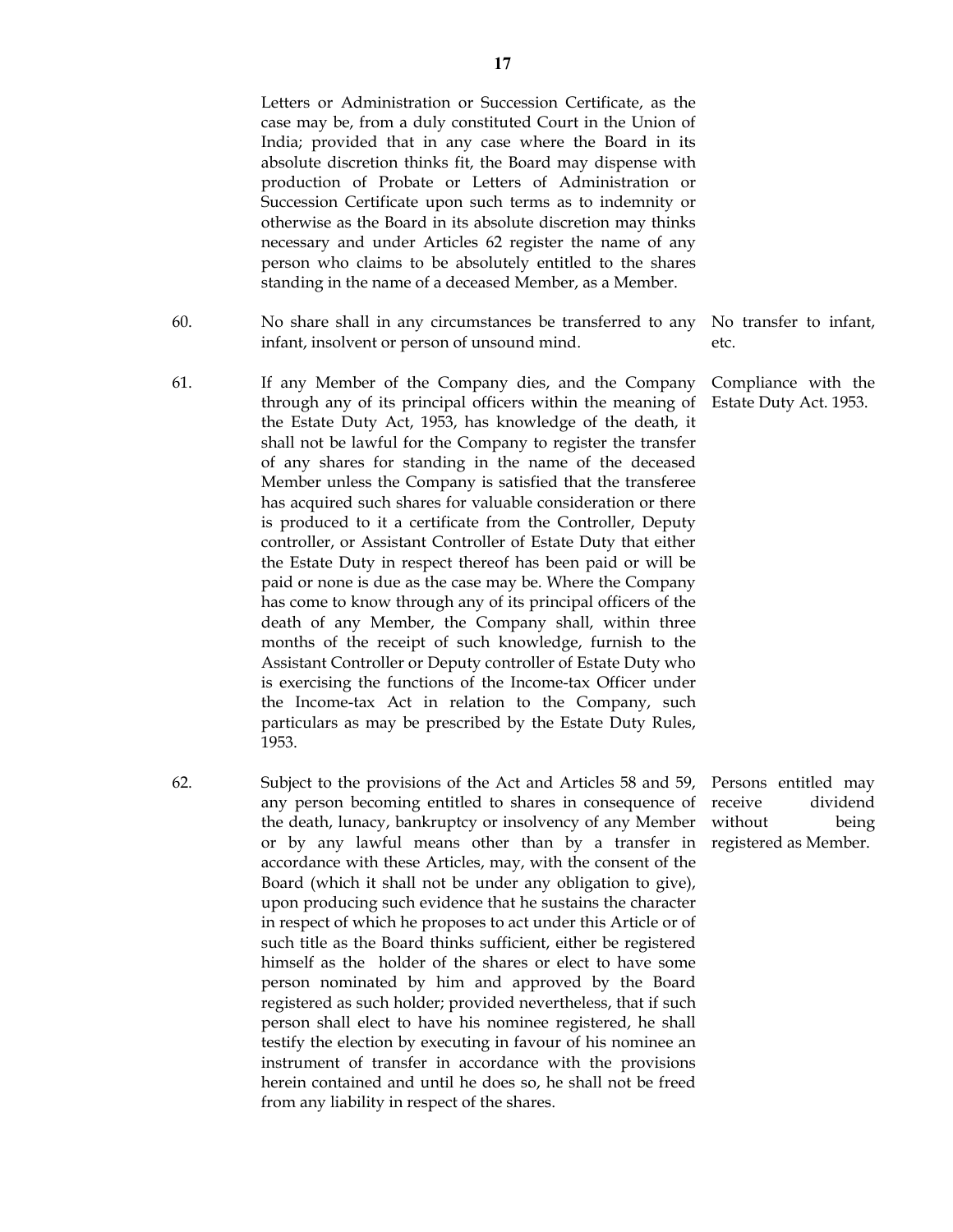- 63. A person entitled to a share by transmission shall, subject to the right of the Directors to retain such dividends or money as hereinafter provided, be entitled to receive and may give a discharge for any dividends or other moneys payable in respect of the shares.
- 64. The Company shall incur no liability or responsibility whatsoever in consequence of its registering or giving effect to any transfer of shares made or purporting to be made by any apparent legal owner thereof (as shown or appearing in the Register of Members) to the prejudice of person having or claiming any equitable right, title or interest to or in the said shares, notwithstanding that the Company may have had notice of such equitable right, title or interest or notice prohibiting registration of such transfer, and may have entered such notice, or referred thereto in any book of the Company, and the Company shall not be bound or required to regard or attend or give affect to any notice which may be given to it of an equitable right, title or interest, or be under any liability whatsoever for refusing or neglecting so to do, though it may have been entered or referred to in some book of the Company, but the Company shall nevertheless be at liberty to regard and attend to any such notice and give effect thereto fit the Board shall so think fit.

# Persons entitled may receive dividend without being registered as Member.

Company not liable for disregard of a notice prohibiting registration of a transfer.

 COPIES OF MEMORANDUM AND ARTICLES TO BE SENT TO MEMBERS

65. Copies of the Memorandum and Articles of Association of the Company and other documents referred to in Section 17 of the Act shall be sent by the Company to every Member at his request within seven days of the request on payment of the sum of Rupee one for each copy.

### BORROWING POWERS

- 66. Subject to the provisions of Sections 179, 180 and 181 of the Act the Board may, from time at its discretion by a resolution passed at a meeting of the Board, accept deposits from Members either in advance of calls or otherwise and generally raise or borrow or secure the payment of any sum or sums of money for the purposes of the Company. Provided, however, where the moneys to be borrowed together with moneys already borrowed (apart from temporary loans obtained from the Company's bankers in the ordinary courses of business) exceed the aggregate of the paid up capital of the Company and its free reserves (not being reserves set apart for any specific purpose) the Board shall not borrow such moneys without the consent of the Company in General Meeting.
- 67. Subject to the provisions of Article 66 hereof the payment or Payment or repayment of moneys borrowed as aforesaid may be secured repayment of moneys

Copies of Memorandum and Articles of Association to be sent by the Company.

Power to Borrow.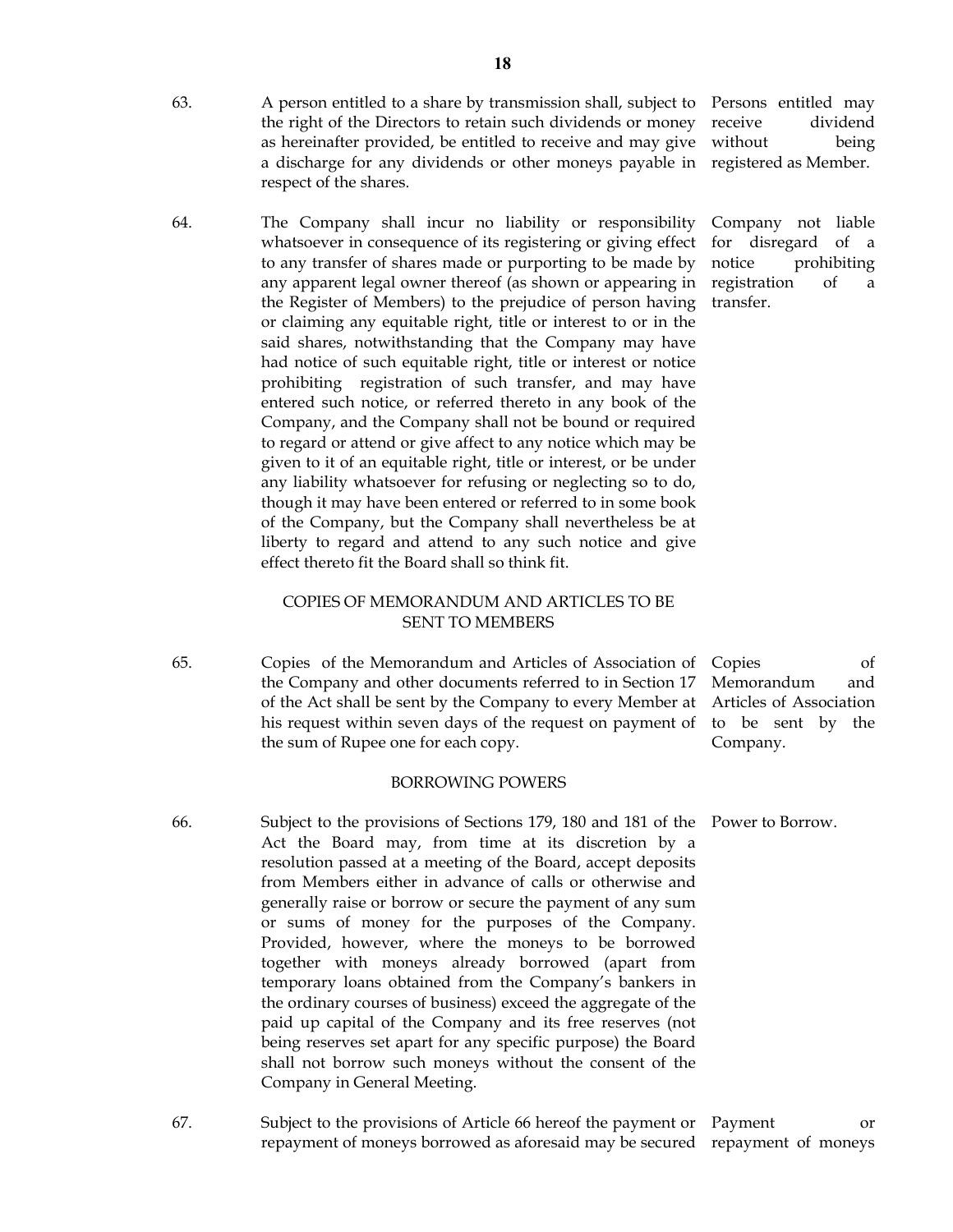in such manner and upon such terms and conditions in all borrowed. respects as the resolution shall prescribe including by the issue of debentures or debenture – stock of the Company, charged upon all or any part of the property of the Company, charged upon all or any part of the property of the Company (both present and future), including its uncalled capital for the time being; and debentures, debenture-stock and other securities may be made assignable free from any equities between the Company and the person to whom the same way be issued.

- 68. Any debentures, debenture stock or other securities may be issued at a discount, premium or otherwise and may be issued on condition that they shall be convertible into shares of any denomination and with any privileges and conditions as to redemption, surrender, drawing, allotment of shares and attending (but not voting) at general meeting, appointment of Directors and otherwise. Debentures with the right to conversion into or allotment of shares shall be issued only with the consent of the Company in general meeting accorded by a Special Resolution. Debentures.
- 69. The Board shall cause a proper Register to be kept in accordance with the provisions of Section 85 of the Act of all mortgages, debentures and charges specifically affecting the property of the Company; and shall cause the requirements of Sections 71, 77 and 79, 81 to 85of the Act in that behalf to be duly complied with, so far as they fall to be complied with by the Board. Register of Mortgage etc. to be kept.
- 70. The Company shall, if at any time it issues debentures, keep a Register and Index of Debenture –holders in accordance with Section 88 of the Act. The Company shall have the power to keep in any State or country outside India a branch Register of Debenture-holders resident in that State or country. Register and Index of
- 71. The Company may issue share warrants subject to and in Power to issue share accordance with the provisions of the act; and accordingly the Board may in its discretion, with respect to any share which is fully paid, upon application in writing signed by the persons registered as holders of the share, and authenticated by such evidence (if any) as the Board may, from time to time, require as to the identity of the person signing the application, and on receiving the certificate (if any) of the share, and the amount of the stamp duty on the warrant and such fee as the Board may from time to time require, issue a share warrant.

# CONVERSION OF SHARES INTO STOCK AND RECOVERSION

Terms of issue of

Debenture holders.

warrants.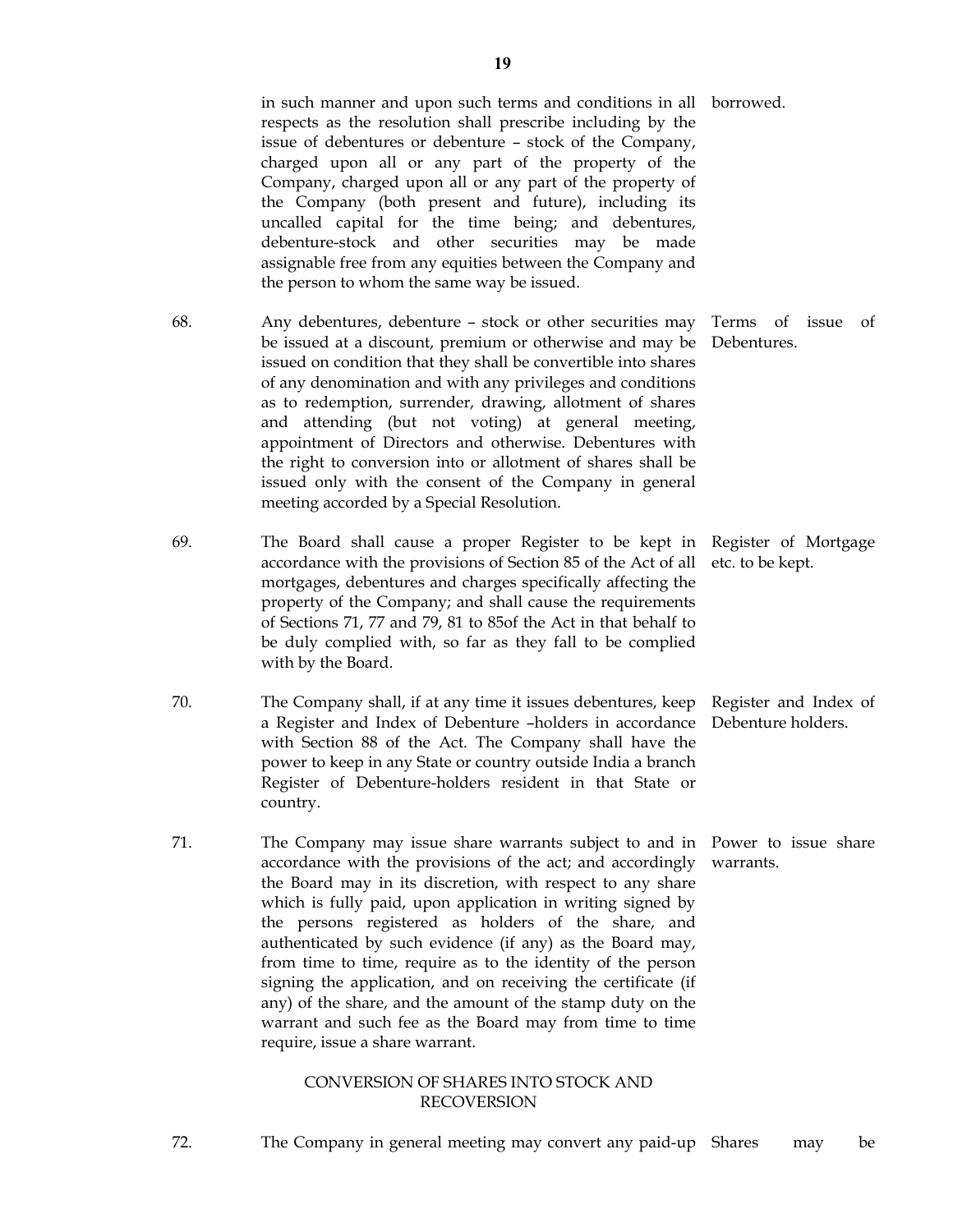shares into stock; and when any shares shall have been converted into stock. converted into stock, the several holders of such stock may thenceforth transfer their respective interest therein, or any part of such interest, in the same manner and subject to the same regulations as and subject to which shares from which the stock arose might have been transferred, if no conversion had taken place, or as near thereto as circumstances will admit. The Company may at any time reconvert any stock into paid-up shares of any denomination.

73. The holders of stock shall, according to the amount of stock Right of stock-holders. held by them, have the same rights, privileges and advantages as regards dividends, voting at meetings of the Company, and other matters, as if they held the shares from which the stock arose; but no such privilege or advantage (except participation in the dividends and profits of the Company and in the assets on winding up) shall be conferred by an amount of stock which would not, if existing in shares, have conferred that privilege or advantage.

### MEETINGS OF MEMBERS

74. The Company shall in each year hold a General Meeting as its Annual General Meeting in addition to any other meetings in that year. All General Meetings other than annual General Meetings shall be called Extraordinary General Meetings. Annual General Meetings of the Company shall be held within six months after the expiry of each financial year; provided that no more than fifteen months shall elapse between the date of one Annual General Meeting and that of the next. Nothing contained in the foregoing provisions shall be taken as affecting the right conferred upon the Registrar under the provisions of Section 96 of the Act to extend the time within which any annual General Meeting may be held. Every Annual General Meeting shall be called for a time during business fours, on a day that is not a public holiday, and shall be held at the office of which the office of the Company is situate as the Board may determine and the Notice calling the Meeting shall specify it as the Annual General Meeting. The Company may in any one Annual General Meeting fix the time for its subsequent Annual General Meetings. Every Member of the Company shall be entitled to attend either in person or by proxy and the Auditor of the Company shall have the right to attend and to be heard at any General meeting which he attends on any part of the business which concerns him as Auditor. At every Annual General Meeting of the Company there shall be laid down the table the Directors' Report and Audited Statements of Accounts, the Auditors' Report (if not already incorporated in the audited Statements of Accounts), the Proxy Register with proxies and the Register of Directors' shareholdings out of which summary.

Annual General Meeting. Annual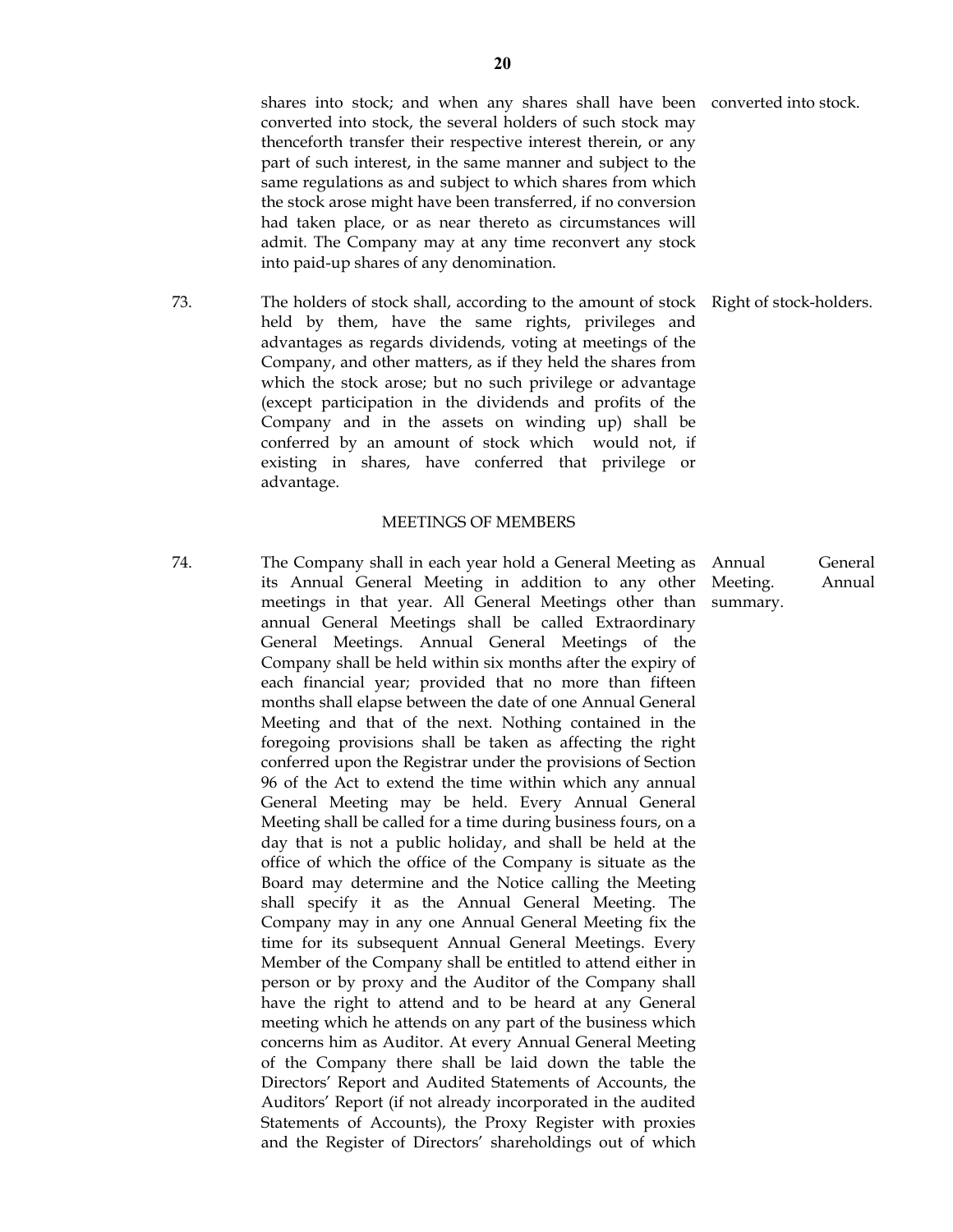latter Register shall remain open and accessible during the continuance of the meeting. The Board shall cause to be prepared the Annual List of Members, Summary of Share Capital, Balance Sheet and Profit and Loss Account and forward the same to the Registrar in accordance with Sections 92 and 137 of the Act.

75. The Board may, whenever it thinks fit, call an Extraordinary General Meeting and it shall do so upon a requisition in writing by any Member or Members holding in the aggregate not less than one-tenth of such of the paid up capital as at that date carries the right of voting in regard to the matter in respect of which the requisition has been made. Extraordinary General Meeting.

- 76. Any valid requisition so made by Members must state the object or objects of the meeting proposed to be called and must be signed by the requisitionist and be deposited at the office provided that such requisition may consist of several documents in like form each signed by one or more requisitionists. Requisition of object of meeting.
- 77. Upon the receipt of any such requisition the Board shall forthwith call an Extraordinary General Meeting, and if they do not proceed within twenty-one days from the date of the requisition being deposited at the Office to cause a meeting to be called on a day not later than forty-five days from the date of the requisition being deposited at the Office to cause a meeting to be called on a day not later than forty-five days from the date of deposit of the requisition, the requisitionists, or such of their number as represent either a majority in value of the paid-up share capital held by all of them or not less than one-tenth of such of the paid-up share capital of the Company as is referred to in Section 100 of the Act, whichever is less, may themselves call the meeting, but, in either case any meeting so called shall be held within three months from the date of the delivery of the requisition as aforesaid.
- 78. Any meeting called under the foregoing Articles by the requisitionists shall be called in the same manner, as nearly as possible, as that in which meetings are to be called by the Board. requisitionists
- 79. Clear twenty-one days notice either in writing or through electronic mode of every General Meeting, Annual or Extraordinary, and by whomsoever called, specifying the day, place and hour of meeting, and the general nature of the business to be transacted thereat, shall be given in the manner hereinafter provided to such persons as are under these Articles entitled to receive notice from the Company. Provided that in the case of an Annual General Meeting with the consent in writing of all the Members entitled to vote thereat and in case of any other meeting, with the consent of

Members to state

On receipt of requisition, Directors to call meeting and in default requisitionists may do so.

Meeting called by

Twenty-one days' notice of meeting to be given.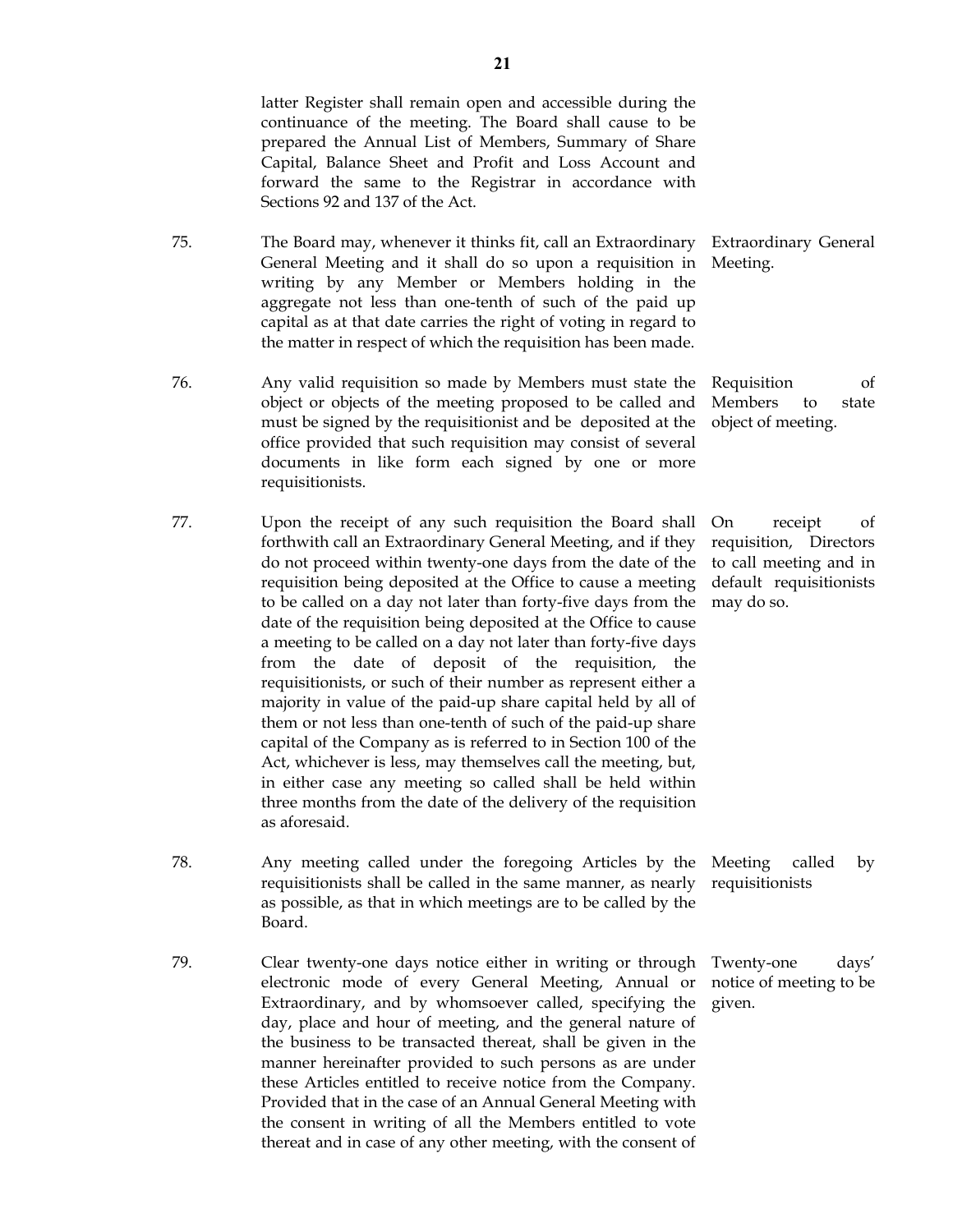Members holding not less than 95 per cent of such part of the paid up share capital of the Company as gives as right to vote at the meeting a meeting may be convened by a shorter notice in the case of an Annual General Meeting, if any business other than (i) the consideration of the Accounts, Balance Sheets and Reports of the Board of Directors and Auditors, (ii) the declaration of dividend, (iii) the appointment of Directors in place of those retiring, (iv) the appointment of, and fixing of the remuneration of the auditors, is to be transacted and in the case of any other meeting in any event there shall be annexed to the notice of the Meeting a statement setting out all material facts concerning each such item of business, including in particular the nature of the concern or interest, if any, therein of every Director and the Manager (if any). Where any such item of special business relates to, or affects any other company, the extent of shareholding interest in that other company of every Director and the Manager, if any, of the Company shall also be set out in the statement if the extent of such shareholding interest is not less than 20 percent of the paid up share capital of that other Company. Where any item of business consists of the according of approval to any document by the meeting, the time and place where the document can be inspected shall be specified in the statement aforesaid.

- 80. The accidental omission to give any such notice as aforesaid to any of the Members, or the non-receipt thereof, shall not invalidate any resolution passed at any such meeting. Omission to give notice not to invalidate a resolution
- 81. No General Meeting, annual or Extraordinary, shall be competent to enter upon, discuss or transact any business which has not been mentioned in the notice or notices upon which it was convened. Meeting not to transact business not mentioned in notice.

passed.

- 82. Quorum for general meetings shall be based on the number of members of the Company as on the date of meeting as mentioned below: Quorum at General Meeting.
	- (i) five members personally present if the number of members as on the date of meeting is not more than one thousand;
	- (ii) fifteen members personally present if the number of members as on the date of meeting is more than one thousand but up to five thousand;
	- (iii) thirty members personally present if the number of members as on the date of the meeting exceeds five thousand.

No business shall be transacted at any General Meeting unless the quorum requisite be present at the commencement of a meeting.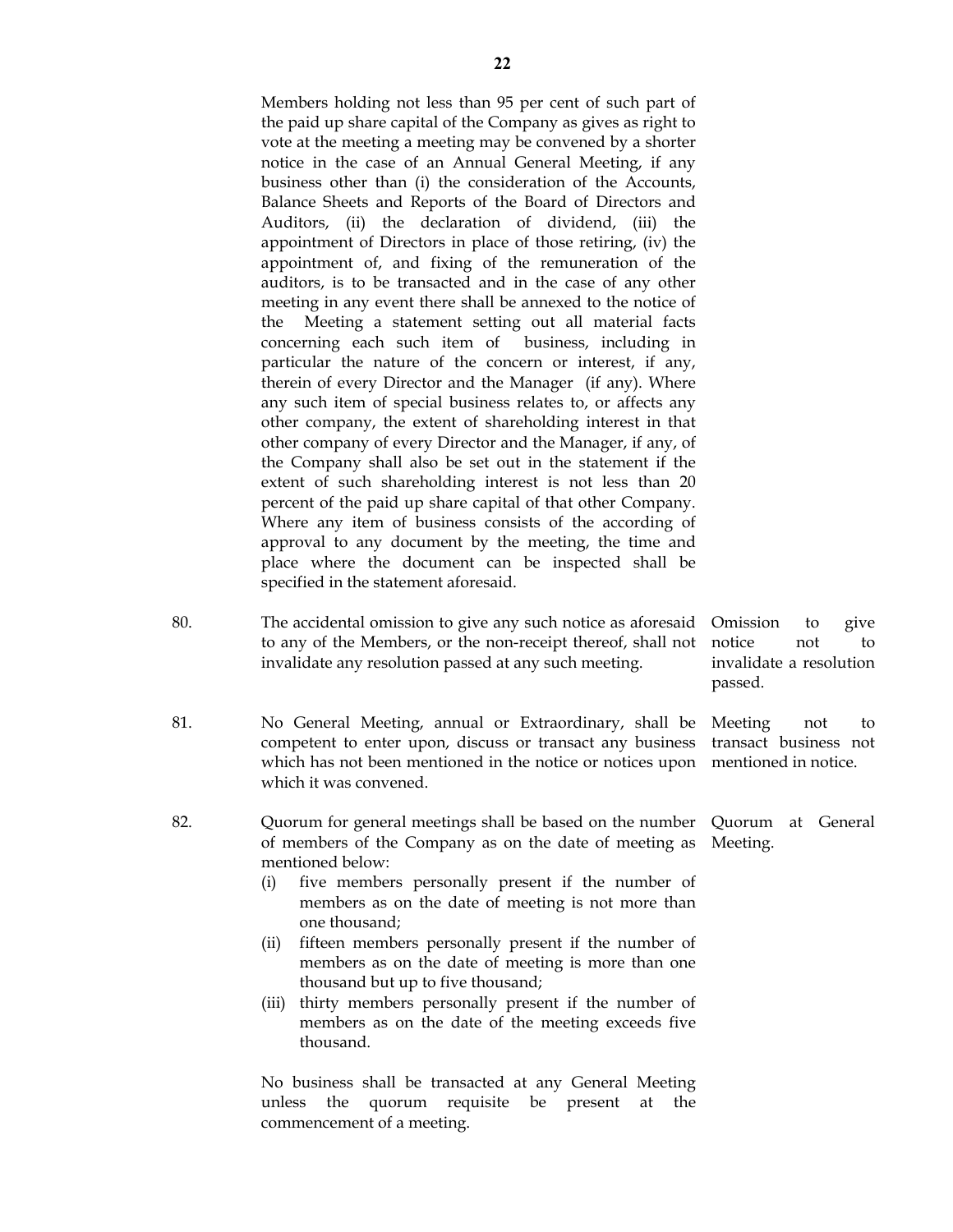- 83. A body corporate being a Member shall be deemed to be personally present if it is represented in accordance with Section 113 of the Act.
- 84. If at the expiration of half an hour from the time appointed for holding a meeting of the Company, a quorum shall not be present, the meeting, if convened by or upon the requisition of Members, shall stand dissolved, but in any other case the meeting shall stand adjourned to the same day in the next week or if that day is a public holiday until the next succeeding day which is not a public holiday at the same time and place in the city or town in which the office of the Company is for the time being situate, as the Board may determine, and if at such adjourned meeting a quorum is not present at the expiration of half an hour from the time appointed for holding the meeting, the Members present shall be a quorum and may transact the business for which the meeting was called.
- 85. The Chairman or in his absence, the Vice-Chairman of the Board of Directors shall be entitled to take the chair at every General Meeting , whether annual or Extraordinary. If there be no such Chairman or Vice-Chairman of the Directors or if at any meeting he shall not be present within fifteen minutes of the time appointed for holding such meeting or if he shall be unable or unwilling to take the Chair then the Members present shall elect another Director as Chairman, and if no Director be present or of all the Directors present decline to take the Chair, then the Members present shall elect one of their number to be Chairman. Meeting.
- 86. No business shall be discussed at any General Meeting except the election of a Chairman, whilst the Chair is vacant.
- 87. The Chairman with the consent of the Members may adjourn any meeting from time to time and from place to place, but no business shall be transacted at any adjourned meeting other than the business left unfinished at the meeting from which the adjournment took place. meeting.
- 88. At any General Meeting a resolution put to the vote of the meeting shall be decided on voting through electronic means where the Company has to provide facility of evoting,a show of hands by the members present at the meeting, unless a poll is (before or on the declaration of the result of the show of hands) demanded by the Chairman on his own motion or shall be ordered to be taken by him on a demand made in that behalf by the members present in person or by proxy, where allowed, and having not less than one-tenth of the total voting power or holding shares on which an aggregate sum of not less than five lakh rupees or such higher amount as may be prescribed under the

Body corporate deemed to be personally present.

If quorum not present meeting to be dissolved or adiourned.

Chairman of General

Business confined to election of chairman whilst chair vacant.

Chairman with consent may adjourn

Questions at General Meeting how decided.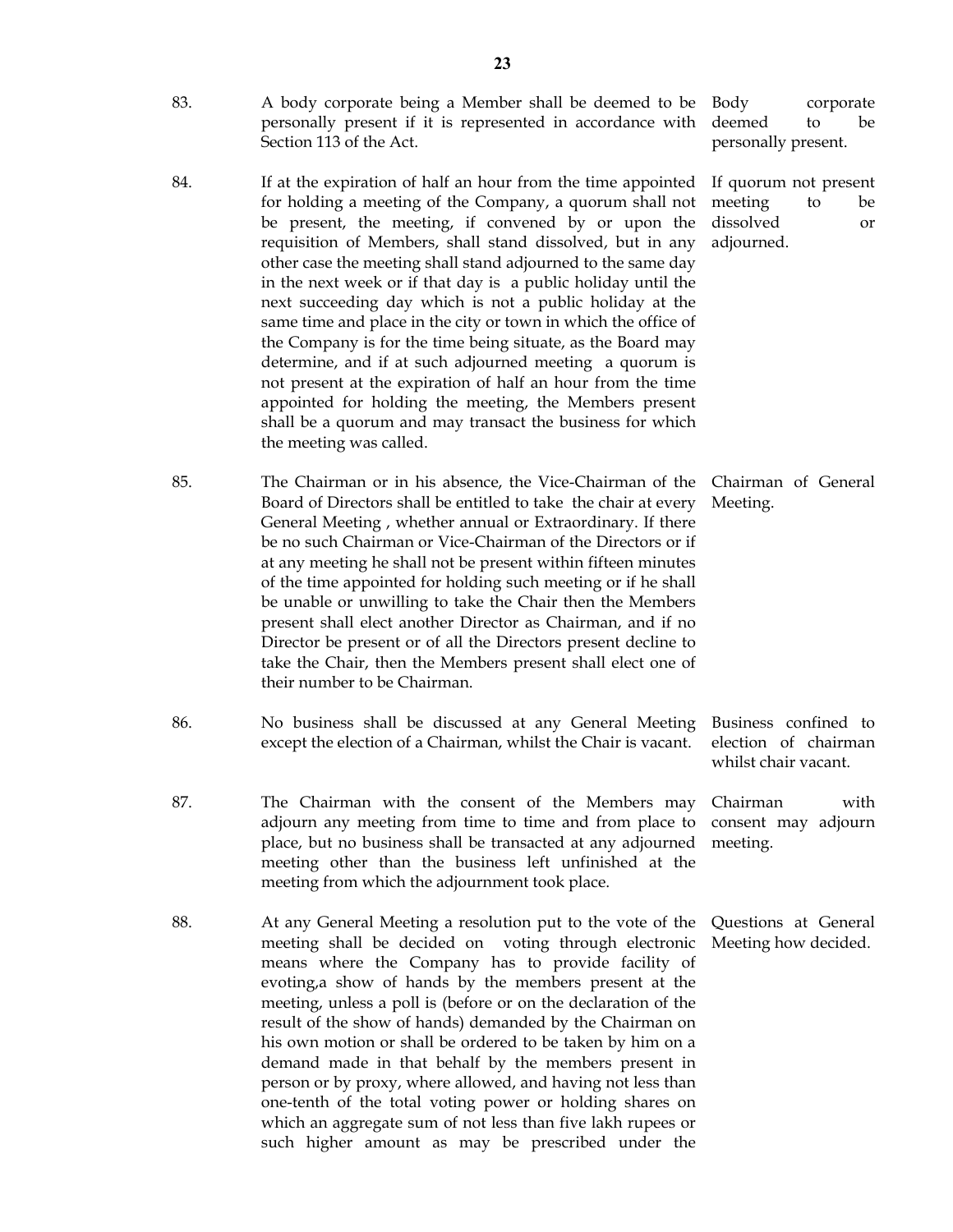act/Rules has been paid-up;, and unless a poll is demanded/voting takes place through electronic mode, a declaration by the Chairman that a resolution has on a show of hands, been carried or carried unanimously, or by a particular majority or lost, and entry to that effect in the Minute Book of the Company, shall be conclusive evidence of the fact, without proof of the number or proportion of the votes recorded in favour of our against that resolution. The demand for a poll may be withdrawn at any time by the person or persons who make the demand. 89. In the case of an equally of votes, the Chairman shall both on Chairman's casting a show of hands and at a poll (if any) have a casting vote in addition to the vote or votes to which he may be entitled as a Member. vote. 90. If a poll is demanded as aforesaid the same shall, subject to Article 92 be taken at such time (not later than forty-eight) hours from the time when the demand was made) and place in the city or town in which the office of the Company is for the time being situate and either by open voting or by ballot, as the Chairman shall direct and either at once or after an interval or adjournment, or otherwise ,and the result of the poll shall be deemed to be the resolution of the meeting at which the poll was demanded. The demand for a poll may be withdrawn at any time by the person or persons who made the demand. Poll to be taken if demanded. 91. Where a poll is to be taken or voting takes place through electronic mode, the scrutineer shall be appointed in accordance with the provisions of the Companies Act, 2013 and the Companies (Management and Administration) Rules 2014 and declaration by the Chairman based on the report of scrutineer, Resolution carried or carried unanimously, or by a particular majority or lost, and entry to that effect in the Minute Book of the Company, shall be conclusive evidence of the fact, Scrutineers at poll/on evoting. 92. Any poll duly demanded on the election of a Chairman of a meeting or on any question of adjournment shall be taken at the meeting forthwith. In what case poll taken without adjournment. 93. The demand for a poll except on the questions of the election of the Chairman and of an adjournment shall not prevent the continuance of a meeting for the transaction of any business other than the question on which the poll has been demanded. Demand for poll not to prevent transaction of other business. 94. No Member shall be entitled to vote either personally or by proxy at any General Meeting or Meeting of a class of shareholders either upon a show of hands, through electronic mode or upon a poll in respect of any shares registered in his name on which any calls or other sums Members in arrears not to vote.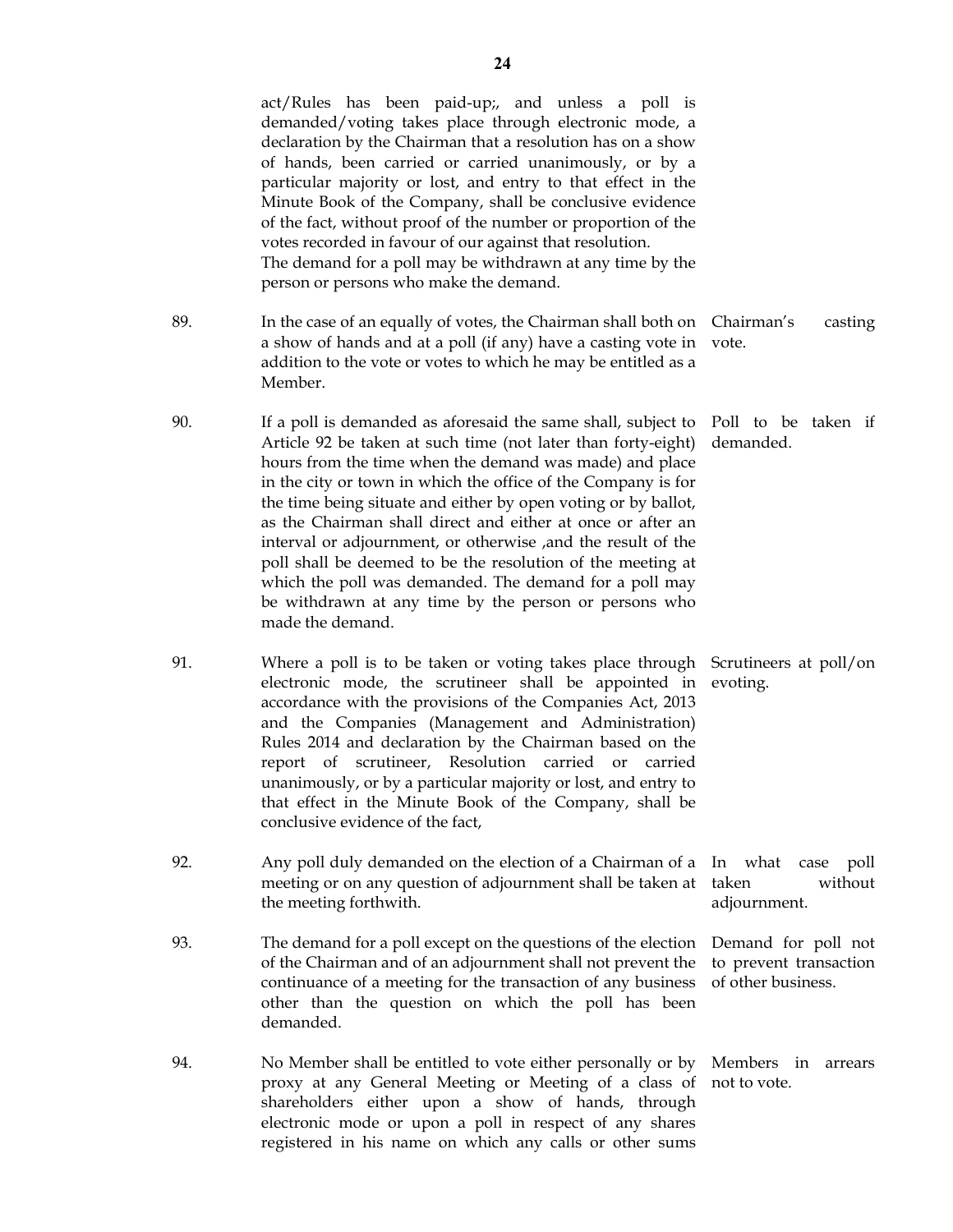presently payable by him have not been paid, or in regard to which the Company has, and has exercised, any right of lien.

95. Subject to the provisions of these Articles and without prejudice to any special privileges and restrictions as to voting or the time being attached to any class of shares for the time being forming part of the capital of the Company, every Member, not disqualified by the last preceding Article, shall be entitled to be present, and to speak and vote at such meeting and on a show of hands, every Member present in person shall have one vote and upon a poll or voting through electronic mode, the voting right of every Member present in person or by proxy shall be in proportion to his share of the paid–up equity share capital of the Company.

> Provided, however, if any preference shareholder be present at any meeting of the Company, save as provided in clause (b) of sub-section (2) of Section 47 , he shall have a right to vote only on resolutions placed before the meeting which directly affect the rights attached to his preference shares.

- 96. On a poll taken at a meeting of the Company, a Member entitled to more than one vote, or his proxy or other person entitled to vote for him, as the case may be, need not, if he votes, use all his votes or cast in the same way all the votes he uses. more than one vote.
- 97. A Member of unsound mind or in respect of whom an Order has been made by any Court having jurisdiction in lunacy, may vote, whether on a show of hands or on a poll, by his committee or other legal guardian; and any such committee or guardian may, on poll, vote by proxy. If any Member be a minor the vote by proxy. If any Member be a minor the vote in respect of his share or shares shall be by his guardian, or anyone of his guardians, if more than one, to be selected in case of dispute by the Chairman of the meeting.
- 98. If there be joint registered holders of any shares, any one of such persons may vote at any meeting or may appoint another person (whether a Member or not) as his proxy in respect of such shares, as if he were solely entitled thereto, but the proxy so appointed shall not have any right to speak at the meeting and, if more than one of such joint-holders be present at any meeting, that one of the said persons so present whose name stands higher on the Register shall alone be entitled to speak and to vote in respect of such shares, but the other or others of the joint-holders shall be entitled to be present at the meeting. Several executors or administrators of a deceased Member in whose name shares stand shall for the purpose of these Articles be deemed jointholders thereof.

Casting of votes by a Member entitled to

Votes of joint Members.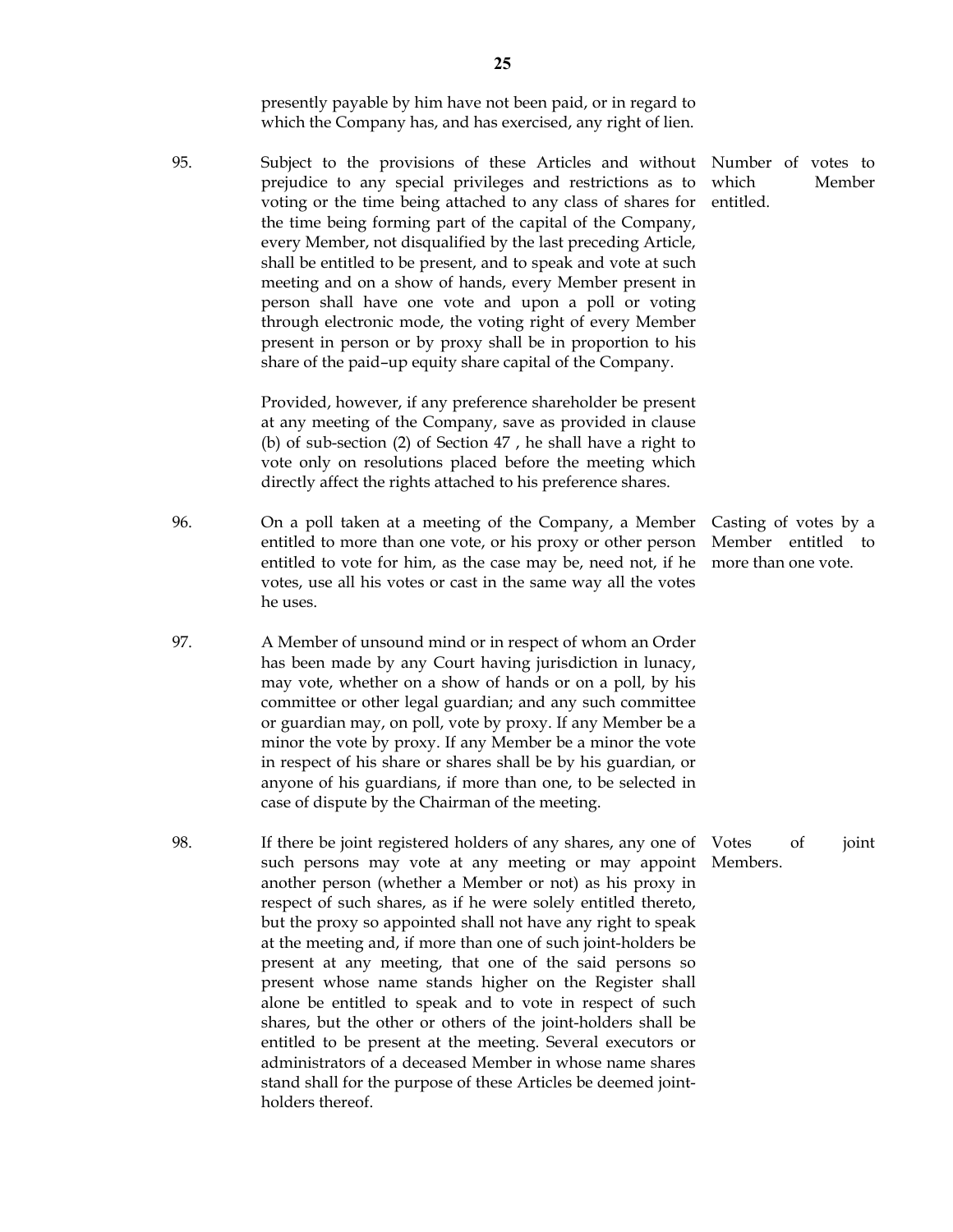individual member.

representative duly authorised in accordance with Section 113 of the Act and such representative shall be entitled to exercise the same rights and power (including the rights to vote by proxy) on behalf of the body corporate which he represents as that body could exercise if it were an Voting in person or by proxy.

- 100. Any person entitled under Article 62 to transfer any share may vote at any General Meeting in respect thereof in the same manner as if he were the registered holder of such shares, provided that forty-eight hours at least before the time of holding the meeting or adjourned meeting, as the case may be, at which he proposes to vote he shall satisfy the Directors of this right to transfer such shares and give such indemnity (if any) as the Directors may require or the Directors shall have previously admitted his right to vote at such meeting in respect thereof. Votes in respect of shares of deceased and insolvent Member.
- 101. Every proxy (whether a Member or not) shall be appointed in writing under the hand of the appointer or his attorney, or if such appointer is a body corporate under a common seal of such corporation, or be signed by an officer or any attorney duly authorised by it, and any committee or guardian may appoint such proxy. The proxy so appointed shall not have and right to speak at the meetings. Appointment of proxy.
- 102. An instrument of proxy may appoint a proxy wither for the purpose of a particular meeting specified in the instrument and any adjournment thereof or it may appoint for the purpose of every meeting of the Company, or of every meeting to be held before a date specified in the instrument and every adjournment of any such meeting. Proxy either for specified meeting or for a period.
- 103. A Member present by proxy shall be entitled to vote only on Proxy to vote only on a poll. a poll.
- 104. The instrument appointing a proxy and the power of attorney or other authority (if any), under which it is signed or a notarially certified copy of that power or authority, shall be deposited at the Office not later than forty-eight hours before the time for holding the meeting at which the person named in the instrument proposes to vote, and in default the instrument of proxy shall not be treated as valid. No instrument appointing a proxy shall be valid after the expiration of twelve months from the date of its execution. Deposit of instrument of appointment.
- 105. Every instrument of proxy whether for a specified meeting or otherwise shall, as nearly as circumstances will admit, be in the prescribed form as set out in the Companies Form of proxy.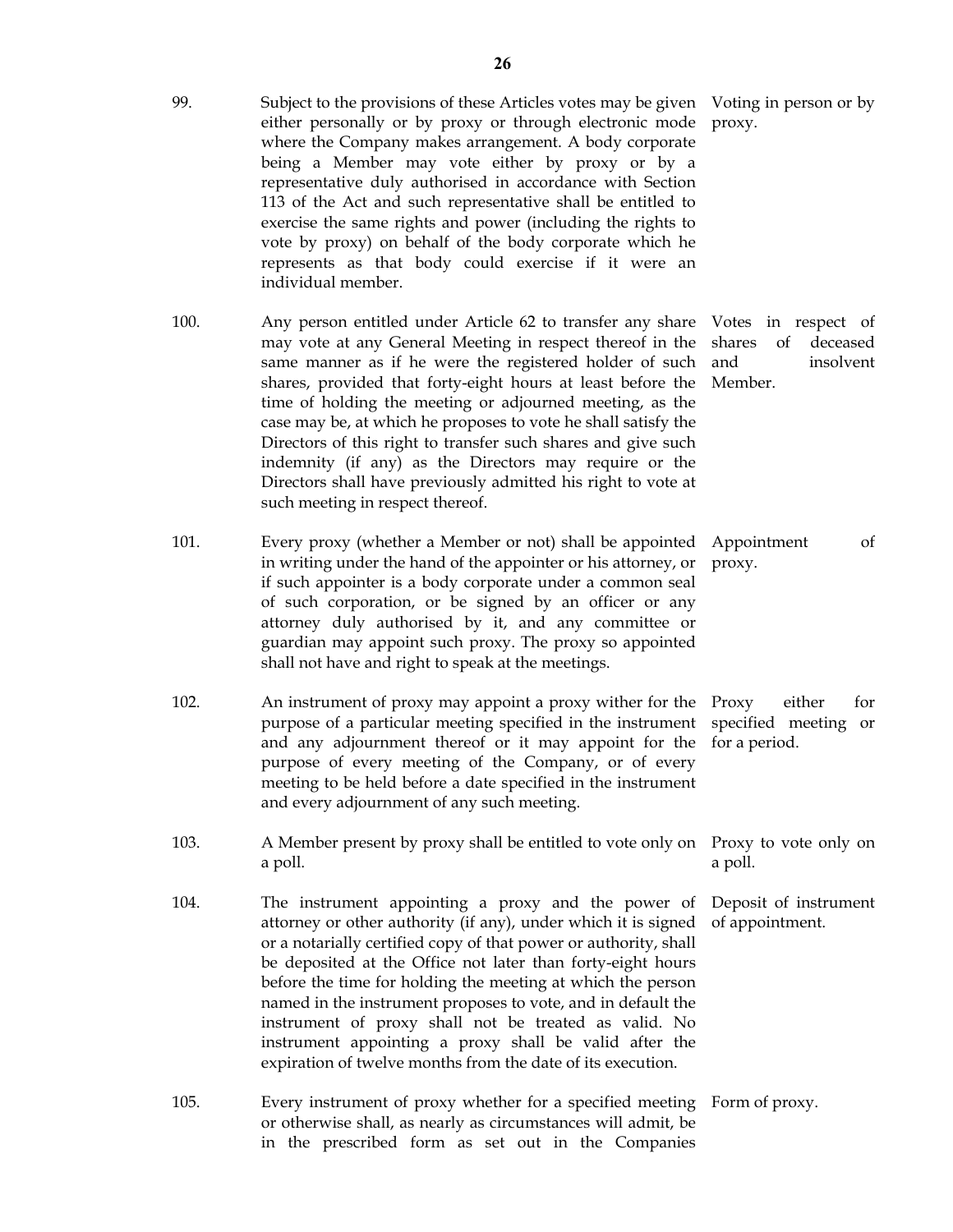Act/Rules.

- 106. A vote given in accordance with the terms of an instrument of proxy shall be valid notwithstanding the previous death or insanity of the principal, or revocation of the proxy or of any power of attorney under which such proxy was signed, or the transfer of which such proxy was signed, or the transfer of the share in respect of which the vote is given, provided that no intimation in writing of the death or insanity, revocation or transfer shall have been received at the office before the meeting.
- 107. No objection shall be made to the validity of any vote, except at any meeting or poll at which such vote shall be tendered, and every vote whether given personally or by proxy, not disallowed at such meeting or poll shall be deemed valid for all purposes of such meeting or poll whatsoever.
- 108. The Chairman of any meeting shall e the sole judge of the validity of every vote tendered at such meeting. The Chairman present at the taking of a poll shall be the sole judge of the validity of every vote tendered at such poll.
- 109 (1) The company shall cause minutes of the proceedings of every General Meeting to be kept by making, within thirty days of the conclusion of every such meeting concerned, entries thereof in books kept for that purpose with their pages consecutively numbered.
	- (2) Each page of every such book shall be initialed or signed and the last page of the record of proceedings of each meeting in such book shall be dated and signed by the chairman of the same meeting within the aforesaid period of thirty days or in the event of the death or inability of that Chairman within that period, by a Director duly authorised by the Board for the purpose.
	- (3) In no case the minutes of proceedings of a meeting shall be attached to any such book as aforesaid by pasting or otherwise.
	- (4) The minutes of each meeting shall contain a fair and correct summary of the proceedings thereat.
	- (5) All appointments of Officers made at any meeting aforesaid shall be included in the minutes of the meeting.
	- (6) Nothing herein contained shall require or be deemed to require the inclusion in such minutes of any such minutes of any matter which in the opinion of the Chairman of the meeting (a) is or could reasonably be regarded as defamatory of any person, or (b) is irrelevant or immaterial to the proceedings, or (c) is detrimental to the interests of the

Validity of votes given by proxy notwithstanding death of Member.

Time for objection of votes.

Chairman of the meeting to be the judge of the validity of every vote.

Minutes of General Meetings and Inspection thereof by Members.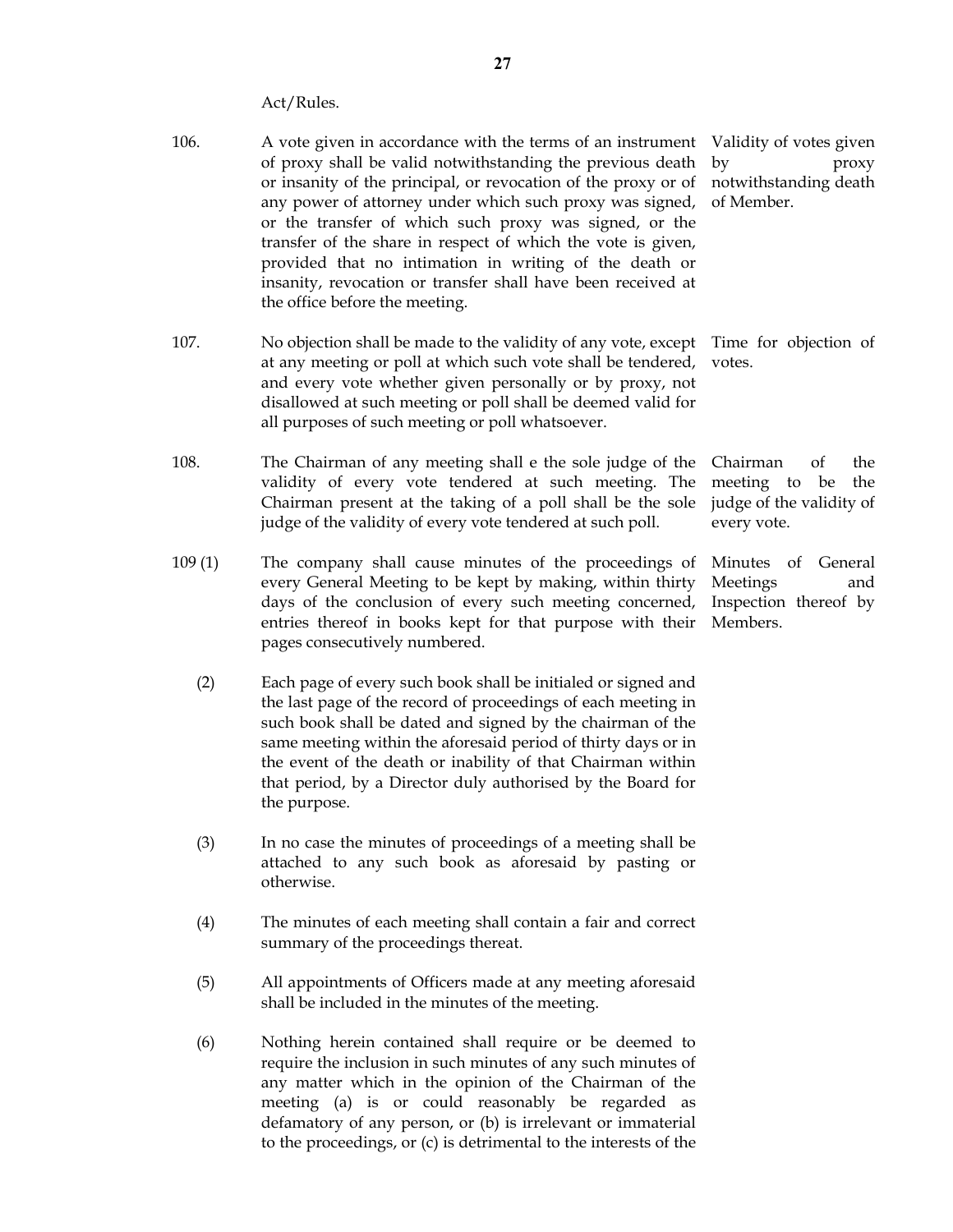company. The chairman of the meeting shall the exercise as absolute discretion in regard to the inclusion or noninclusion of any matter in the minutes on the aforesaid grounds.

- (7) Any such minutes shall be evidence of the proceedings recorded therein.
- (8) The book containing the minutes of proceedings of General Meeting shall be kept at the Office of the Company and shall be open during business hours, for such periods not being less in the aggregate than two hours in each day as the Directors determine to the inspection of any members without charge.

### DIRECTORS

- 110 Until otherwise determined by a General Meeting, the no. of Number of Directors. directors shall not be less than three and not more than fifteen provided that the company may appoint more than fifteen directors after passing a special resolution
- 111. The first Directors are:
	- 1. SHRI CHIRANJILAL K.SARAF
	- 2. SHRI VISHWAMBHAR C. SARAF
	- 3. SHRI RAJENDARA C. SARAF
- 112.\* Whenever the Company enters into a contract with any Government, Central, State or Local, any Bank or financial institution or any person or persons (hereinafter referred to as the "the appointer" for borrowing any money or for providing any guarantee or security or for technical collaboration or assistance or for underwriting or enter into any other arrangement whatsoever, the Directors shall have, subject to the provisions of Section 152 of the Act, the power to agree that such appointer shall have the right to appoint or nominate by a notice in writing addressed to the Company one or more directors on the Board for such period and upon such conditions as may be mentioned in the agreement and that such Director or Directors may not be liable to retire by rotation nor be required to hold any qualification shares. The Directors may also agree that any such Director or Directors may be removed from time to time by the appointer entitled to appoint or nominate them and the appointer may appoint another or others in his or their place/s and also fill in any vacancy which may occur as a result of any such Director or Directors ceasing to hold that office for any reason whatever. Unless otherwise agreed to between the Directors of the Company and the Appointer, the Directors appointed or nominated under this Article shall be entitled to exercise and enjoy all or any of the rights and privileges exercised and enjoyed by the other Directors of the Company including payment of remuneration and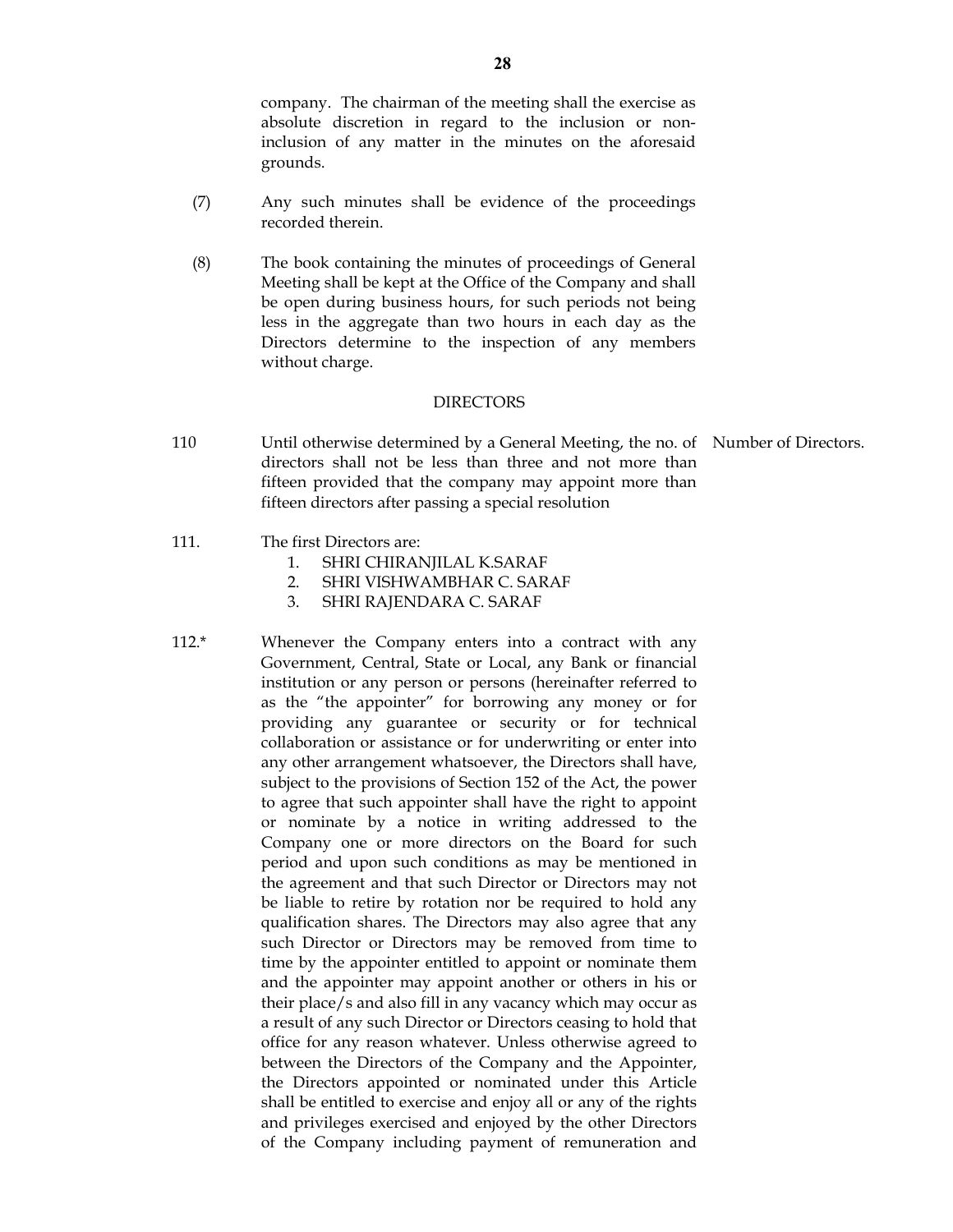traveling expenses to such director or Directors as may be agree by the company with the appointer.

112B (1) Notwithstanding anything to the contrary contained in theses Articles, but subject to the provisions of the Act, so long as any moneys remain owing by the Company to Industrial Development Bank of India (IDBI), the Industrial Credit and Investment Corporation of India Ltd. (ICICI), Industrial Finance Corporation of India (IFCI), Life Insurance Corporation of India (LIC), Unit Trust of India (UTI), and Shipping Credit and Investment Corporation of India Ltd. (SCICI) (each of which IDBI, ICICI, IFCI, LIC, UTI, SCICI hereinafter in this Article referred to as "The Institutions"), out of any loans granted by them to the Company or so long as the Institutions continue to hold Debentures in the Company by direct subscription or private placement, or so long as the Institutions hold any Equity and/or preference shares of the Company as a result of underwriting and/or direct subscription or as a result of conversion of a part of the loans, the Institutions shall have a right to appoint, from time to time, any person or persons as a non-wholetime Director or Directors (which Director or Directors is/are hereinafter referred to as "Institutional Director/s") on the Board of Directors of the Company and to remove from such office any person or persons so appointed and to appoint any other person or persons in his or their place.

(2) The Board of Directors of the Company shall have no power to remove from office the Institutional Director/s. The Institutional Director appointed as aforesaid shall not be required to hold any share qualifications in the Company not shall he be liable to the provisions of retirement of Directors by rotation. Subject as aforesaid, the Institutional Director shall be entitled to the same rights and privileges and be subject to the same obligation as any other nonwholetime Director of the Company/.

(3) The Institutional Director appointed as aforesaid shall hold office only so long as any moneys remain owing by the Company to the Institutions or so long as the Institutions hold Debentures in the Company as a result of direct subscription or private placement or so long as the Institutions hold any Equity and/or Preference shares of the Company as a result of underwriting and/or direct subscription or as a result of conversion of a part of the loans and the Institutional Director appointed as aforesaid shall ipso facto vacate office immediately the moneys owing by the Company to the Institutions are paid off or on the Institutions ceasing to hold Debentures or Shares in the Company.

(4) The Institutional Director appointed by the Institutions under the Article as well as the Institutions, shall be entitled to receive notices of all General Meetings of the Company, Board Meetings, and of the meetings of the Committee of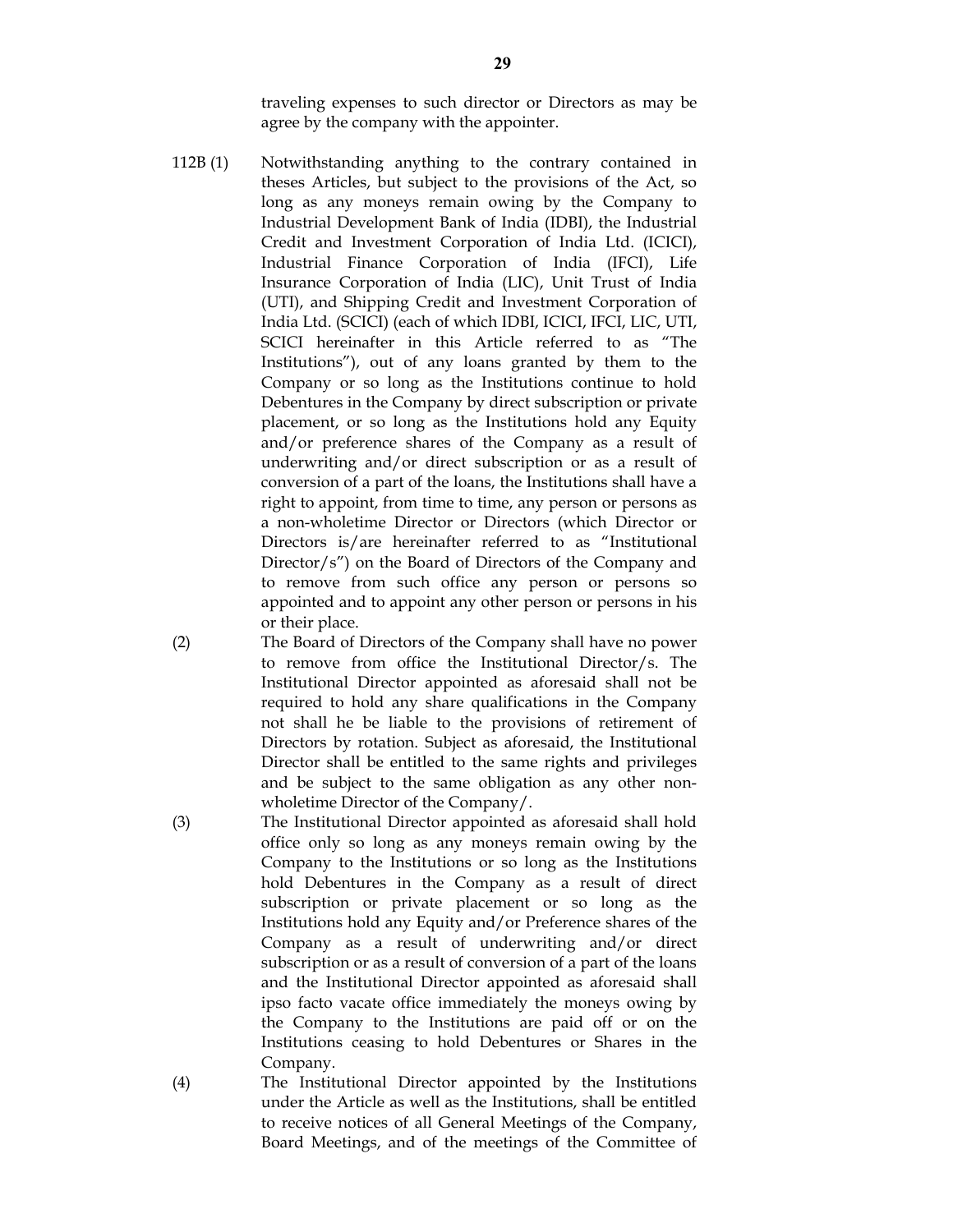which the Institutional Director is a member, and also the minutes of such meetings. The Company shall pay to the Institutional Director normal allowances, other remuneration, traveling and Boarding expenses as applicable to other non-wholetime Directors of the Company, provided that if such Institutional Director is an Officer of Reserve Bank of India (RBI) or IDBI, unless RBI or IDBI otherwise decides, no sitting fees or any other remuneration shall be payable to him but that the Company shall reimburse RBI or IDBI, as the case may be, the amounts paid or payable under the rules of RBI or IDBI to such Institutional Director on account of traveling and halting allowance and any other expenses for attending any meeting of the Board of Committee of the Company.

- 113 The Board may appoint an alternate Director to act for a Director (hereinafter called "the Original Director") during his absence for a period of not less than three months from the State in which meetings of the Board are ordinarily held. Alternate Directors so appointed shall not hold office as such for a period longer than that permissible to the original Director in whose place he has been appointed, and shall vacate office if and when the Original Director is determined before he so returns to the State aforesaid any provision for the automatic reappointment of retiring Directors in default of another appointment shall apply to the Original Director and not to the Alternate Director.
- 113 (a) The Board shall appoint at least one woman director as per the provision of Section 149 within one year from the commencement of the Act.

The Board of directors shall appoint at least two independent directors and ensure that not less than one third of total strength of directors are appointed as independent directors. An independent director shall have qualification as mentioned in Rule 5 of the Companies (Appointment and Qualification of Directors) Act 2013 and as reproduced below:

 "An independent director shall possess appropriate skills, experience and knowledge in one or more fields of finance, law, management, sales, marketing, administration, research, corporate governance, technical operations or other disciplines related to the Company's business."

114. Subject to the provisions of Sections 161 and 152, Board shall have power at any time and from time to time to appoint any other qualified person to be an Additional Director, but so that the total number of Directors shall not at any time exceed the maximum fixed under Article 110. Any such additional Director shall hold Office only upto the date of the next Annual General Meeting. add to the Board.

Alternate Directors.

Appointment of woman director/independent director

Directors' power to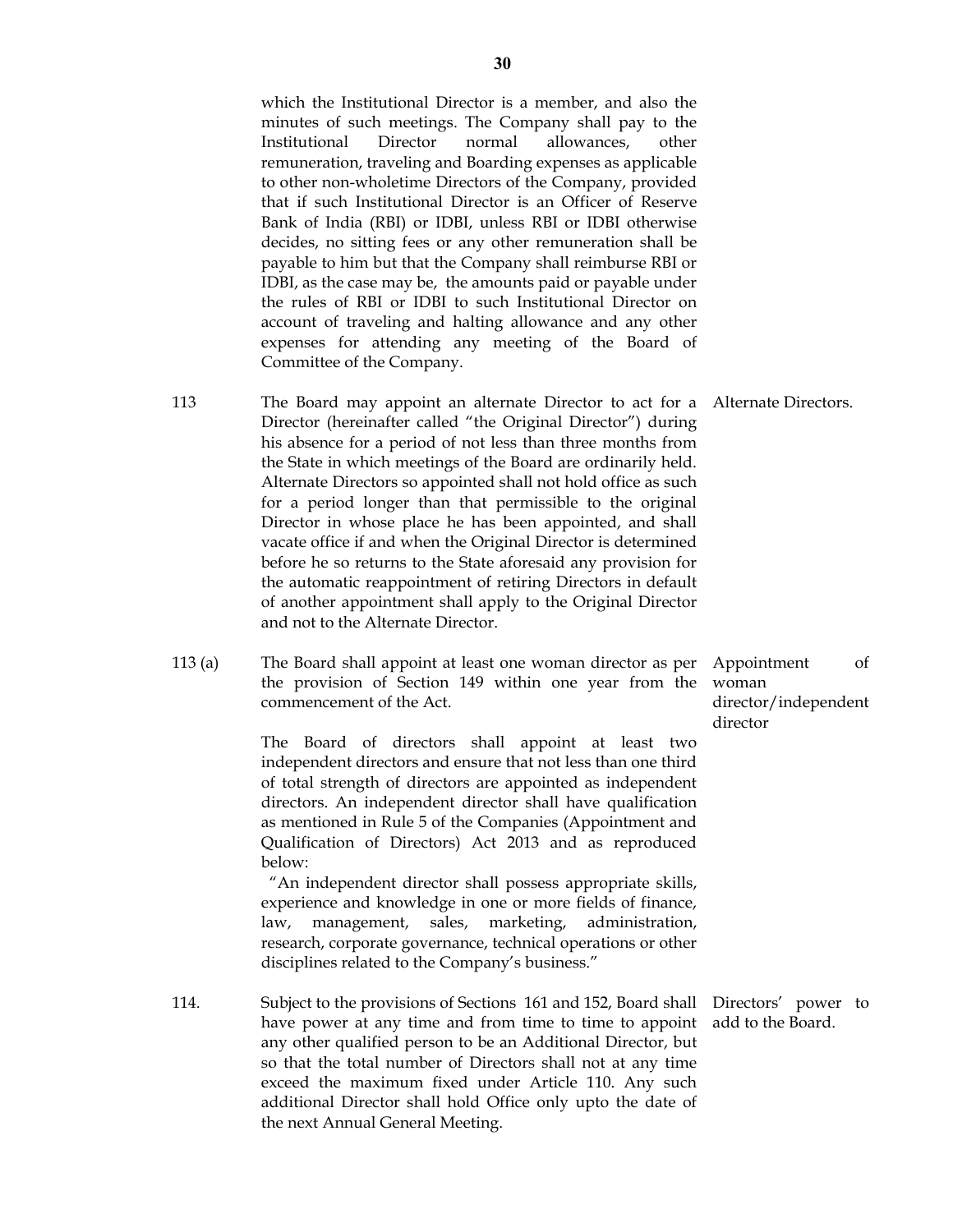- 115. Subject to the provisions of Section 161, 152 and 169 (7)" the Board shall have power at any time and from time to time to appoint any other qualified person to be a Director to fill casual vacancy. Any person so appointed shall hold office only upto t he date which the Director in whose place he is appointed would have held office if it had not been vacated by him. Directors' casual vacancies.
- 116. A Director shall not be required to hold any share qualification. Qualification
- 117 (1) Subject to the provisions of the Act, a Managing Director or Managing Directors and any other Director/s who is/are in the whole-time employment of the Company may be paid remuneration either by way of a monthly payment or at a specified percentage of the net profits of the Company or partly by one way and partly by the other.
- 117 (2) Subject to the provisions of the Act, a Directors, who is neither in the whole-time employment nor a Managing Director may be paid remuneration either:- (i) by way of monthly, quarterly or annual payment with the approval of the Central Government, or (ii) by way of commission if the Company by a special resolution authorised such payment.
- 117 (3) The fee payable to a Director for attending a meeting of the Board or Committee thereof shall be in accordance with the rules prescribed by the Central Government in this behalf.
- 118. The Board may allow and pay to any Director, who is not a bonofide resident of the place where the meetings of the Board are ordinarily held and who shall come to such place for the purpose of attending any meeting, such sum as the Board may consider fair compensation for traveling, boarding, lodging and other expenses in addition to his fee for attending such meeting as above specified; and if any Director be called upon to go or reside out of the ordinary place of his residence on the Company's business, he shall be entitled to be repaid and reimbursed any traveling or other expenses incurred in connection with the business of the Company.
- 119. The continuing Directors may act notwithstanding any vacancy in their body, body, but, if and so long as their number is reduced below the minimum number fixed by Article 110 hereof, the continuing Directors not being less than two may act for the purpose of increasing the number of Directors to that number, or of summoning a General Meeting, but for no other purpose.
- 120. Subject to Section 152, 167 and 164of the Act the office of a Director shall become vacant if:- (a) he is of unsound mind and stands so declared by a competent become vacant.When office of Directors to

Traveling expenses incurred by Director not a bonofide resident or by Director going out on Company's business.

of Directors.

Directors may act notwithstandin g any vacancy.

power to fill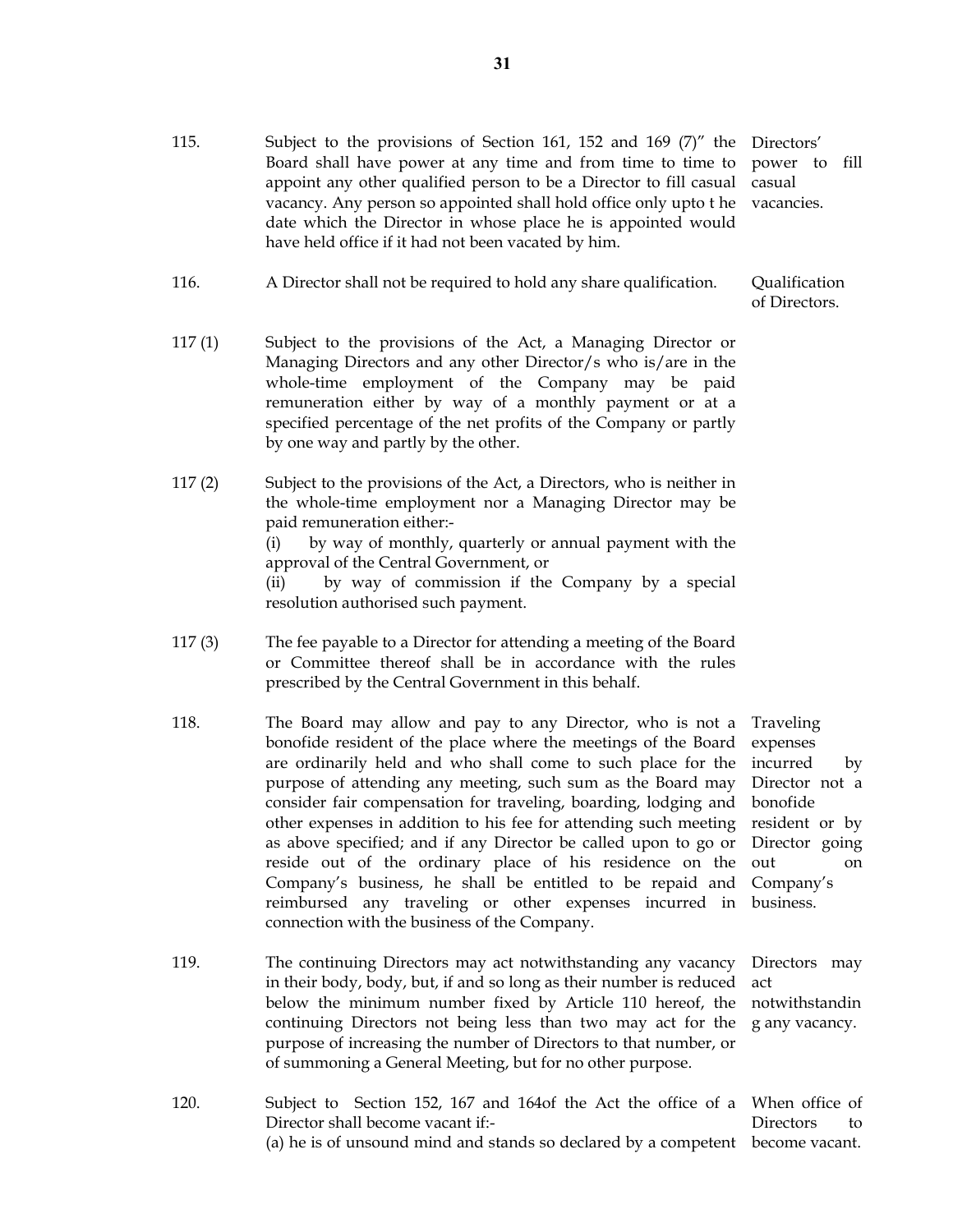court;

(*b*) he is an undischarged insolvent;

(*c*) he has applied to be adjudicated as an insolvent and his application is pending;

(*d*) he has been convicted by a court of any offence, whether involving moral turpitude or otherwise, and sentenced in respect thereof to imprisonment for not less than six months and a period of five years has not elapsed from the date of expiry of the sentence:

Provided that if a person has been convicted of any offence and sentenced in respect thereof to imprisonment for a period of seven years or more, he shall not be eligible to be appointed as a director in any company;

(*e*) an order disqualifying him for appointment as a director has been passed by a court or Tribunal and the order is in force;

(*f*) he has not paid any calls in respect of any shares of the company held by him, whether alone or jointly with others, and six months have elapsed from the last day fixed for the payment of the call;

(*g*) he has been convicted of the offence dealing with related party transactions under section 188 at any time during the last preceding five years; or

(*h*) he has not complied with sub-section (*3*) of section 152.

- 121 A Director or his relative, firm in which such Director or relative is a partner, or any other partner in such firm or a private company of which the Director is a Member or Director may enter into any contract with the Company for the same, purchase or supply of any goods, material or services or for underwriting the subscription of any shares in or debentures of the Company, provided that the sanction of the Board is obtained and subject to such conditions as may be prescribed in accordance with Section 188 of the Act.
- 122. A Director of the Company who is in any way, whether directly Disclosure of or indirectly concerned or interested in a contract or arrangement or proposed contract or arrangement, entered into by or on behalf of the Company, shall disclose the nature of his concern or interest at a meeting of the Board in the manner provided in Section 184 of the Act; interest.
- 123. A General Notice given to the Board by the Director, to the effect that he is a Director or member of a specified body corporate or is a member of a specified form and is to be regarded as concerned or interested in any contract or arrangement which may, after the date of the notice, be entered into with that body corporate or firm, shall be deemed to be a sufficient disclosure of concern or interest in relation to any or interest in relation to any contract or arrangement so made. Any such general notice shall expire at the end of the financial year in which it is given but may be renewed for a further period of one financial year at a time by a fresh notice given in the last month of the financial year in which it would have otherwise expired. No such general notice, and no General Notice of interest.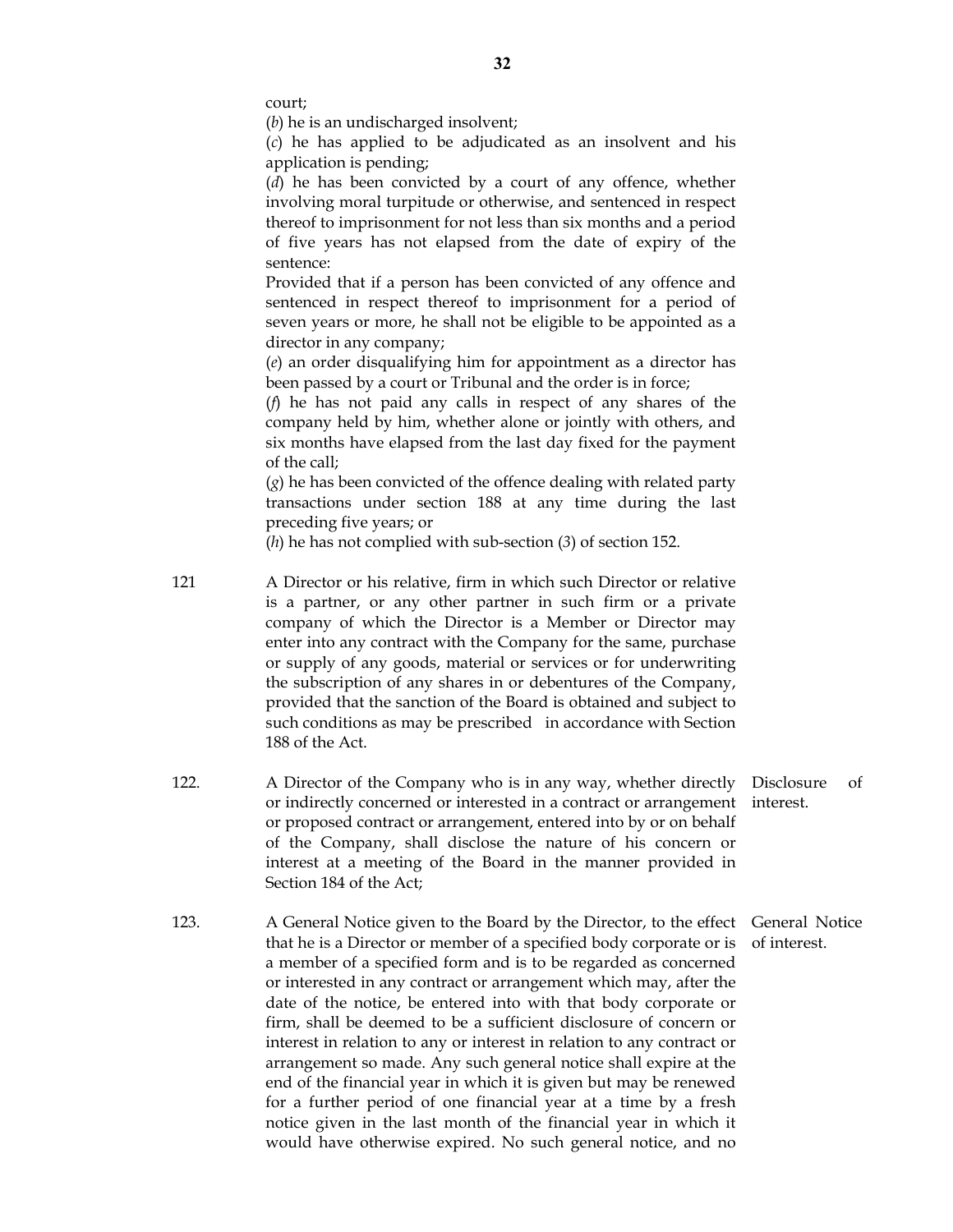renewal thereof shall be of effect, unless either it is given at a meeting of the Board or the Director concerned takes reasonable steps to secure that it is brought up and read at the first meeting of the Board after it is give.

- 124 No director shall, as a Director, take any part in the discussion of, or vote on any contract or arrangement entered into or to be entered into by or on behalf of the Company, if he is in any way, whether directly or indirectly, concerned or interested in such contract or arrangement; nor shall his presence count for the purpose of forming a quorum at the time of any such discussion or vote; and if he does vote, his vote shall be void. Provided however that nothing herein contained shall apply to:-
	- (a) any contract of indemnity against any loss which the Directors, or any one or more of them, may suffer by reason of becoming or being sureties or a surety for the Company;
	- (b) any contract or arrangement entered into or to be entered into with a public company or a private company which is a subsidiary of a public company in which the interest of the Director consists solely:-
	- i) in his being:-
	- (a) a director of such company; and
	- (b) the holder of not more that shares of such number or value therein as is requisite to qualify him for appointment as a Director thereof, he having been nominated as such director by the Company; or
	- ii) in his being a member holding not more than 2 per cent of its paid-up share capital.
- 125. The company shall keep a Register in accordance with Section 189 enter therein such of the particulars as may be relevant having regard to the application thereto of Section 188 and 184 of the Act as the case may be. The Register aforesaid shall also specify, in relation to each Director of the company, the names of the bodies corporate and firms of which notice has been given by him under Article 123. The Register shall be kept at the office of the company and shall be open to inspection at such office, and extracts may be taken there from and copies thereof may be required by any member of the Company to the same extent, in the case of the Register of Members of the Company and the provisions of Section 163 of the Act shall apply accordingly. Register of contracts in which Directors are interested.
- 126 A Director may be or become a director of any company promoted by the Company, or in which it may be interested as a vendor, shareholder, or otherwise, and no such director shall accountable for any benefits received as director or shareholder of such company except in so far any provision of the Act may be applicable. Directors may be Directors of companies promoted by the company.
- 127 At every Annual General Meeting of the Company, one-third of Retirement by such of the Directors for the time being as are liable to retire by rotation of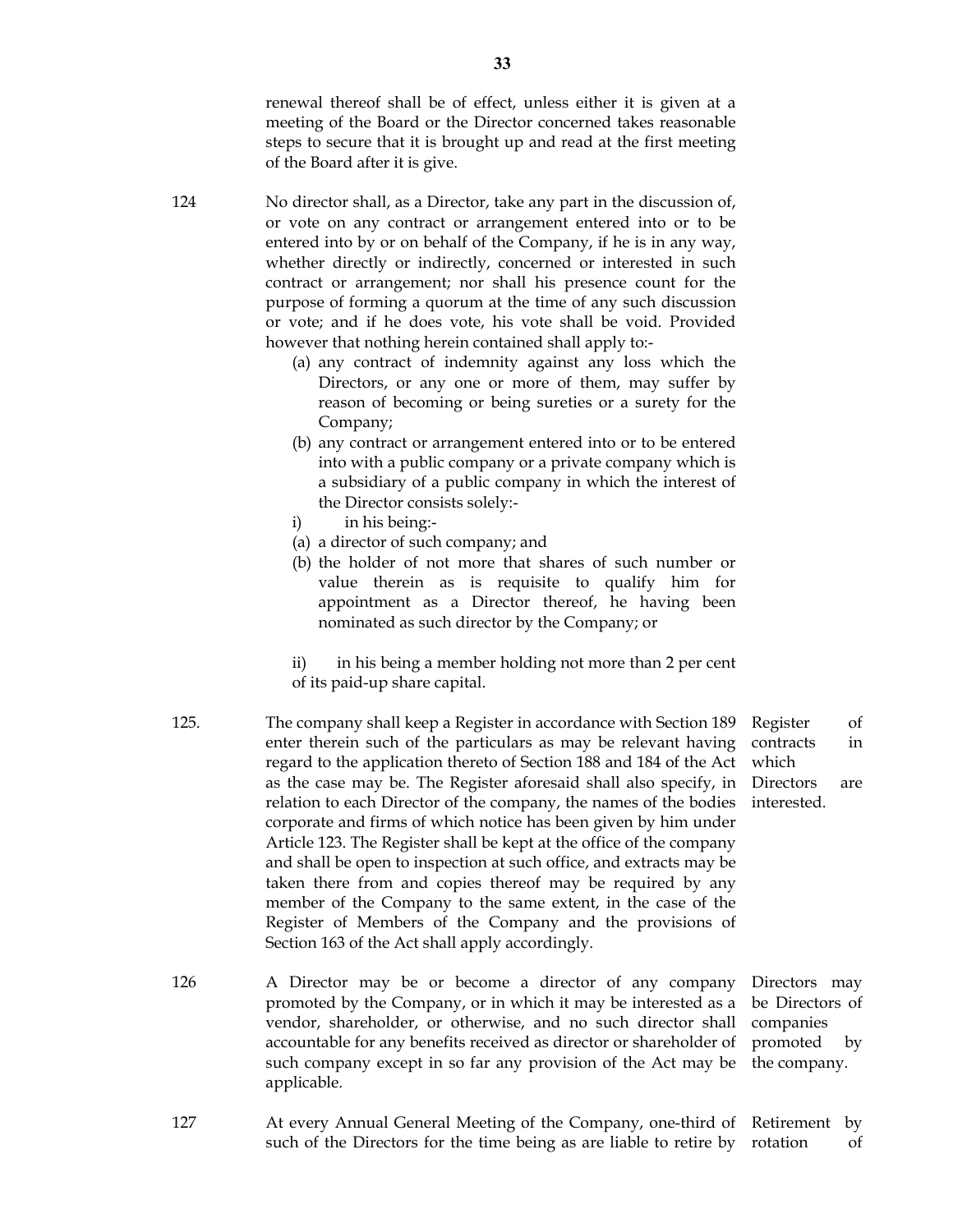rotation or if their number is not three or a multiple of three, the number nearest to one-third shall retire from office. Any Director for the time being shall not be subject to retirement under this clause and shall not be taken into account in determining the number of Directors to retire. Directors. 128 Subject to Section 152 (6) of the Act the Directors to retire by rotation under Article 127 at every Annual General Meeting shall be those who have been longest in office since their last appointment, but as between persons who became Directors on the same day, those who are to retire shall, in default of and subject to any agreement among themselves, be determined by lot. Ascertainment of Directors retiring by rotation and filing vacancies. 129 A retiring Director shall be eligible for reappointment. Eligibility for appointment. 130 Subject to provsions of the Act the Company at the General Meeting at which a Director retires in manner aforesaid may fill up the vacated office by electing a person thereto. Company to appoint successors. 131 (a) If the place of the retiring Director is not sol filled up and the meeting has not expressly resolved not to fill the vacancy the meeting shall stand adjourned till the same time and place, or if that day is a public holiday, till the next succeeding day which is not a public holiday, at the same time and place. Provision in default of appointment. (b) If at the adjourned meeting also, the place of the retiring director is not filled up and that meeting also has not expressly resolved not to fill the vacancy the retiring Director shall be deemed to have been re-appointed at the adjourned meeting, unless : i) at that meeting or at the previous meeting resolution for the reappointment of such Director has been put to the meeting and lost; ii) the retiring Director has, by a notice in writing addressed to the Company or its Board, expressed his unwillingness to be so reappointed. iii) He is not qualified or is disqualified for appointment. iv) A resolution whether special or ordinary, is required for the appointment by virtue of any provisions of the Act; or v) The proviso to sub-section (2) of Section 162 of the Act is applicable to the case. 132 Subject to provision of the Act, the Company may, by Ordinary Resolution from time to time, increase or reduce the number of Directors. Company may increase or reduce the number of Directors. 133<sup>^</sup> 1) No person, not being a retiring Director, shall be Notice of eligible for appointment to the office of Directors at candidature for

any General Meeting unless he or some member

office of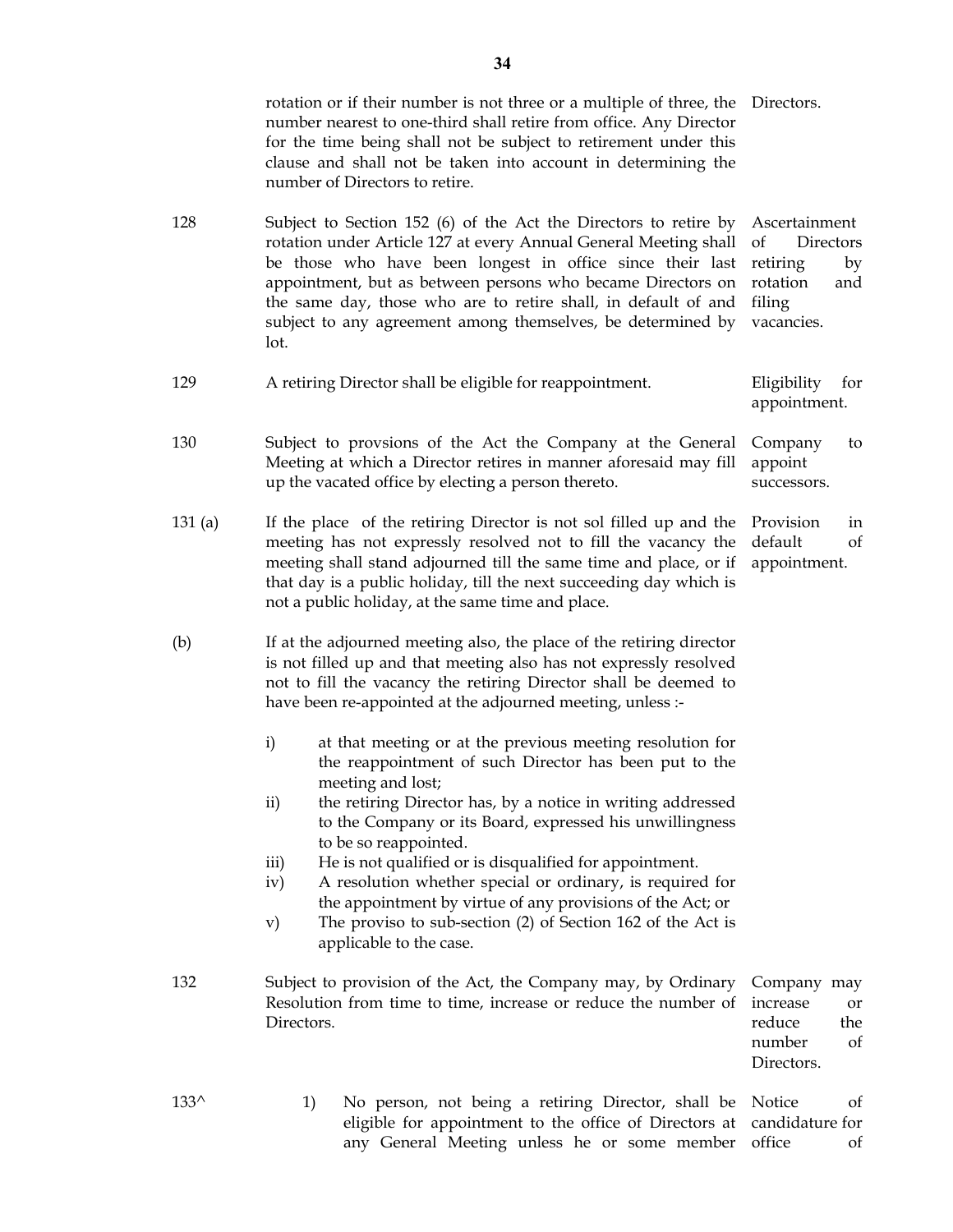intending to propose his has, not less than fourteen days before the meeting, left at the office of the Company a notice in writing, under his hand, alongwith deposits of Rs.one Lac or such higher amount as may be prescribed signifying his candidature for the office of Director or the intention of such member to propose his as a candidate for that office, , as specified in the Companies Act 2013.

- 2) Every person (other than a director retiring by rotation or otherwise or a person who has left at the office of the Company a notice under Section 160 of the act signifying his candidature for the office of a Director) proposed as a candidate for the office of a Director shall sign and file with the Company, his consent in writing to act as a Director, if appointed.
- 3) A person other than a Director re-appointed after retirement by rotation or immediately on the expiry of his term of office or an Additional or Alternative Director, or a person filing a casual vacancy in the office of a Director under Section 161 of the Act, appointed as a Director or reappointed as an additional or Alternate Director, immediately on the expiry of his term of office, shall not act as a Director of the Company, unless he has within thirty days of his appointment signed and filed with the Registrar his consent in writing to act as such Director.
- 134 "The Company shall keep at its office a Register containing the particulars of its Directors and key managerial personnel as prescribed in rules, which shall include the details of securities held by each of them in the Company or its holding, subsidiary, subsidiary of company's holding company or associate companies and shall otherwise comply with the provisions of Section 170 and rules mentioned therein all respects." Register of Directors etc. Register of shares or
- 135 (a) A return containing the particulars mentioned under Article 134 and documents as may be prescribed, of the directors and the key managerial personnel shall be filed with the Registrar within 30 days from the appointment of every director and key managerial personnel, as the case may be, and within 30 days of any change taking place." Every Director and every person deemed to be a Director of the Company by virtue of Section 170 of the Act shall give notice to the Company of such matters relating to himself as may be necessary for the purpose of enabling the Company to comply with the provisions of that Section.

### MANAGING DIRECTOR

136\* Subject to the provisions of the Act and of these Articles, the Board shall have power to appoint from time to time any of its number as Managing Director or Managing Directors of the Board may appoint Managing

Director except in certain cases.

debentures held by Directors. Disclosure by

Directors of appointment to any other body corporate. Disclosure by Director of his holding of shares and debentures of the Company etc.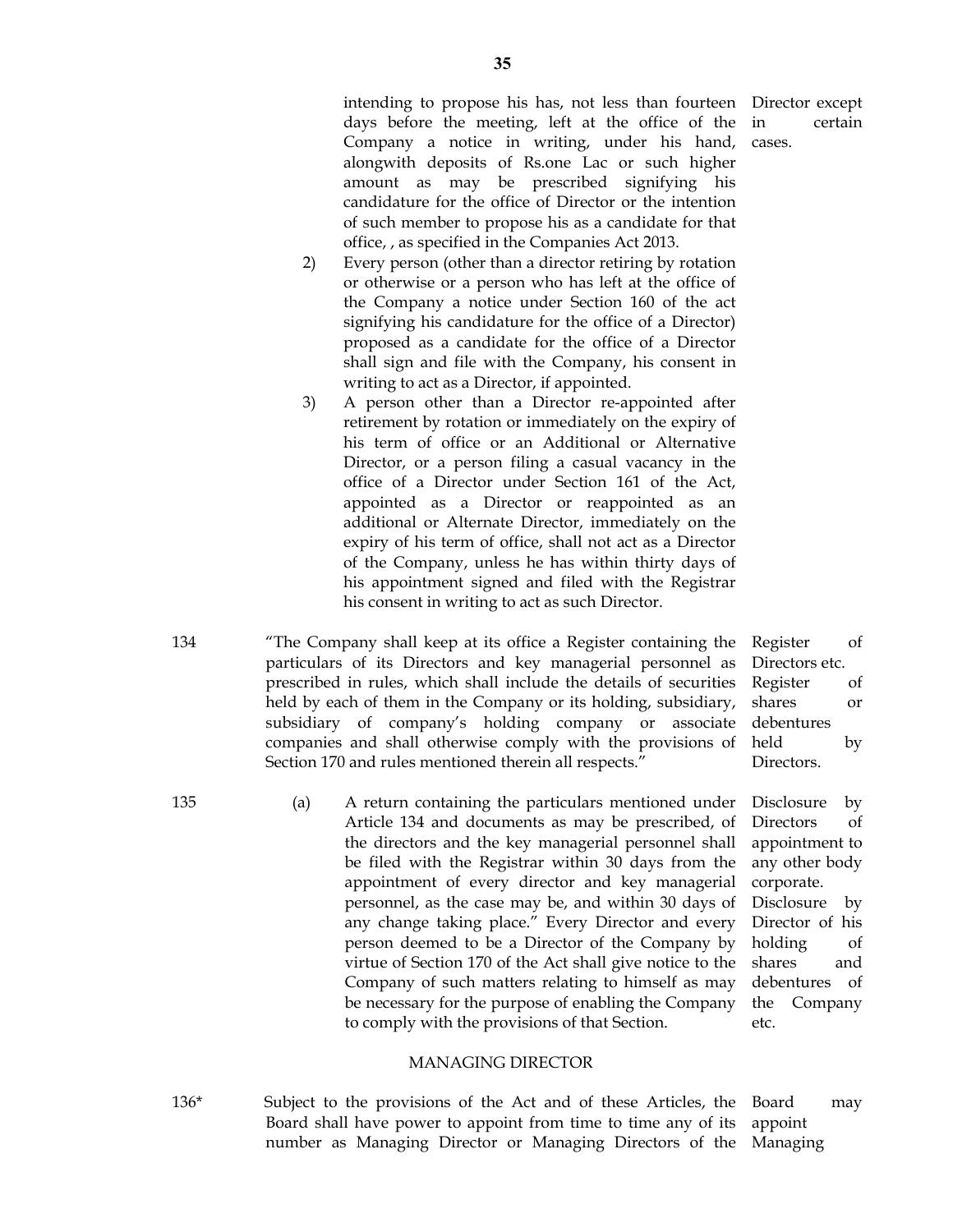Company for a fixed term not exceeding five years at a time and upon such terms and conditions as the Board thinks fit, and subject to the provisions of Articles 137, the Board may by resolution vest in such Managing Director or Managing Directors such of the powers hereby vested in the Board generally as it thinks fit and such powers may be made exercisable for such period or periods, and upon such conditions and subject to such restriction as it may determine. The remuneration of a Managing Director may be by way of monthly payment, fee for each meeting or participation in profits, or by any or all these modes or any other mode not expressly prohibited by the Act. Director or Managing Directors.

136 B The Board of Directors may appoint a Manager, Chief Executive Officer, Chief Financial Officer or Company Secretary for such term, at such remuneration and upon such condition as it thinks fit and any manager, Chief Executive Officer, Chief Financial Officer or Company Secretary so appointed may be removed by means of resolution. A director may be appointed as Chief Executive Officer, Manager, Company Secretary or Chief Financial Officer

Appointment of chief executive officer, etc

137 The Managing Director shall not exercise the power to:

- (a) Make calls on shareholders in respect of money unpaid on the shares in the Company.
- (b) Issue Debenture: And except to the extent mentioned in the resolution passed at the Board Meeting under Section 179 of the Act, shall also not exercise the powers to –
- (c) borrow money's otherwise than on debentures;
- (d) invest the funds of the Company; and
- (e) make loans.
- 138 The Company shall not appoint or employ, or continue the appointment or employment of a person as its Managing or whole-time Directors who-Certain
	- (a) is an undischarged insolvent, or has at any time been adjudged an insolvent;
	- (b) suspends, or has at any time suspended, payments to his creditors, or makes, or has at anytime made, a composition with them; or
	- (c) is, or has at any time been, a convicted by a Court of an offence involving moral turpitude.
- 139. A Managing Director shall not, while he continues to hold that office, be subject to retirement by rotation, in accordance with Article 127. If he ceases to hold the office of Director he shall ipso facto and immediately cease to be a Managing Director. Special position of Managing Director.

### PROCEEDINGS OF THE BOARD OF DIRECTORS

140 The Directors shall meet together at least four times in a year in Meeting of such manner that not more than one hundred twenty days shall Directors.

persons not to be Managing Directors.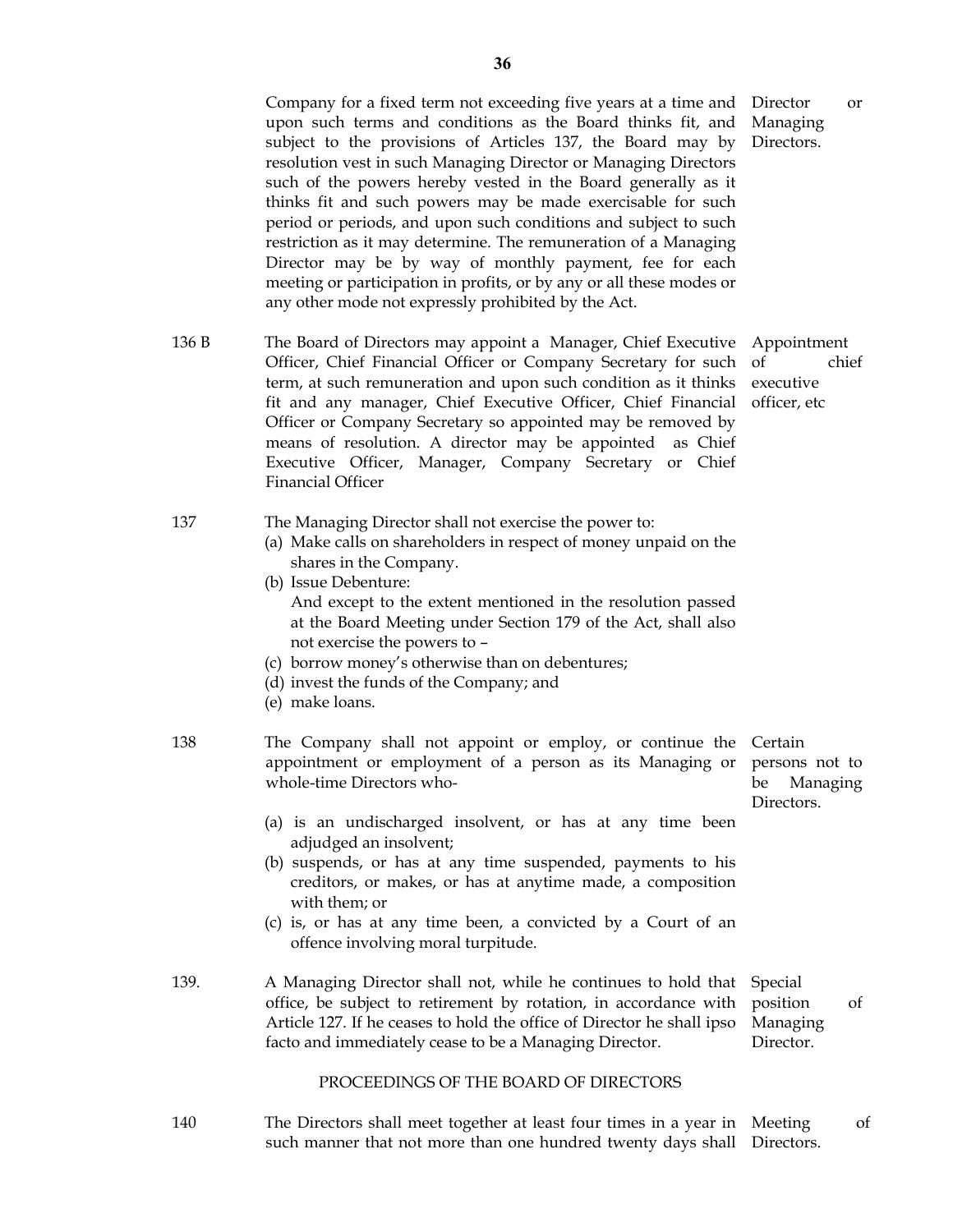intervene between two consecutive meetings of the Board. The participation of directors in a meeting of the Board may be either in person or through video conference or other audio visual means as prescribed in the act and rules and regulation made thereunder. .

141 Notice of every meeting of the Board together with the Agenda shall be given in writing to every Director. Notice of **Directors** 

Meeting.

142\* Subject to Section 174 of the Act, the Quorum for a meeting of the Board shall be one-third of its total strength (excluding Directors, if any, whose places may be vacant at the time and any fraction contained in that one-third being rounded off as one), or two Directors whichever is higher, and the participation of the directors by video conferencing or by other audio visual means shall also be counted for the purposes of quorum.. Provided that where at any time the number of interested Directors exceeds or is equal to two-thirds of the total strength the number of the remaining Directors, that is to say, the number of Directors who are not interested, present at the meeting, being not less than two, shall be the quorum during such time. Quorum of Board Meeting.

- 143 If a meeting of the Board could not be hold for want of quorum then, the meeting shall automatically stand adjourned to the same day at the same time and place in the next week or if that day is a national holiday, till the next succeeding day, which is not a national holiday, at the same time and place." Adjournment of meeting for want of quorum.
- 144 The Secretary shall, as and when directed by the Directors to do so, convene a meeting of the Board by giving notice in writing to every other Director. When meeting to be convened.
- 145 Questions arising at any meeting of the Board of Directors shall be decided by a majority of votes and in the case of equality of votes, the Chairman shall have a second or a casting vote. Questions at Board Meetings how decided.
- 146 A Meeting of the Board for the time being at which a quorum is present shall be competent to exercise all or any of the authorities, powers and discretions which by or under the Act or the Articles of the Company are for the time being vested in or exercisable by the Board generally. Powers of Board Meeting.
- 147^ Subject to the restriction contained in Section 179 of the Act, the Board may delegate any of their powers to Committees of the Board consisting of such member or members of its body as it thinks fit, and it may from time to time revoke and discharge any such Committee of the Boards either wholly or in part and either as to persons or purposes, but every Committee of the Board so formed, shall in the exercise of the powers so delegated, conform to any regulations that may from time to time be imposed on it by the Board. All acts done by any such committee of the Board in conformity with such regulations and in fulfillment of the Directors may appoint committee.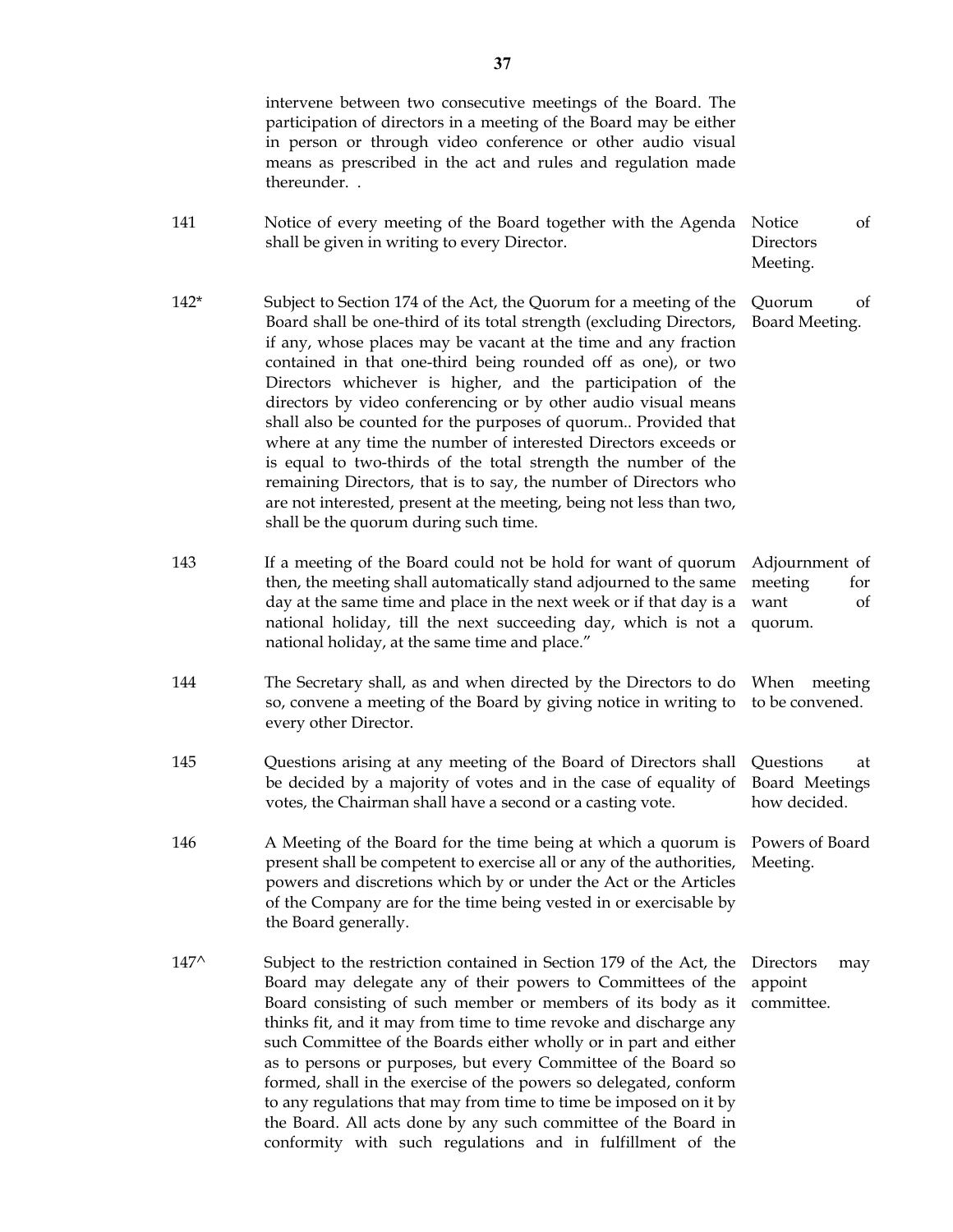purposes of their appointment but not otherwise, shall have the like force and effect as if done by the Board.

- 148 The meeting and proceedings of any such committee of the Board consisting of two or more members shall be governed by the provisions herein contained for regulating the meetings and proceedings of the Directors, so far as the same are applicable thereto, and are not superceded by any regulations by any regulations made by the Directors under the last preceding Article. Meetings of Committees, how to be governed
- 149 No resolution shall be deemed to have been duly passed by the Board or by a Committee thereof by circulation, unless the resolution has been circulated in drat, together with the necessary papers, if any, to all the Directors, or to all the members of the Committee, then in India (not being less in number than the quorum fixed for a meeting of the Board or Committee, as the case may be) and to all other Directors or Members of the Committee, at their usual address in India and has been approved by such of the Directors or Members of the Committee as are then in India or by a majority of such of them, as are entitled to vote on the resolution. Resolution by circulation.
- 150 All acts done by any meeting of the Board or by a Committee of the Board, or by any person acting as a Director shall notwithstanding that it shall afterwards be discovered that there was some defect in the appointment of such director or person acting as aforesaid, or that they or any of them were disqualified or had vacated office or that, the appointment of any of them had been terminated by virtue of any provisions contained in the Act or these Articles, be as valid, as if every such person had been duly appointed and was qualified to be a Director and had terminated. Provided that nothing in the Article shall be deemed to five validity to acts done by a Director after his appointment has been shown to the Company to be invalid or to have determined. Acts of Board or Committee valid notwithstanding informal appointment.
- 151 (1) The Company shall cause minutes of all proceedings of every meeting of the Board and Committee thereof to be kept by making within thirty days of the conclusion of every such meeting entries thereof in books kept for that purpose with their pages consecutively numbered.

 (2) Each page of every such book shall be initialed or signed and the last page of the record of proceedings of each meeting in such book shall be dated and signed by the Chairman of the next succeeding meeting.

 (3) In no case the minutes of proceedings of a meeting shall be attached to any such book as aforesaid by pasting or otherwise.

 (4) The minutes of each meeting shall contain a fair and correct summary of the proceedings threat.

 (5) All appointments of officers made at any of the meetings aforesaid shall be included in the minutes of the meetings.

(6) The Minutes shall also contain –

Minutes of Proceedings of Meetings of the Board.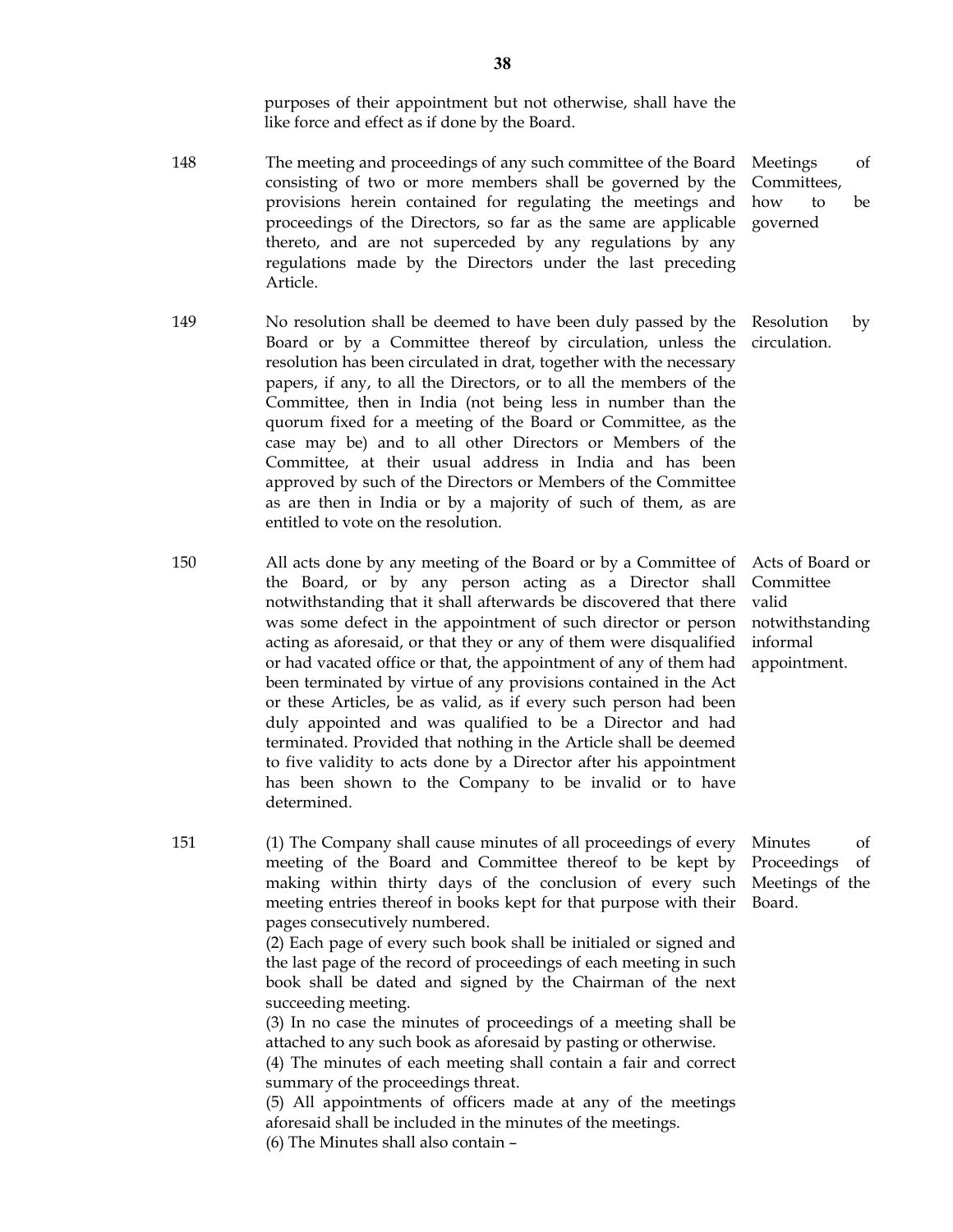(a) the names of the Directors present of the meeting; and

 (b) in the case of each resolution passed at the meeting, the names of the Directors, if any, dissenting from, or not concurring in the resolution.

 (7) Nothing contained in sub-clauses (1) to (6) shall be deemed to require inclusion in any such minutes of any matter which in the opinion of the Chairman of the meting-

 (a) is, or could reasonably be regarded as defamatory of any person;

(b) is irrelevant or immaterial to the proceedings; or

(c) is detrimental to the interests of the Company.

(d) particulars of directors who attended the meeting through video conferencing or other audio visual means.

The Chairman shall exercise an absolute discretion in regard to the inclusion or non-inclusion of any matter in the minutes on the grounds specified in the sub-clause.

 (8) Minutes of meetings kept in accordance with the aforesaid provisions shall be evidence of the proceedings recorded therein.

152 The Board may exercise all such powers of the Company and do Powers of all such acts and things as are not, by the Act, or any other Act or by the Memorandum or by Articles of the Company required to be exercised by the Company in General Meeting, subject nevertheless to thee to such regulations or provisions, as may be prescribed by the Company in General Meeting; but no regulation made by the Company in General Meeting shall invalidate any prior act of the Board which would have been valid if that regulation had not been made. Provided that the Board shall not, except with the consent of the company in Meeting:- Directors.

- (a) to make calls on shareholders in respect of money unpaid on their shares;
- (b) to authorise buy-back of securities under section 68;
- (c) to issue securities, including debentures, whether in or outside India;
- (d) to borrow monies;
- (e) to invest the funds of the company;
- (f) to grant loans or give guarantee or provide security in respect of loans;
- (g) to approve financial statement and the Board's report;
- (h) to diversify the business of the company;
- (i) to approve amalgamation, merger or reconstruction;
- (j) to take over a company or acquire a controlling or substantial stake in another company;
- (k) any other matter which may be prescribed under Cos. ( Meetings of Board & its Powers) Rules,2014

Provided further that the powers specified in Section 179 of the Act shall, subject to these Articles, be exercised only at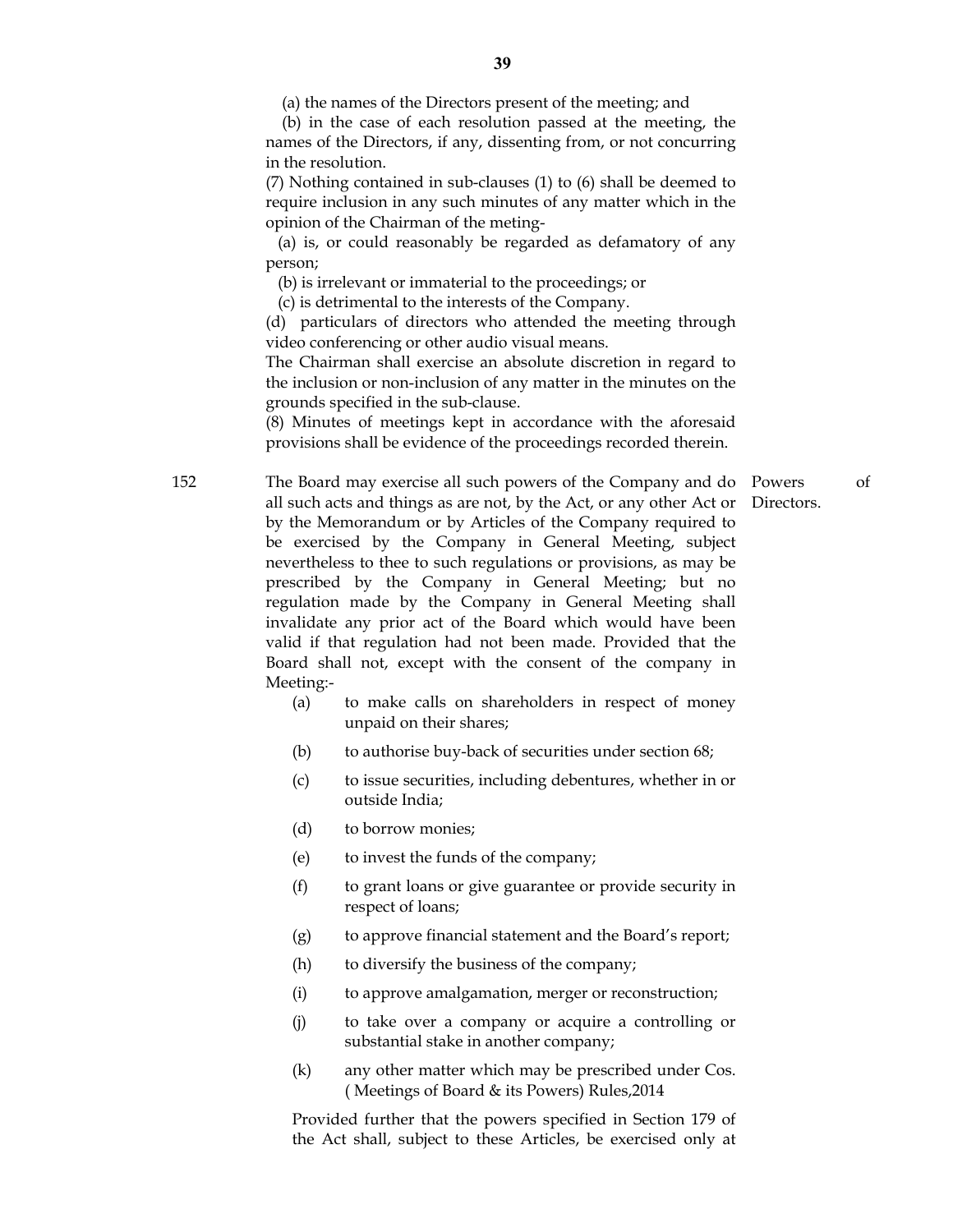meetings of the Board, unless the same be delegated to the extent therein stated; or

- 153 Without prejudice to the general powers conferred by the last Certain powers preceding Article and so as not in any way to limit or restrict of the Board. those powers, and without prejudice to the other powers conferred by these Articles, but subject to the restrictions contained in the last preceding Articles, it is hereby declared that the Directors shall have the following powers, that is to say, power:
- (1) To pay and charge to the capital account of the Company any commission or interest lawfully payable thereout under the provisions of Sections 40 of the Act.
- (2) Subject to Sections 179 and 188 of the Act, to purchase or otherwise acquire for the Company any property, rights or privileges which the Company is authorised to acquire, at or for such price or consideration and generally on such terms and conditions as they may think fit' and in any such purchase or other acquisition to accept such title as the Directors may believe or may be advised to be reasonably satisfactory.
- (3) At their discretion and subject to the provisions of the Act, to pay for any properly, rights or privileges acquired by or services rendered to the Company either wholly or partially, in cash or in shares, bonds, debentures, mortgages or other securities of the Company and any other securities of the Company, and any such shares may be issued either as fully paid up or with such amount credited as paid up thereon as may be agreed upon; and any such bonds, debentures, mortgages or other securities may be either specifically charges upon all or any part of the property of the Company and its uncalled capital or not so charges.
- (4) To secure the fulfillment of any contract or engagement entered into by the Company by mortgage or charge of all or any of the property of the Company and its uncalled capital for the time being or in such manner as they may think fit.
- (5) To accept from any Member, as far as may be permissible by law, a surrender of his shares or any part thereof, on such terms and conditions as shall be agreed.
- (6) To appoint any person to accept and hold in trust for the Company any property belonging to the Company, in which it is interested, or for any other purposes, and to execute and to do all such deeds and things as may be required in relation to any trust, and to provided for the remuneration of such trustee or trustees.
- (7) To institute, conduct defend, compound, or abandon any legal proceedings by or against the Company or its officers, or otherwise concerning the affairs of the Company, and also to compound and allow time for payment or satisfaction of any debts due and of any claim or demand by or against the Company and to refer any differences to arbitration, and observe and perform any awards made thereon.
- (8) To act on behalf of the Company in all matters relating to bankrupts and insolvents.
- (9) To make and give receipts, releases, and other discharges for moneys payable to the Company and for the claims and demands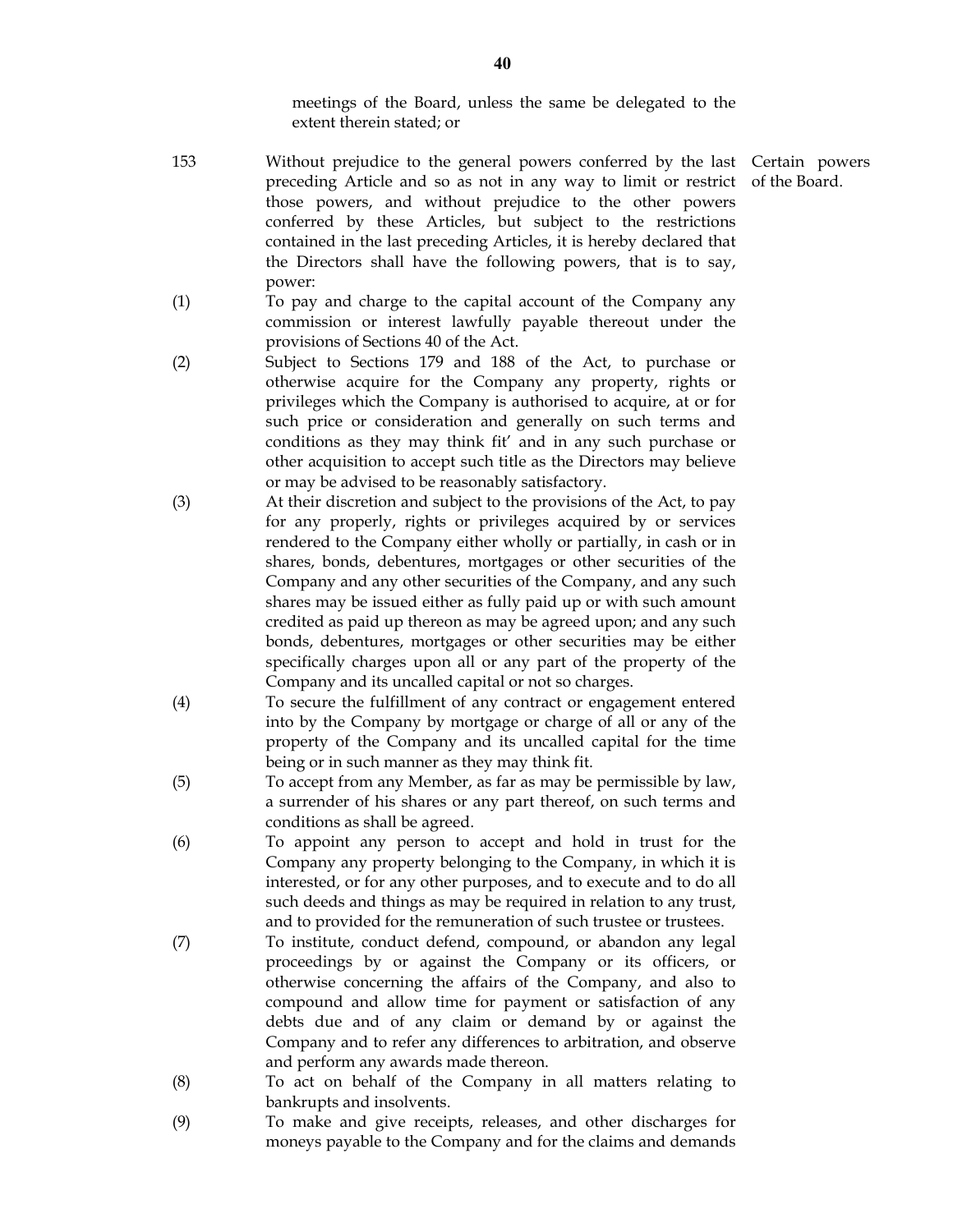of the Company.

- (10) Subject to the provisions of Sections 179, 185 of the Act, to invest and deal with any surplus moneys of the Company not immediately required for the purposes thereof upon such security (not being shares of this Company), or without security and in such manner as they may think fit, and from time to time to vary or realize such investments. Save as provided in Section 187 of the Act, all investments shall be made and held in the Company's own name.
- (11) To execute in the name and on behalf of the Company in favour of any Director or other person who may incur or be about to incur any personal liability whether as principal or surety, for the benefit of the Company, such mortgages of the company's property (present and future) as they think fit, and any such mortgage may contain a power of sale and such other powers, provisions, covenants and agreements as shall be agreed upon.
- (12) To determine from time to time who shall be entitled to sign, on the Company's behalf, bills, notes, receipts, acceptances, endorsements, cheques, dividend warrants, releases, contracts and documents and to give the necessary authority for such purpose.
- (13) To distribute by way of bonus amongst the staff of the Company a share or shares in the profits of the Company, and to give to any officer or other person employed by the Company a commission on the profits of any particular business or transaction; ad to charge such bonus or commission as part of the working expenses of the Company.
- (14) To provide for the welfare of Directors or ex-Directors or employees or ex-employees of the Company and their wives, widows and families or dependents or connections of such persons, by building or contributing to the building or contributing of houses, dwellings or chawls, or by grants of moneys, pension, gratuities, allowances, bonus or other payments, or by erecting, and from time to time subscribing or contributing towards places of instruction and recreation, hospitals and dispensaries, medical and other attendance and other assistance as the Board shall think fit; and to subscribe or contribute or otherwise to assist or to guarantee money to charitable, benevolent, religious, scientific, national or other institutions or objects which shall have any moral or other claim to support or aid by the Company, either by reason of locality of operation, or of public and general utility or otherwise.
- (15) Before recommending any dividend, to set aside out of the profits of the Company such sums as they may think proper for depreciation or to depreciation fund or to an insurance fund or as a reserve fund or sinking fund or any special fund to meet contingencies or to repay debentures or debenture-stock, or for special dividends or for equalizing dividends or for repairing, improving, extending and maintaining any of the property of the company and for such other purposes (including the purposes referred to in the preceding clause), as the Board may in their absolute discretion, think conducive to the interest of the Company, and subject to Section 179 of the Act, to invest the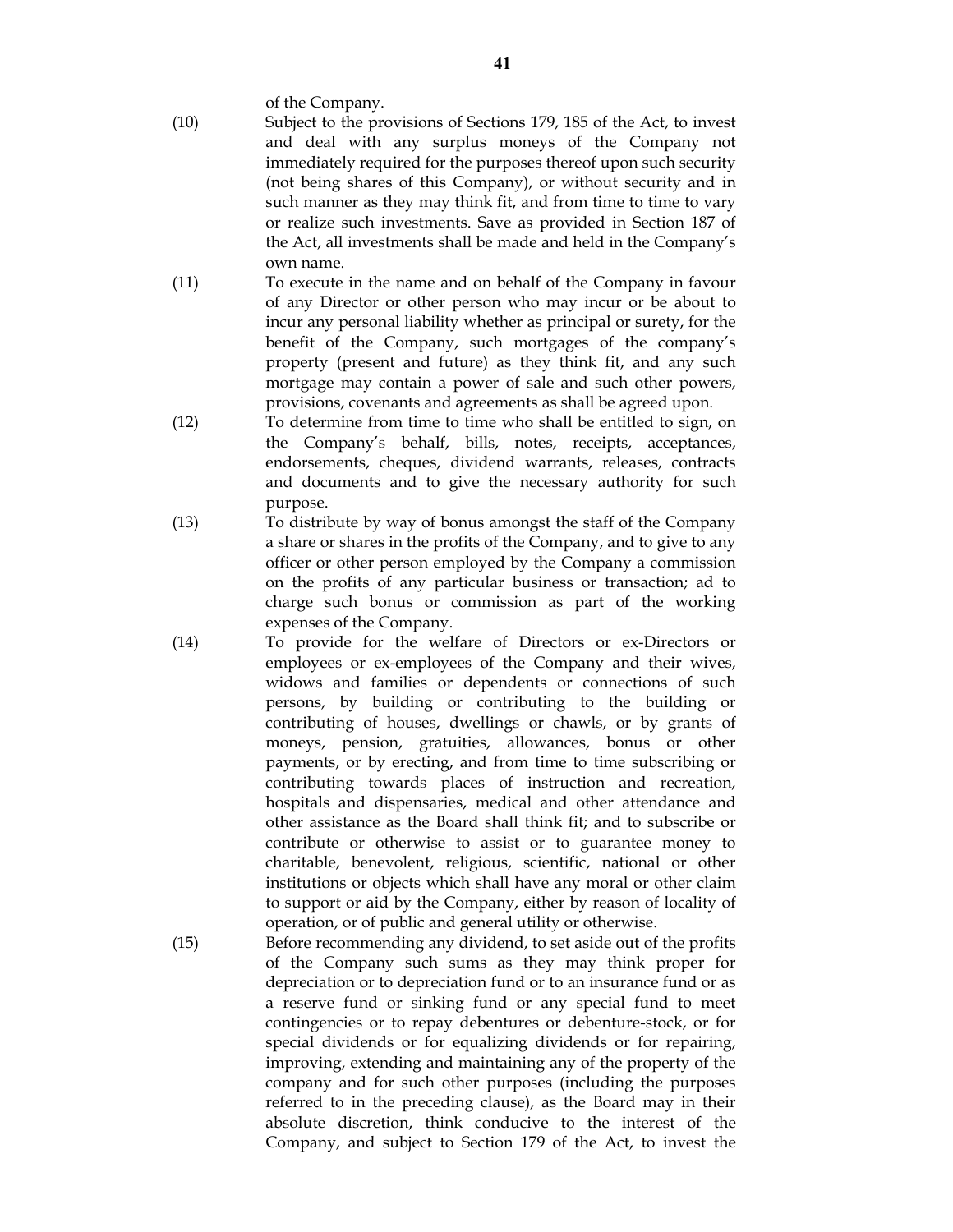several sums so set aside or so much thereof as required to be invested, upon such investments (other than shares of the Company) as they may think fit, and from the time to time to deal with and vary such investments and dispose of and apply and expend all or any part thereof for the benefit of the Company, in such manner and for such purposes as the Board in their absolute discretion, think conducive to the interest of the Company, notwithstanding that the matters to which the Board apply or upon which they expend the same, or any part thereof, may be matters to or upon which the capital moneys of the Company might rightly be applied for or expended; and to divide the Reserve Fund into such special funds as the Board may think fit, with full powers to transfer the whole or any portion of a Reserve Fund or division of a Reserve fund to another Reserve Fund or division of Reserve Fund and with full power to employ the assets constituting all or any of the above funds, including the Depreciation Fund, in the business of the Company or in the purchase or repayment of Debentures or Debenture stock, and without being bound to pay interest on the same with power however to the Board at their discretion to pay or allow to the credit of such funds interest at such rate as the Board may think proper , not exceeding nine per cent per annum.

- $(16)^\wedge$  To appoint, and at their discretion remove or suspend such general managers, managers, secretaries, assistants, supervisors, clerks, agents, and servants for permanent, temporary or special services as they may from time to time think fit. And to determine their powers and duties, and fix their salaries or emoluments or remuneration, and to require security in such instances and to such amount as they may think fit. And also from time to time to provide for the management and transaction of the affairs of the Company in any specified locality in India or elsewhere in such manner as their think fit; and the provisions contained in the four next following sub clauses shall be without prejudice to the general powers conferred by this sub clause.
- (17) To comply with the requirements of any local law which in their opinion it shall in the interests of the Company be necessary or expedient to comply with.
- (18) From time to time at any time to establish any local Board for managing any of the affairs of the Company in any specified locality in India or elsewhere and to appoint any person to be members of such Local Boards and to fix their remuneration.
- (19) Subject to Section 179 of the Act, from time to time, and at any time to delegate to any person so appointed any of the powers, authorities and discretions for the time being vested in the Board, other than their power to make calls or to make loans or borrow moneys, and to authorise the members for the time being of any such Local Board, or any of them to fill up any vacancies therein and to act notwithstanding vacancies, and any such appointment or delegation may be made on such terms and subject to such conditions as the Board may think fit, and the Board may at any time remove any person so appointed, and may annul or vary any such delegation.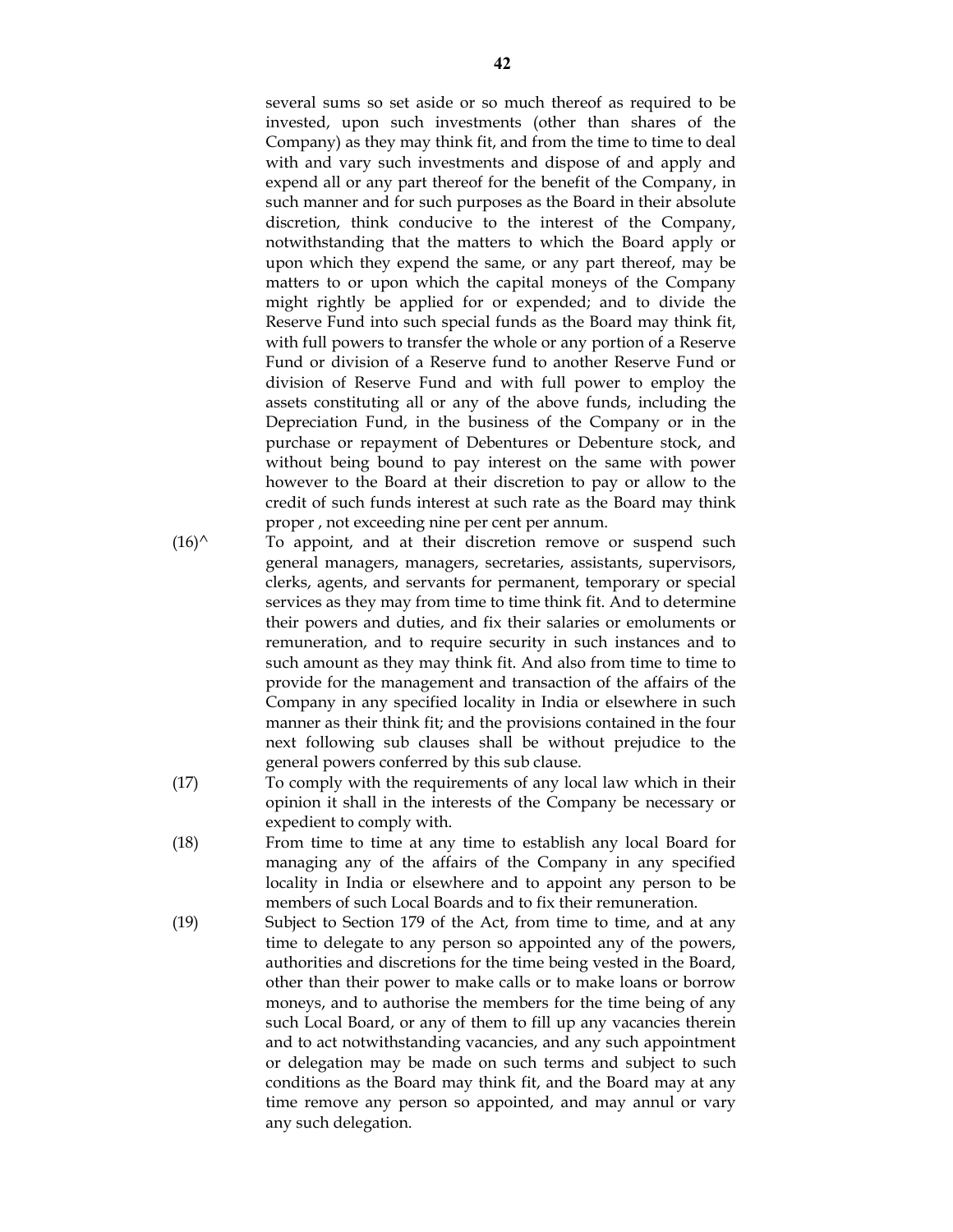- $(20)^\wedge$  At any time and from time to time by Power of Attorney under the Seal of the company, if any to appoint any person or persons to be the Attorney or Attorneys of the Company, for such purposes and with such powers, authorities and discretions (not exceeding those vested in or exercisable by the Board under these presents and excluding the power to make calls and excluding also except in their limits authorised by the Board the power to make loans and borrow moneys) and for such period and subject to such conditions as the Board may from time to time think fit, and any such appointment may (if the Board thinks fit) be made in favour of the members or any of the members of any Local Board, established as aforesaid or in favour of any company, or the shareholders, directors, nominees or managers of any company or firm or otherwise in favour of any fluctuating body of persons whether nominated directly or indirectly by the Board and any such Power of Attorney may contain such Powers for the protection or convenience of persons dealing with such Attorneys as the Board may think fit, and may contain powers enabling any such delegates or attorneys as aforesaid to sub-delegate all or any of the powers, authorities and discretions for the time being vested in them.
- (21) Subject to Sections 188 of the Act, for or in relation to any of the matters aforesaid or otherwise for the purposes of the Company to enter into all such negotiations and contracts and rescind and vary all such contracts, and execute and do all such acts, deeds and things in the name and on behalf of the Company as they may consider expedient.
- (22) From time to time make, vary and repeal bye-laws for the regulation of the business of the company, its officers and servants.

#### MANAGEMENT

- 154 The company shall not appoint or employ at the same time more than one of the following categories of managerial personnel, namely:- Prohibition of
	- (a) Managing Director, and
	- (b) Manager.

simultaneous appointment of different categories of managerial personnel.

#### THE SECRETARY

155.\* The Directors may from time to time appoint, and at their Secretary discretion remove any individual, firm or body corporate (hereinafter called "the Secretary") to perform any functions, which by the Act are to be performed by the Secretary, and to execute any other purely ministerial or administrative duties, which may from time to time be assigned to the Secretary by the Directors. The Directors may also at any time appoint some person (who need not be the Secretary) to keep the registers required to be kept by the Company.

**43**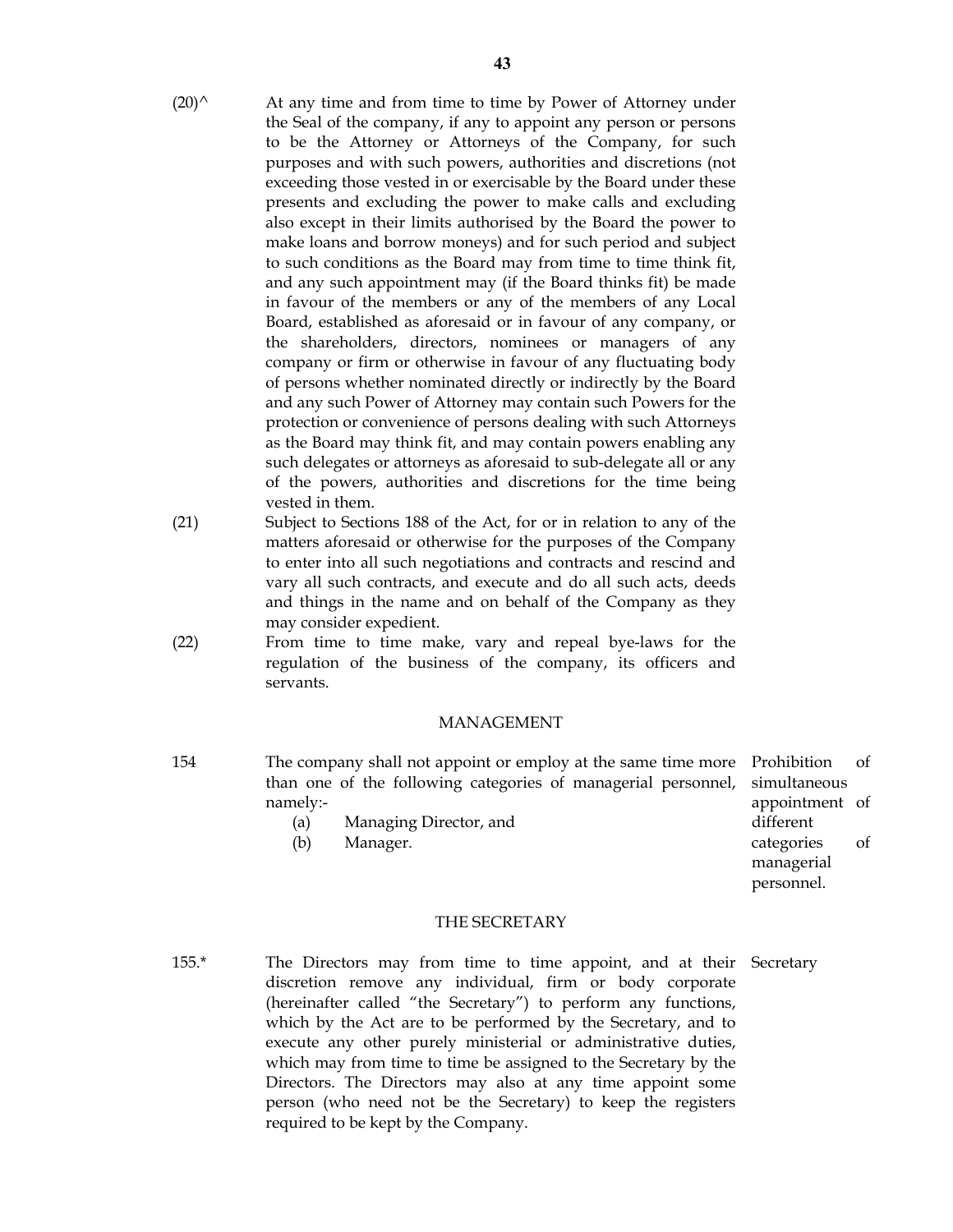### DIVIDENDS

- 158. The profits of the Company, subject to any special rights relating thereto created or authorised to be created by these Articles and subject to the provisions of these Articles, shall be divisible among the Members in proportion to the amount of capital paidup or credited as paid-up on the shares held by them respectively. Division of profits and dividends in proportion to amount paidup. All dividends shall be apportioned and paid proportionately to the amounts paid or credited as paid on the shares during any portion or portions of the period in respect of which the dividends is paid, but if any share is issued on terms providing that it shall rank for dividend as from a particular date, such share shall rank for dividend accordingly. The Company in General Meeting may declare a dividend.
- 159 The company in General Meeting may declare dividends to be paid to Members according to their respective rights, but no dividends shall exceed the amount recommended by the Board, but the Company in General Meeting may declare a smaller dividend.
- 160. No dividend shall be declared or paid otherwise than out of profits of the financial year arrived at after providing for depreciation in accordance with the provisions of Sections 123 of the Act or out of the profits of the Company for any previous financial year or years arrived at after providing for deprecation in accordance with these provisions and remaining undistributed or out of both. Provided that:- Dividends only
	- (a) if the Company has not provided for depreciation for any previous financial year or years, it shall, before declaring or paying a dividend for any financial year, provide for such depreciation out of the profits of the financial year or out of the profits of any other previous financial year or years.
	- (b) If the Company has incurred any loss in any previous financial year or years, the amount of the loss or an amount which is equal to the amount provided for depreciation for that year or those or those years whichever is less, shall be set off against the profits of the Company for the year for which the dividend is proposed to be declared or paid or against the profits of the Company for the year for any previous financial year or years arrived at in both cases after providing for depreciation in accordance with the provisions of of Section 123of the Act or against both.
- 161 The Board may, from time to time, pay to the Members such Interim interim dividend as in their judgment the position of the Company justifies. dividend.
- 162 Where capital is paid in advance of calls, such capital may carry interest but shall not in respect thereof confer a right to dividend or participate in profits. in advance at interest not to

Capital paid-up

to be paid out of profits.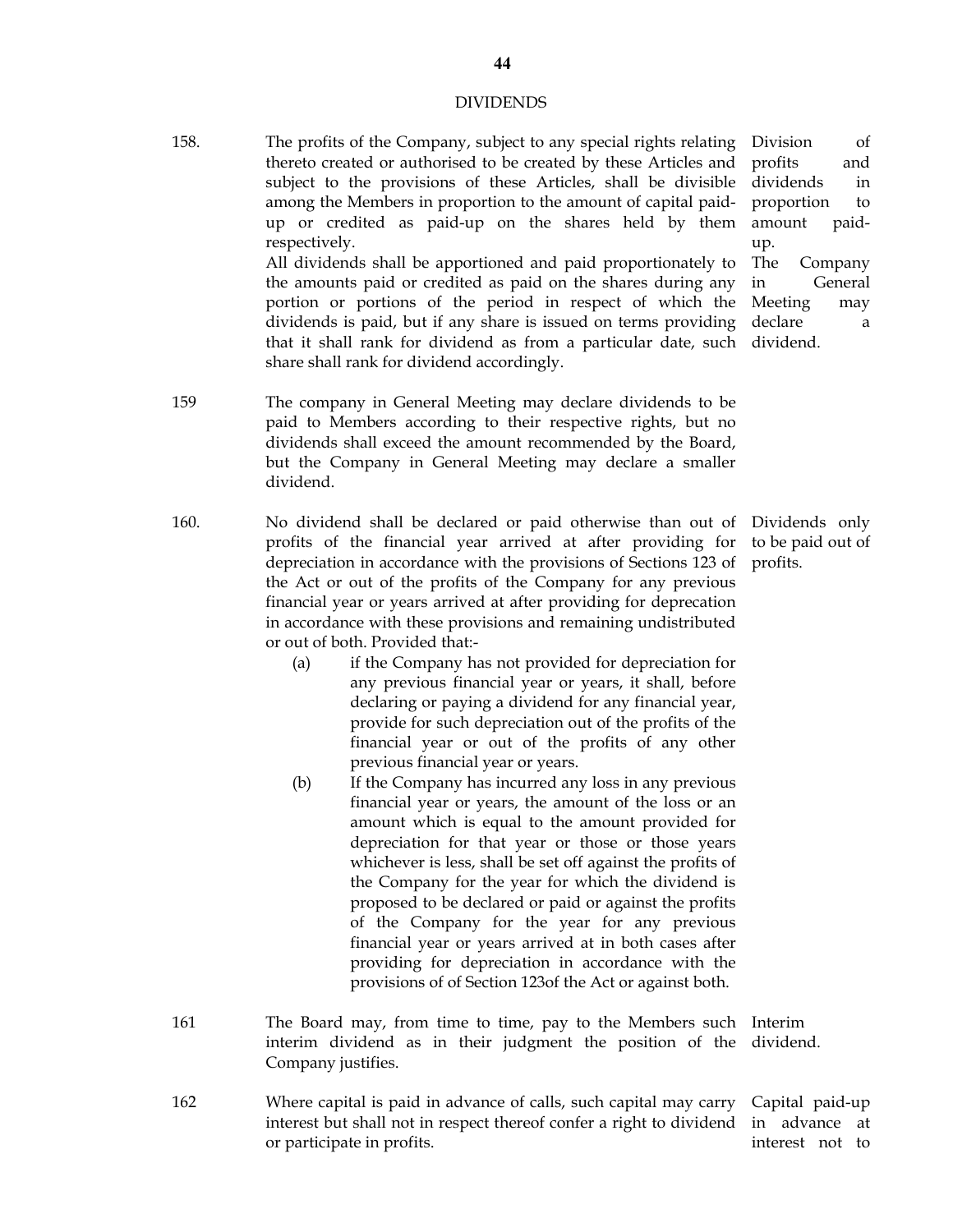entitled to transfer, until such person shall become a Member, in respect of such shares or shall duly transfer the same. transfer under Article 63. 164 Any one of several persons who are registered as the joint holders of any shares may give effectual receipts for all dividends or bonus and payments on account of dividends or bonus or other moneys payable in respect of such shares. Dividend etc. to joint-holders. 165 No Member shall be entitled to receive payment of any interest or dividend in respect of his share or shares, whilst any money may be due or owing from his to the company in respect of such share or shares or otherwise howsoever, either alone or jointly with any other person or persons; and the Board may deduct from the interest or dividend payable to any Member all sums of money so due from him to the company. No Member to receive dividend whilst indebted to the Company and the Company's right of reimbursement thereout. 166 A transfer of shares shall not pass the right to any dividend declared thereon before the registration of the transfer. Transfer of shares must be registered. 167 Unless otherwise directed any dividend may be paid by cheque, electronic mode, or warrant or by a payslip or receipt having the force of a cheque or warrant sent thorough the post to the registered address of the Member or person entitled or in case of joint-holders to that one of them first named in the Register in respect of the joint-holdings. Every such cheque or warrant shall be made payable to the order of the person to whom it is sent. The Company shall not be liable or responsible for any cheque or warrant or payslip or receipt lost in transmission, or for any dividend lost to the Member or person entitled thereto by the forged endorsement of any cheque or warrant or the forged signature on any payslip or receipt or the fraudulent recovery of the dividend by any other means. Dividends how remitted. 168 No unpaid dividend shall bear interest as against the Company. No unclaimed or unpaid dividend shall be forfeited by the Board and the Company shall comply with all the provisions of the Act in respect of any unclaimed or unpaid dividend. No interest on dividends. 169 Any General Meeting declaring a dividend may on the Dividend and call together.

recommendation of the Directors make a call on the Members of such amount as the meeting fixes, but so that the call on each Member shall not exceed the dividend payable to him and so that the call be made payable at the same time as the dividend may, if so arranged between the Company and the Member, be set off against the calls.

respect of which any person is, under Article 63, entitled to become a Members, or which any person under that Article is

163 The Board may retain the dividends payable upon shares in

earn dividend.

Retention of dividends until completion of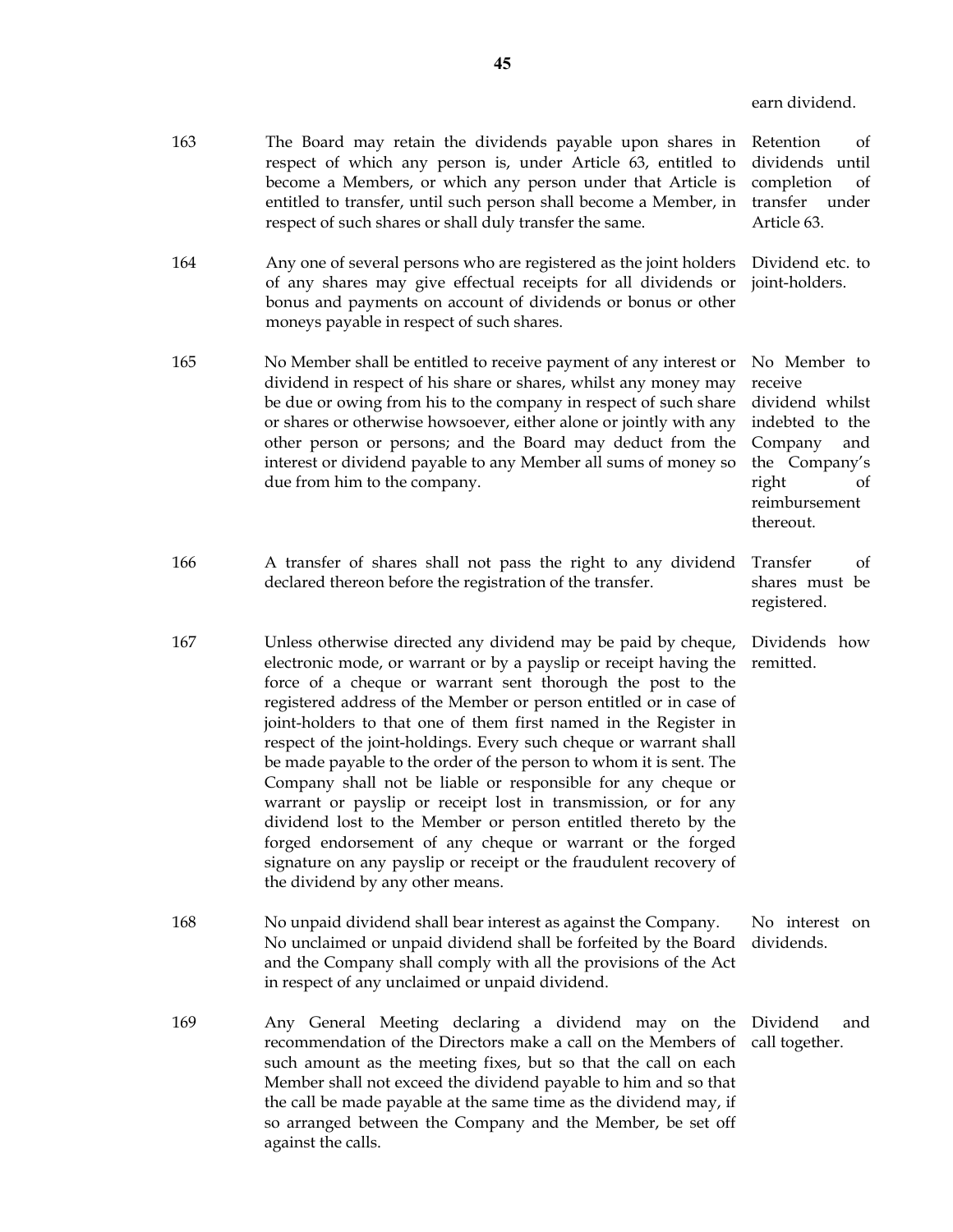- 170 (a) The company in General Meeting may resolve that any moneys Capitalization. investments or other assets forming part of the undivided profits of the Company standing to the credit of the Reserve Fund, or any Capital Redemption Reserve Account, or in the hands of the Company and available for dividend (or representing premium received on the issue of shares and standing to the credit of the Share Premium Account) be capitalized and distributed amongst such of the shareholders as would be entitled to receive the same if distributed by way of dividend and in the same proportions on the footing that they become entitled thereto as capital and that all or any part of such capitalized fund be applied on behalf of such shareholders in paying up in full either at par or at such premium as the resolution may provide, any unissued shares or debentures or debenture stock of the Company which shall be distributed accordingly or in or towards payment of the uncalled liability on any issued shares or debentures or debenture-stock and that such distribution or payment shall be accepted by such shareholders in full satisfaction of their interest in the said capitalized sum. Provided that a Share Premium Account and a Capital Redemption Reserve Account may, for the purposes of this Article, only be applied in the paying of any unissued shares to be issued to members of the
- 170 (b) A General Meeting may resolve that any surplus moneys arising from the realization of any capital assets of the Company, or any investments representing the same, or any other undistributed profits of the company not subject to charge for income-tax be distributed among the members on the footing that they receive the same as capital.
- 170(c) For the purpose of giving effect to any resolution under the preceding paragraphs of the Article the Board may settle any difficulty which may arise in regard to the distribution as it thinks expedient and in particular may issue fractional certificates, and may determine that distribution of any specific assets, and may determine that such cash payments shall be made to any members upon the footing of the value as fixed or that fraction of less value than Rs. 10/- may be dis-regarded in order to adjust the rights of all parties, and may vest any such cash or specific assets in trustees upon such trusts for the person entitled to the dividend or capitalized fund as may seem expedient to the Board. Where requisite the proper contract shall be delivered to the Registrar for registration in accordance with provisions of the Companies Act, , and the Board may appoint any person to sign such contract on behalf of the persons entitled to the dividend or capitalized fund, and such appointment shall be effective.

## ACCOUNTS

171 The Company shall keep at the Office or at such other place in Directors to India as the Board thinks fit, proper Books of Account in keep true accordance with Section 128 of the Act with respect to: accounts.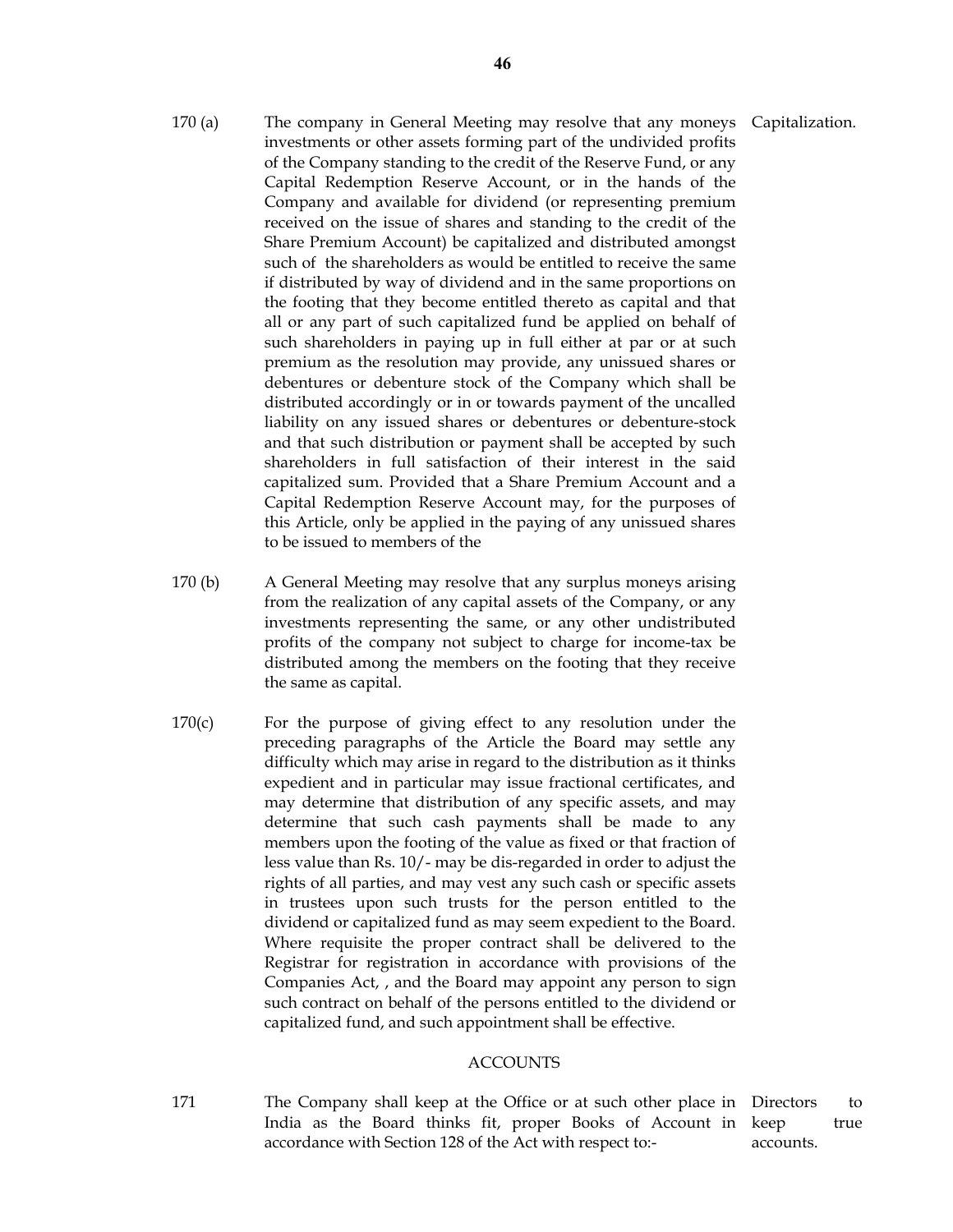- (a) all sums of money received and expended by the Company and the matters in respect of which the receipt and expenditure take place;
- (b) all sales and purchasers of goods by the Company;
- (c) the assets and liabilities of the Company.
- (d) the items of cost as may be prescribed under section 148 in the case of a company which belongs to any class of companies specified under that section

 Where the Board decides to keep all or any of the Books of Accounts at any place other than the Office of the Company, the Company shall within seven days of the decision file with the Registrar a notice in writing giving the full address of that other place.

The Company shall preserve in good order the Books of Account relating to a period of not les than eight years preceding the current year together with the vouchers relevant to any entry in such Books of Account.

Where the Company has a branch office, whether in or outside India the Company shall be deemed to have complied with this Article if proper Books of Account relating to the transactions effected at the branch office are kept at the branch office and proper summarized returns, made up to date at intervals of not more than three months, are sent by the Brach office to the Company at its Office or other place in India at which the Company's Books of Account are kept as aforesaid

The Books of Account shall give a true and fair view of the state of the affairs of the Company or branch office, as the case may be and explain its transactions. The Books of Account and other books and papers shall be open to inspection by any Director during business hours.

- 172 The Board shall from time to time determine whether and to what extent and at what times and places and under what conditions or regulations the accounts and books of the company or any of them shall be open to the inspection of Members not being Directors and no Member (not being a Director) shall have any right of inspecting any accounts or books or documents of the Company except as conferred by law or authorised by the Board. As to inspection of accounts or books by Members.
- 173 The Directors shall from time to time in accordance with Section 129, 133 and 134 of the Act, cause to be prepared Balance Sheets, Profit and Loss Accounts and Reports as are required by these Sections. Statement of Accounts to be furnished to General
- 174 A copy of every such Profit and Loss Account and Balance sheet (including the Auditors' Report and every other document required by law to be annexed or attached to the Balance sheet), or a Statement Member. containing the salient features thereof in the prescribed form shall at least twenty –one days before the meeting at which the same are to be

Copies shall be sent to each

Meeting.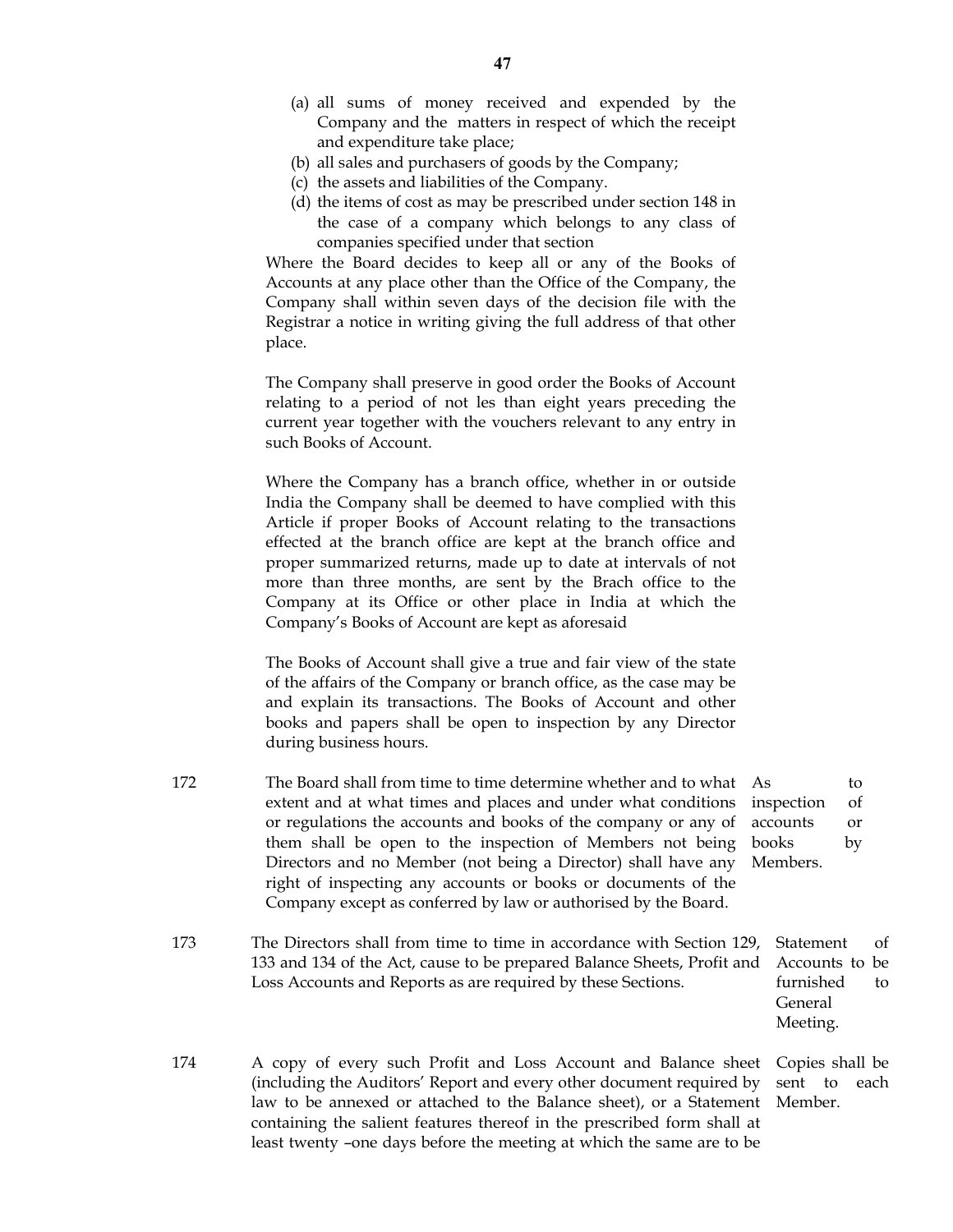**48**

laid before the Members of the Company, to holders of debentures issued by the Company (not being debentures which ex-facie are payable to the bearer thereof), to trustees for the holders of such debentures and to all persons entitled to receive notice of General Meetings of the Company.

# AUDIT

175.\* Auditors shall be appointed and their rights and duties regulated in Account to be accordance with Section 139 to 143, 145 to 146 of the Act. audited.

### DOCUMENTS AND NOTICES

- 176 (1) A document or notice may be served or given by the Company on any Member either personally or by sending it by post to him to his registered address or (if he has no registered address in India) to the address, if any, in India supplied by him to the Company for serving documents or notices on him. Services of documents or notices on Members by Company.
	- (2) Where a document or notice is sent by post, service of the document or notice shall be deemed to be effected by properly addressing, preparing and posting a letter containing the document or notice, provided that where the member has intimated to the Company in advance that documents or notices should be sent to him under a certificate of posting or by registered post with or without acknowledgement due and ahs deposited with the Company a sum sufficient to defray the expenses of doing so, service of the document or notice shall not be deemed to be effected unless it is sent in the manner intimated by the Member and, such service shall be deemed to have been effected in the case of a notice of a meeting at the expiration of forty-eight hours after the letter containing the document or notice is posted and in any other case, at the time at which the letter would be delivered in the ordinary course of post.
	- 177 A document or notice advertised in a newspaper circulating in the neighborhood of the Office shall be deemed to be duly served or sent on the day on which the advertisement appears on or to every Member who has no registered address in India and has not supplied to the Company an address within India for the serving of documents on or the sending of notices to him. By Advertisement.
	- 178 A document or notice may be served or given by the Company on or to the joint-holders of a share by serving or giving the document or notice on or to the joint-holder named first in the Register of Members in respect of the share. On Joint holders.
	- 179 A document or notice may be served or given by the Company on or to the person entitled to a share in consequence of the death or insolvency of a Member by sending it through the post in prepaid letter addressed to them by name or y the titled of representatives of the deceased, or assignee of the insolvent or by any like descriptions, at the address (if any) in India supplied for the purpose by the person claiming to be entitled, or until such an address has been so supplied by serving the document or notice in any manner in which the same might have been On personal representatives etc.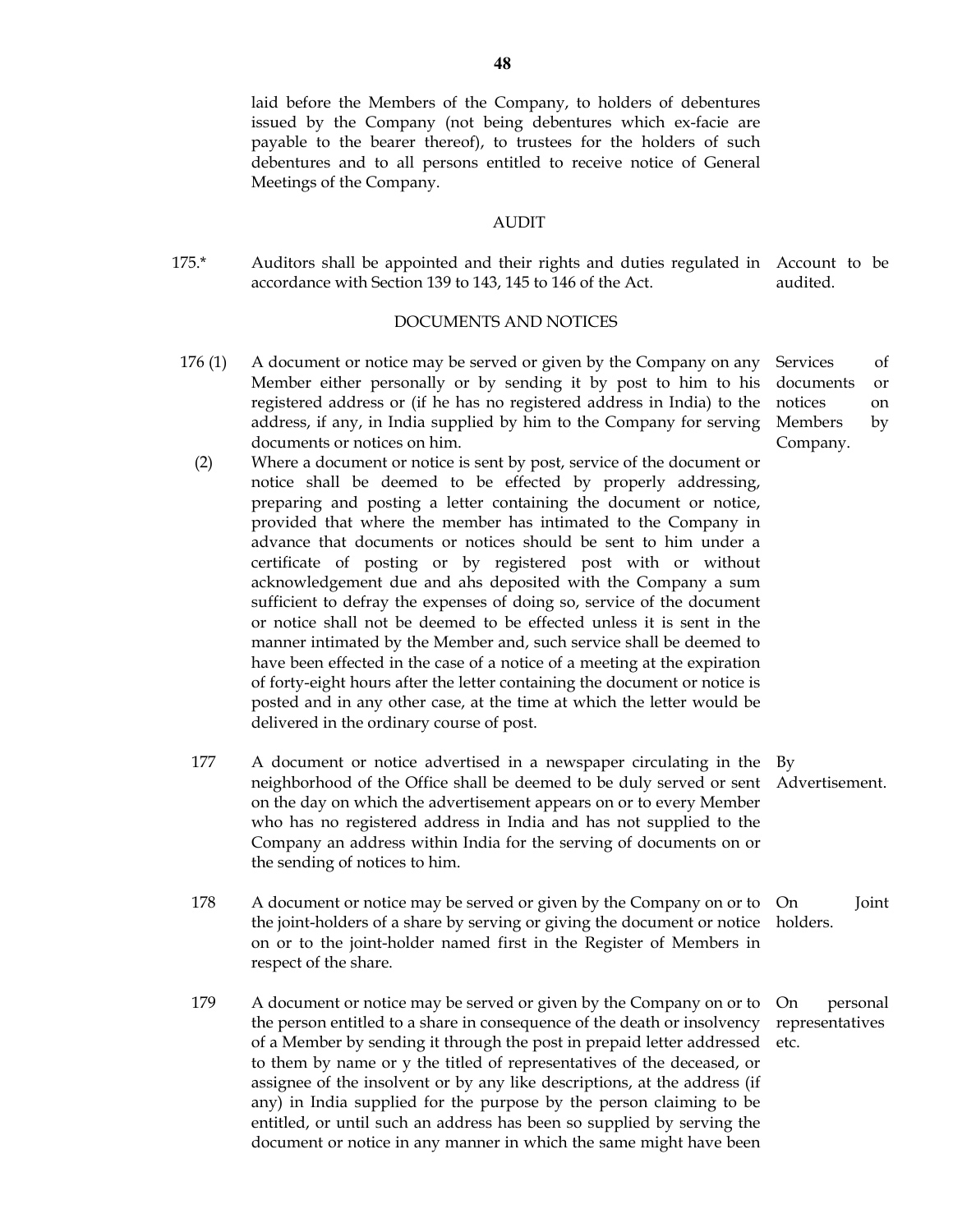given if the death or insolvency had not occurred.

- 180 Documents or notices of every General Meeting shall be served or give in same manner hereinbefore authorised on or to (a) every member, (b) every person entitled to a share in consequence of the death or insolvency of a Member, and (c) the Auditor or Auditors for the time being of the Company. given.
- 181 Every person who, by operation of law, transfer or other means whatsoever, shall become entitled to any share, shall be bound by every document or notice in respect of such share, which previously to his name and address being entered on the Register of Members, shall have been duly served on or given to the person from whom he derives his title to such shares.
- 182 Any document or notice to be served or given by the company may be signed by a Director or Secretary or some person duly authorised by the Board of Directors for such purpose and the signature thereto may be written, printed or lithographed. Document or notice by company and
- 183\* All documents or notices to be served or given by Members on or to the Company or any Officer thereof shall be served or given by sending it to the Company or Officer at the office by post under a certificate of posting or by registered post, or by leaving it at the office. member.

### WINDING UP

184 The Liquidator on any winding-up (whether voluntary, under supervision or compulsory) may, with the sanction of a Special Resolution, but subject to the rights attached to any preference share capital, divide among the contributories in specie any part of the assets of the company and may with the like sanction, vest any part of the assets of the company in trustees upon such trusts for the benefit of the contributories as the liquidator, with for like sanction, shall think fit.

# INDEMNITY AND RESPONSIBILITY

185 Every Officer or Agent for the time being of the Company shall be Indemnity. indemnity out of the assets of the Company against all liability incurred by him in defending any proceedings, whether civil or criminal. In which judgment is given in his favour or in which he is acquitted or discharged or in connection with any application under Section 633 of the Act in which relief is granted to him by the Court.

### SECRECY CLAUSE

186 (A) Every Director, Manager, Auditor, Treasurer, Trustee, member, or a Secrecy clause. committee, officer, servant, agent, accountant or other person employed in the business of the company shall if so required by the Directors, before entering upon his duties, sign a declaration pledging himself to observe strict secrecy respecting all transaction and affairs of the Company with the customers and the state of the accounts with

Signature thereof. Service of

document or notice by

To whom documents or notices must be served or

Members bound by documents or notices served on previous holders.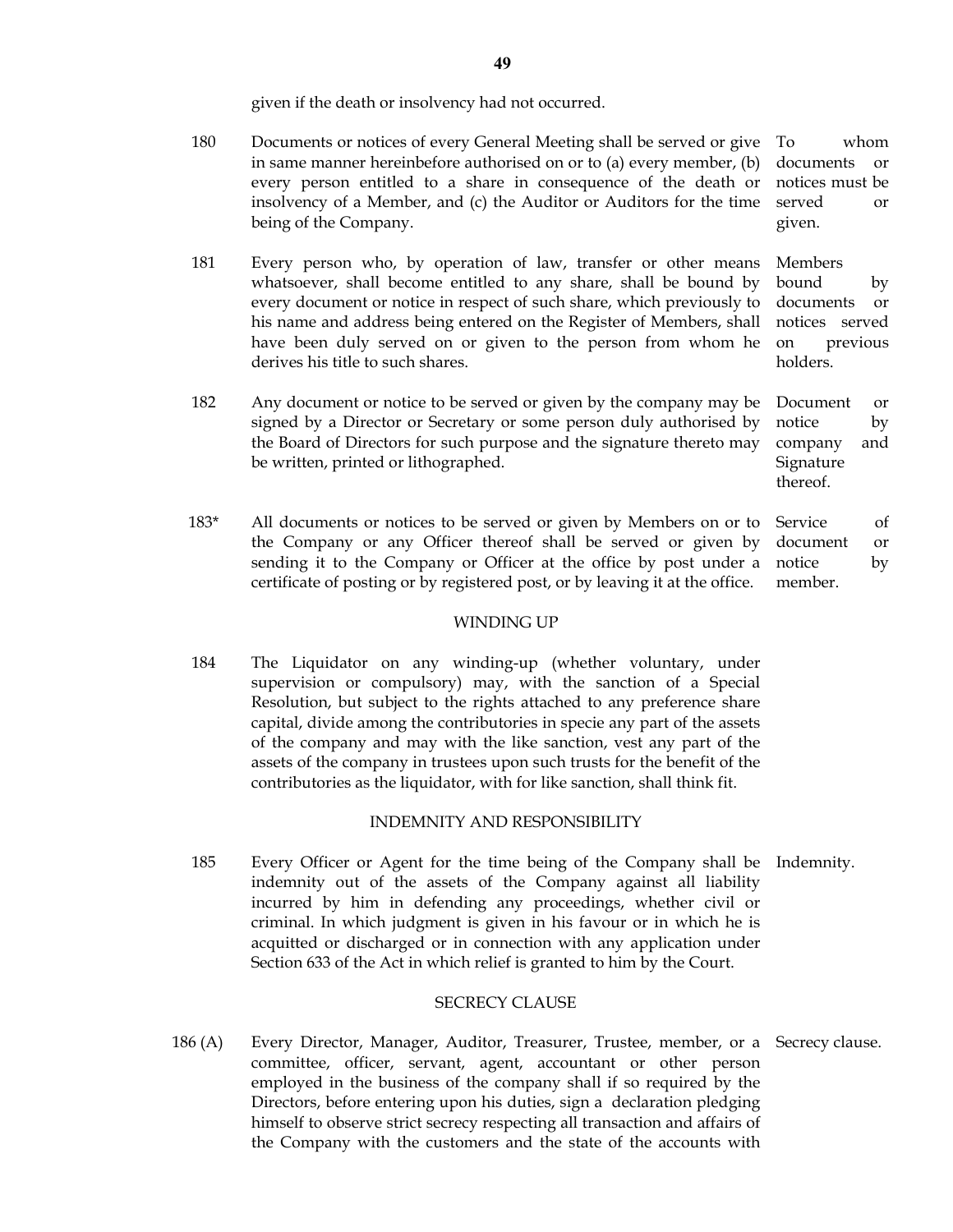individuals and in matters relating thereto, and shall by such declaration pledge himself not to reveal any of the matters which may come to his knowledge in the discharge of his duties except when required so to do by the Directors or by law or by the person to whom such matters relate and except so far as may be necessary in order to comply with any of the provisions in these presents contained.

(B) No member shall be entitled to visit or inspect any works of the Company without the permission of the Directors or to require discovery of or any information respecting any details of the Company's trading, or any matter which is or may be in the nature of a trade secret, mystery of trade, secret process or any other matter which may relate to the conduct of the business of the Company and which in the opinion of the Directors, it would be inexpedient in the interest of the Company to disclose.

===============

*\* Article 4A, 6A, 6B, 56A, 112(A), 136A, 142(A), 142(B), 156(A), 156(B), 157, 175A, 183A, are proposed to be deleted vide a special resolution dated June 29, 2022.* 

*^ Article 2, 19(a), 133, 147, 152(16) and 152(20) are proposed to be amended vide a special resolution dated June 29, 2022.*